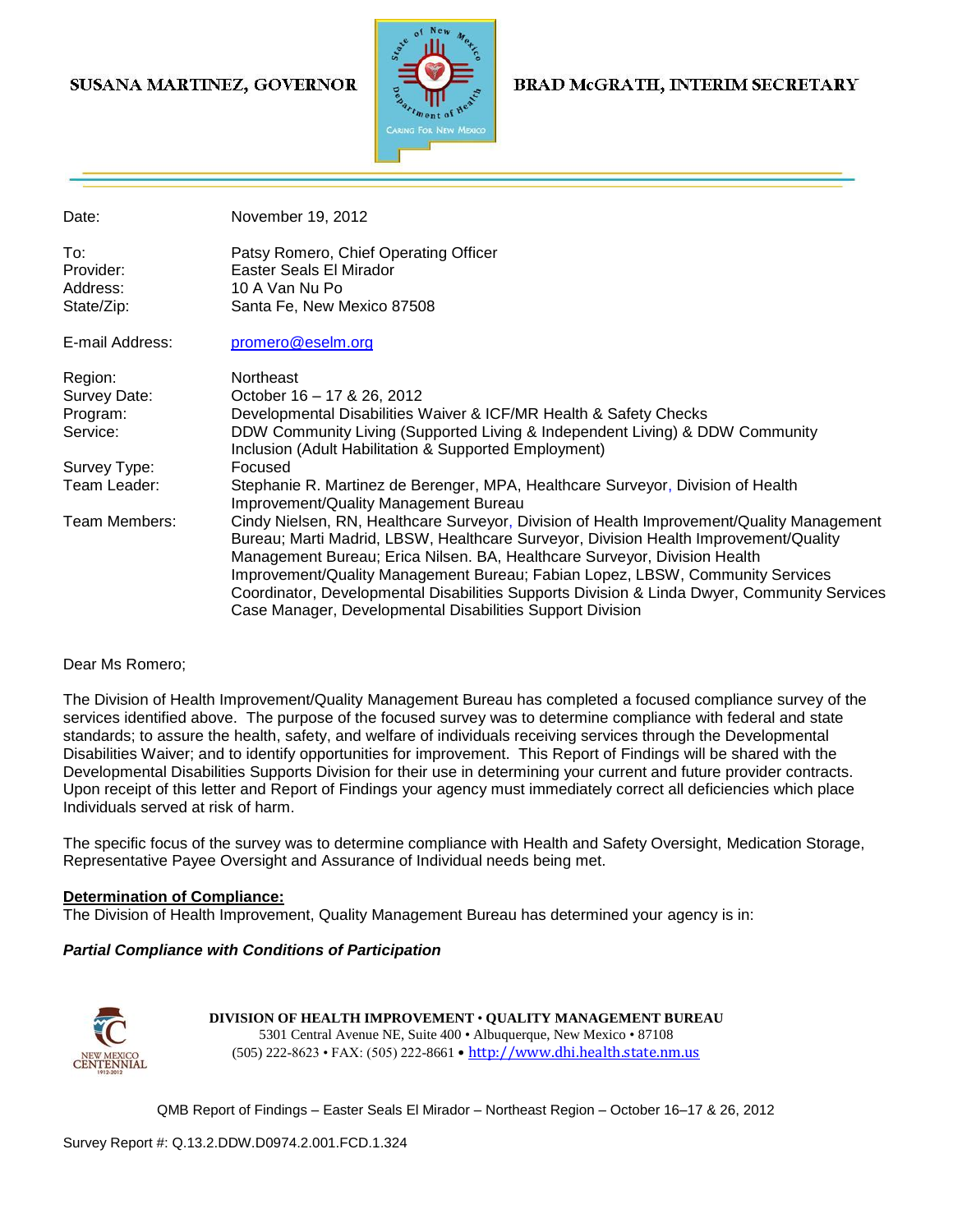This determination is based on non compliance with one or more CMS waiver assurances at the Condition of Participation level as well as Standard level deficiencies identified in the attached QMB Report of Findings and requires implementation of a Plan of Correction.

### **Plan of Correction:**

The attached Report of Findings identifies the Standard Level and/or Condition of Participation deficiencies found during your agency's compliance review. You are required to complete and implement a Plan of Correction. Your agency has a total of 45 business days (10 business days to submit your POC for approval and 35 days to implement your *approved* Plan of Correction) from the receipt of this letter.

### **Submission of your Plan of Correction:**

Please submit your agency's Plan of Correction in the space on the two right columns of the Report of Findings. *(See attachment "A" for additional guidance in completing the Plan of Correction)*.

Within 10 business days of receipt of this letter your agency Plan of Correction must be submitted to the parties below:

#### **1. Quality Management Bureau, Attention: Plan of Correction Coordinator 5301 Central Ave. NE Suite 400 Albuquerque, NM 87108**

#### **2. Developmental Disabilities Supports Division Regional Office for region of service surveyed**

Upon notification from QMB that your *Plan of Correction has been approved*, you must implement all remedies and corrective actions to come into compliance. If your Plan of Correction is denied, you must resubmit a revised plan as soon as possible for approval, as your POC approval and all remedies must be completed within 45 business days of the receipt of this letter.

Failure to submit your POC within the allotted 10 business days or complete and implement your Plan of Correction within the total 45 business days allowed may result in the imposition of a \$200 per day Civil Monetary Penalty until it is received, completed and/or implemented.

#### **Request for Informal Reconsideration of Findings (IRF):**

If you disagree with a finding of deficient practice, you have 10 business days upon receipt of this notice to request an IRF. Submit your request for an IRF in writing to:

> QMB Deputy Bureau Chief 5301 Central Ave NE Suite #400 Albuquerque, NM 87108 Attention: IRF request

See Attachment "C" for additional guidance in completing the request for Informal Reconsideration of Findings. The request for an IRF will not delay the implementation of your Plan of Correction which must be completed within 45 total business days (10 business days to submit your POC for approval and 35 days to implement your *approved* Plan of Correction). Providers may not appeal the nature or interpretation of the standard or regulation, the team composition or sampling methodology. If the IRF approves the modification or removal of a finding, you will be advised of any changes.

Please call the Plan of Correction Coordinator at 505-699-9356 if you have questions about the Report of Findings or Plan of Correction. Thank you for your cooperation and for the work you perform.

Sincerely,

Stephanie R. Martinez de Berenger, MPA

Stephanie R. Martinez de Berenger, MPA Team Lead/Healthcare Surveyor Division of Health Improvement/Quality Management Bureau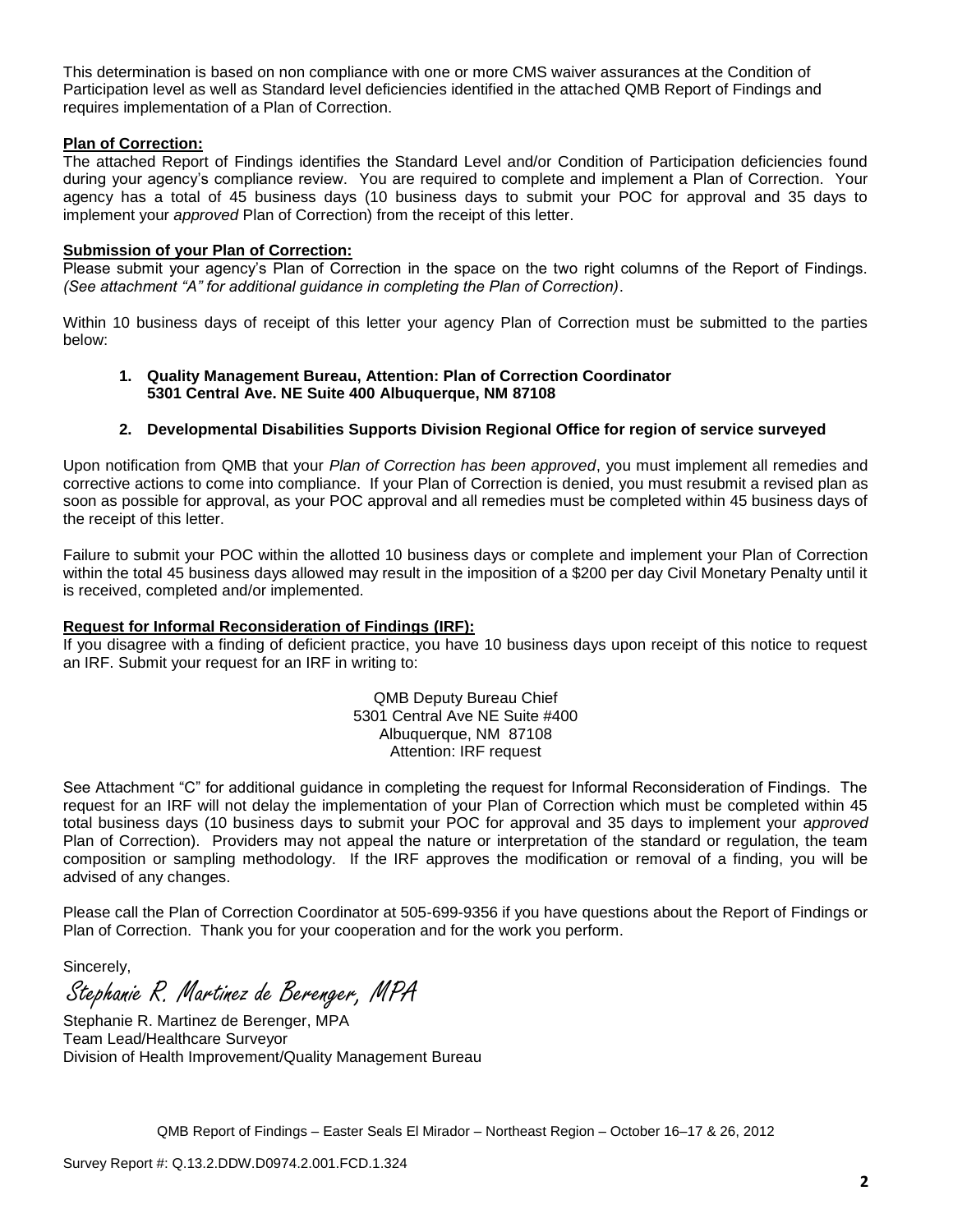| <b>Survey Process Employed:</b>         |                                |                                                                                                                                                                                                                                                                                                                                                                                     |
|-----------------------------------------|--------------------------------|-------------------------------------------------------------------------------------------------------------------------------------------------------------------------------------------------------------------------------------------------------------------------------------------------------------------------------------------------------------------------------------|
| <b>Entrance Conference Date:</b>        | October 16, 2012               |                                                                                                                                                                                                                                                                                                                                                                                     |
| Present:                                |                                | <b>Easter Seals El Mirador - Alcade, New Mexico</b><br>Gary V. Maestas, Service Coordinator                                                                                                                                                                                                                                                                                         |
|                                         | <b>DOH/DHI/QMB</b><br>Surveyor | Stephanie R. Martinez de Berenger, MPA, Team Lead/Healthcare                                                                                                                                                                                                                                                                                                                        |
|                                         |                                | <b>DDSD - Northeast Regional Office</b><br>Linda Dwyer, Community Services Case Manager<br>Fabian Lopez, Community Services Coordinator                                                                                                                                                                                                                                             |
| <b>Exit Conference Date:</b>            | October 17, 2012               |                                                                                                                                                                                                                                                                                                                                                                                     |
| Present:                                |                                | Easter Seals El Mirador - Alcade, New Mexico<br>Patsy Romero, Chief Operating Officer (via phone)<br>Renee Ulibarri, House Manager<br>Jennifer Wadley, Quality Management Coordinator<br>Gary V. Maestas, Service Coordinator<br>Alexandra Salazar, House Manager<br>Diana Cuevas-Martinez, Case Manager<br>Albinita Muniz, Service Coordinator<br>Katy Evans, Day Services Manager |
|                                         | <b>DOH/DHI/QMB</b><br>Surveyor | Stephanie R. Martinez de Berenger, MPA, Team Lead/Healthcare<br>Cyndie Nielsen, RN, Healthcare Surveyor                                                                                                                                                                                                                                                                             |
|                                         |                                | <b>DDSD - Northeast Regional Office</b><br>Linda Dwyer, Community Services Case Manager<br>Fabian Lopez, Community Services Coordinator                                                                                                                                                                                                                                             |
| <b>Total Homes Visited</b>              | Number:                        | 6                                                                                                                                                                                                                                                                                                                                                                                   |
| ❖ Supported Homes Visited               | Number:                        | 2                                                                                                                                                                                                                                                                                                                                                                                   |
| Independent Homes Visited<br>❖          | Number:                        | 1                                                                                                                                                                                                                                                                                                                                                                                   |
| <b>ICF/MR Homes Visited</b><br>❖        | Number:                        | 3                                                                                                                                                                                                                                                                                                                                                                                   |
| <b>Administrative Locations Visited</b> | Number:                        | 1                                                                                                                                                                                                                                                                                                                                                                                   |
| <b>Total Sample Size</b>                | Number:                        | 6<br>5 - Jackson Class Members<br>1 - Non-Jackson Class Members                                                                                                                                                                                                                                                                                                                     |
|                                         |                                | <b>DD Waiver:</b><br>2 - Supported Living<br>1 - Independent Living<br>3 - Adult Habilitation                                                                                                                                                                                                                                                                                       |

1 - Supported Employment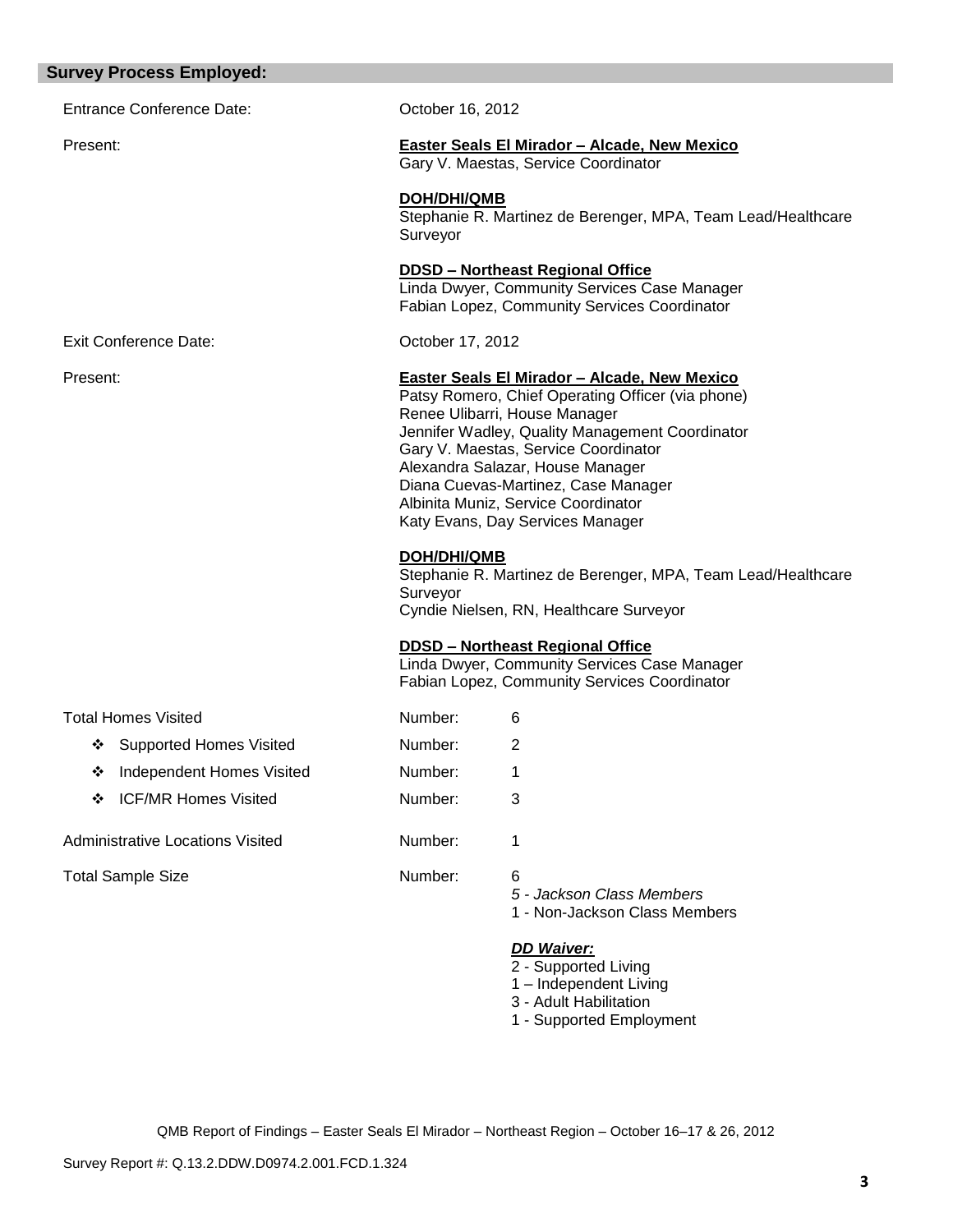### *ICF/MR Health & Safety Visits:*

|                                           |         | $3 - ICF/MR$                 |
|-------------------------------------------|---------|------------------------------|
| Persons Served Records Reviewed           | Number: | 3                            |
| Persons Served Interviewed                | Number: | 3                            |
| Direct Support Personnel Interviewed      | Number: | 5 (3 DDW DSP & 2 ICF/MR DSP) |
| Direct Support Personnel Records Reviewed | Number: | 15                           |
| Service Coordinator Records Reviewed      | Number: | 2                            |

Administrative Files Reviewed

- **•** Billing Records
- Medical Records
- Incident Management Records
- Personnel Files
- Training Records
- Agency Policy and Procedure
- Caregiver Criminal History Screening Records
- **Employee Abuse Registry**
- Human Rights Notes and/or Meeting Minutes Evacuation Drills
- Quality Assurance / Improvement Plan
- Representative Payee Accounts and Daily Petty Cash receipts

- CC: Distribution List: DOH Division of Health Improvement
	- DOH Developmental Disabilities Supports Division
	- DOH Office of Internal Audit
	- HSD Medical Assistance Division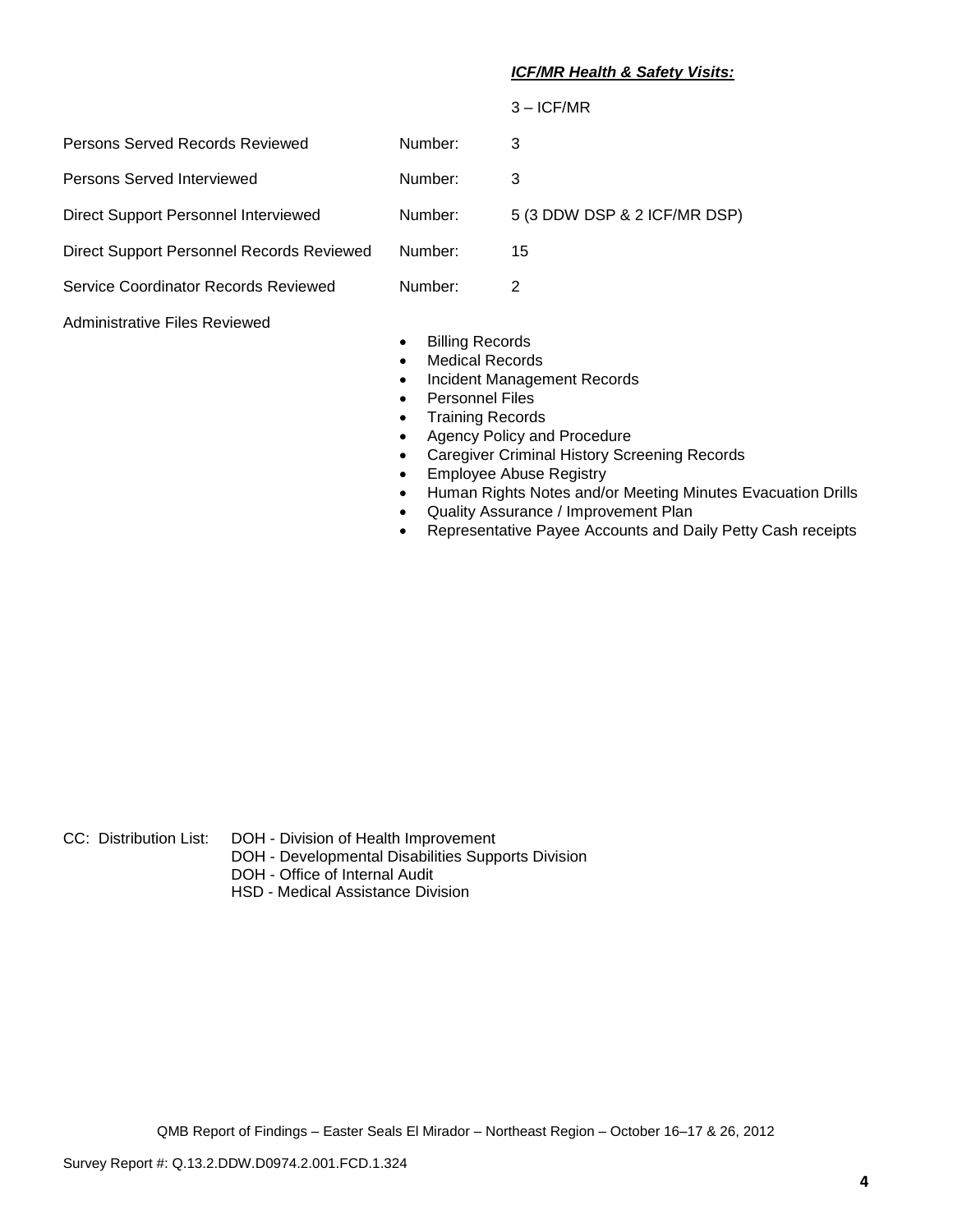# **Attachment A**

# **Provider Instructions for Completing the QMB Plan of Correction (POC) Process**

## *Introduction:*

After a QMB Compliance Survey, your QMB Report of Findings will be sent to you via e-mail.

Each provider must develop and implement a Plan of Correction (POC) that identifies specific quality assurance and quality improvement activities the agency will implement to correct deficiencies and prevent continued non compliance.

Agencies must submit their Plan of Correction within 10 business days from the date you receive the QMB Report of Findings. (Providers who do not submit a POC within 10 business days will be referred to the Internal Review Committee [IRC] for possible actions or sanctions).

Agencies must fully implement their approved Plan of Correction within 45 business days (10 business days to submit your POC for approval and 35 days to implement your approved Plan of Correction) from the date they receive the QMB Report of Findings. (Providers who fail to complete a POC within the 45 business days allowed shall be referred to the IRC for possible actions or sanctions.)

If you have questions about the Plan of Correction process, call the QMB Plan of Correction Coordinator at 505-699-9356 or email at Crystal.Lopez-Beck@state.nm.us. Requests for technical assistance must be requested through your DDSD Regional Office.

The POC process cannot resolve disputes regarding findings. If you wish to dispute a finding on the official Report of Findings, you must file an Informal Reconsideration of Findings (IRF) request within ten (10) business days of receiving your report. Please note that you must still submit a POC for findings that are in question (see Attachment "C").

# *Instructions for Completing Agency POC:*

# *Required Content*

Your Plan of Correction should provide a step-by-step description of the methods to correct each deficient practice to prevent recurrence and information that ensures the regulation cited is in compliance. The remedies noted in your POC are expected to be added to your Agency's required, annual Quality Assurance Plan.

If a deficiency has already been corrected, the plan should state how it was corrected, the completion date (date the correction was accomplished), and how possible recurrence of the deficiency will be prevented.

### *The Plan of Correction must address the required six CMS core elements to address each deficiency of the POC:*

- 1. How the specific and realistic corrective action will be accomplished for individuals found to have been affected by the deficient practice.
- 2. How the agency will identify other individuals who have the potential to be affected by the same deficient practice, and how the agency will act to protect individuals in similar situations.
- 3. What QA measures will be put into place or systemic changes made to ensure that the deficient practice will not recur
- 4. Indicate how the agency plans to monitor its performance to make sure that solutions are sustained. The agency must develop a QA plan for ensuring that correction is achieved and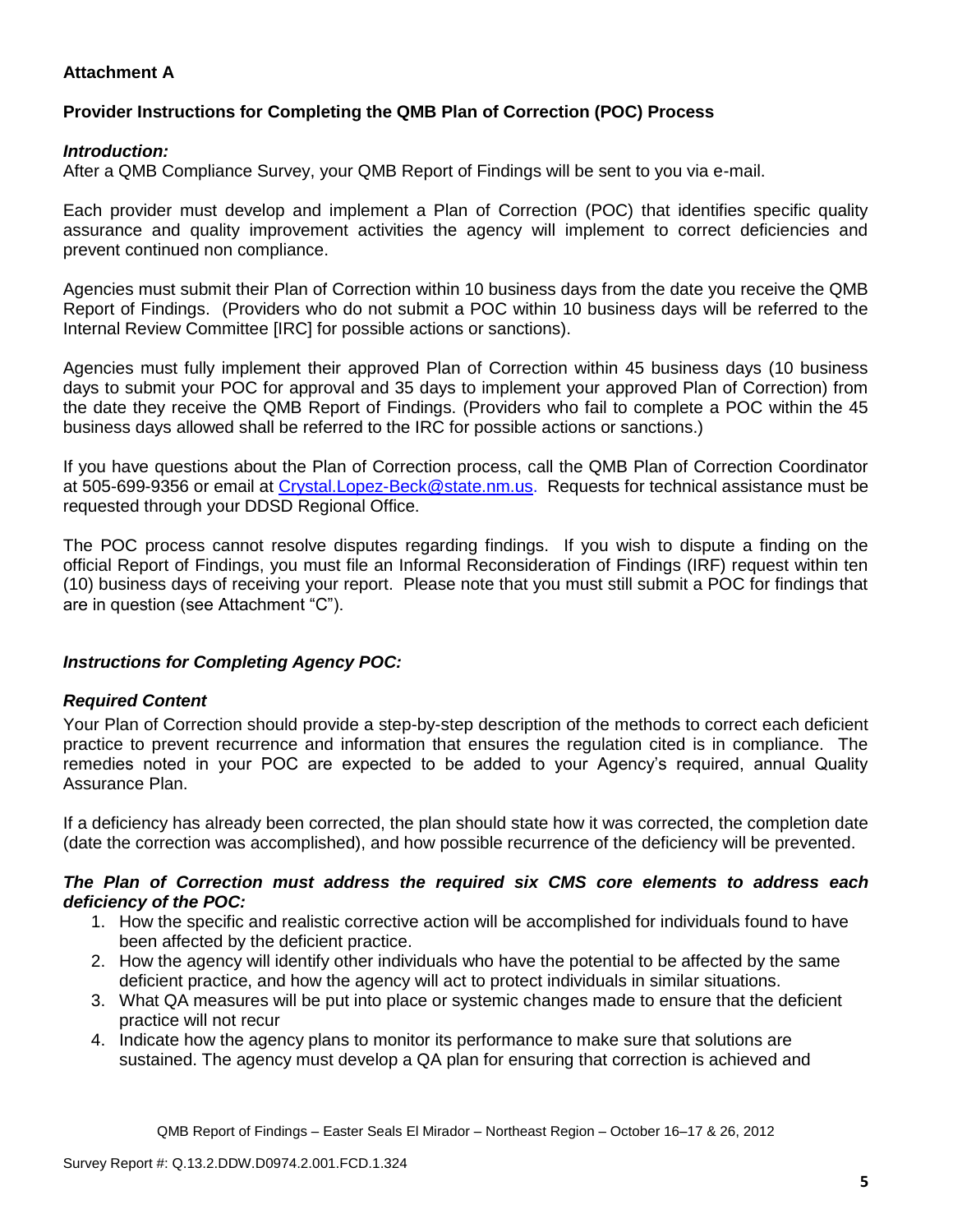sustained. This QA plan must be implemented, and the corrective action evaluated for its effectiveness. The plan of correction is integrated into the agency quality assurance system; and

- 5. Include dates when corrective action will be completed. The corrective action completion dates must be acceptable to the State.
- 6. The POC must be signed and dated by the agency director or other authorized official.

*The following details should be considered when developing your POC:*

- Details about how and when Consumer, Personnel and Residential files are audited by Agency personnel to ensure they contain required documents;
- Information about how Medication Administration Records are reviewed to verify they contain all required information before they are distributed, as they are being used, and after they are completed;
- Your processes for ensuring that all staff are trained in Core Competencies, Incident Reporting, and Individual-Specific service requirements, etc;
- How accuracy in Billing documentation is assured;
- How health, safety is assured;
- For Case Management Providers, how ISPs are reviewed to verify they meet requirements, how the timeliness of LOC packet submissions and consumer visits are tracked;
- Your process for gathering, analyzing and responding to Quality data; and,
- Details about Quality Targets in various areas, current status, analyses about why targets were not met, and remedies implemented.

*Note:* **Instruction or in-service of staff alone may not be a sufficient plan of correction.** This is a good first step toward correction, but additional steps should be taken to ensure the deficiency is corrected and will not recur.

# *Completion Dates*

- The plan of correction must include a **completion date** (entered in the far right-hand column) for each finding. Be sure the date is **realistic** in the amount of time your Agency will need to correct the deficiency; not to exceed 45 total business days.
- Direct care issues should be corrected immediately and monitored appropriately.
- Some deficiencies may require a staged plan to accomplish total correction.
- Deficiencies requiring replacement of equipment, etc., may require more time to accomplish correction but should show reasonable time frames.

# *Initial Submission of the Plan of Correction Requirements*

- 1. The Plan of Correction must be completed on the official QMB Survey Report of Findings/Plan of Correction Form and received by QMB within ten (10) business days from the date you received the report of findings.
- 2. For questions about the POC process, call the QMB POC Coordinator, Crystal Lopez-Beck at 505- 699-9356 for assistance.
- 3. For Technical Assistance (TA) in developing or implementing your POC, contact your local DDSD Regional Office.
- 4. Submit your POC to Crystal Lopez-Beck, POC Coordinator in any of the following ways:
	- a. Electronically at Crystal.Lopez-Beck@state.nm.us *(preferred method)*
	- b. Fax to 505-222-8661, or
	- c. Mail to POC Coordinator, 5301 Central Avenue SW, Suite 400, Albuquerque, NM 87108
- 5. Do not submit supporting documentation (evidence of compliance) to QMB until after your POC has been approved by the QMB.
- 6. QMB will notify you when your POC has been "approve" or "denied."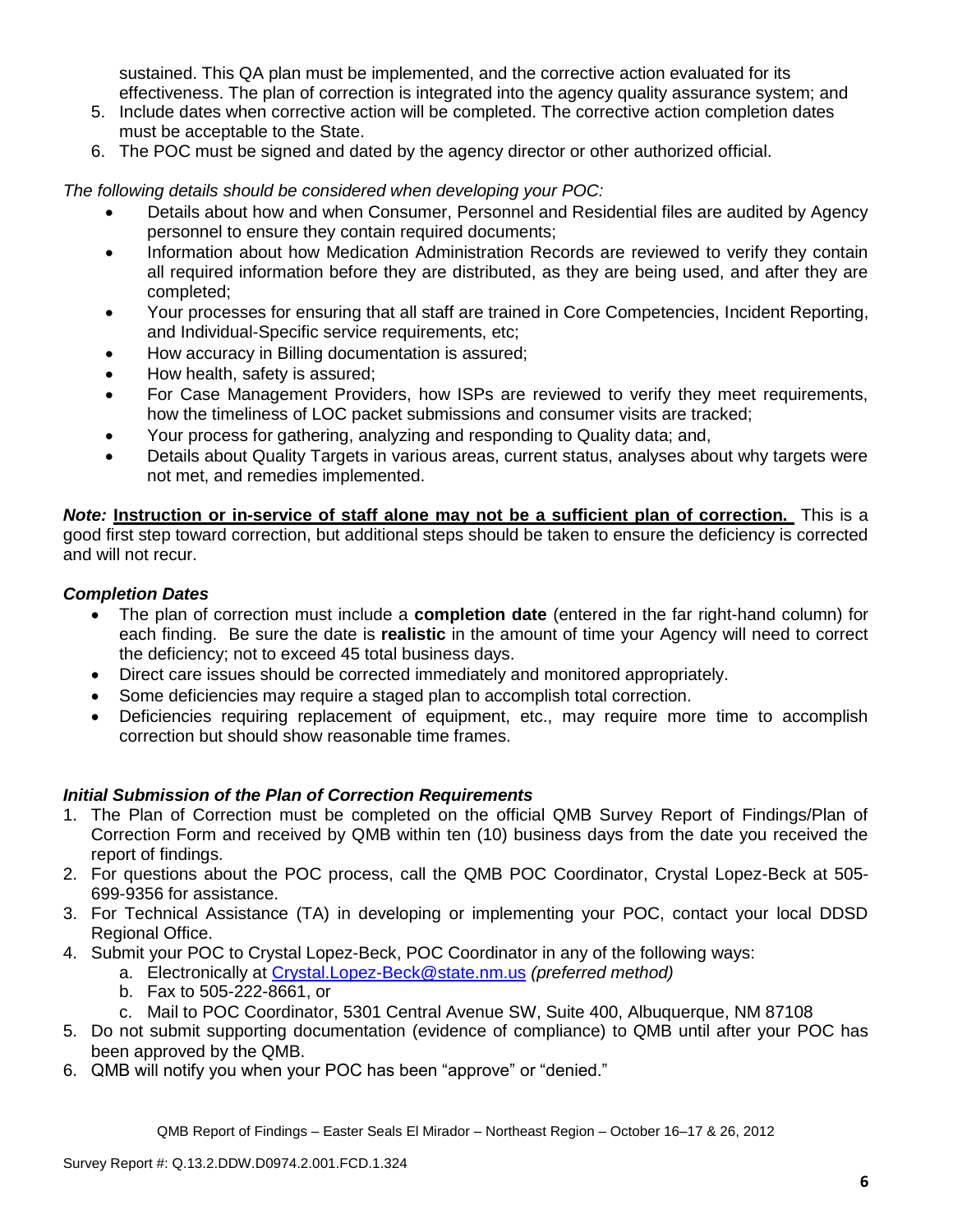- a. During this time, whether your POC is "approved," or "denied," you will have a maximum of 45 business days from the date of receipt of your Report of Findings to correct all survey deficiencies.
- b. If your POC is denied, it must be revised and resubmitted as soon as possible, as the 45 business day limit is in effect.
- c. If your POC is denied a second time your agency may be referred to the Internal Review Committee.
- d. You will receive written confirmation when your POC has been approved by QMB and a final deadline for completion of your POC.
- 7. Failure to submit your POC within 10 business days without prior approval of an extension by QMB will result in a referral to the Internal Review Committee and the possible implementation of monetary penalties and/or sanctions.

# *POC Document Submission Requirements*

Once your POC has been approved by the QMB Plan of Correction Coordinator you must submit copies of documents as evidence that all deficiencies have been corrected, as follows.

- 1. Your internal documents are due within a *maximum* of 45 business days of receipt of your Report of Findings.
- 2. You may submit your documents by postal mail (paper hard copy or on a disc), fax, or electronically (scanned and attached to e-mails).
- 3. All submitted documents *must be annotated*; please be sure the tag numbers and Identification numbers are indicated on each document submitted. Documents which are not annotated with the Tag number and Identification number may not be accepted.
- 4. Do not submit original documents; Please provide copies or scanned electronic files for evidence. Originals must be maintained in the agency file(s) per DDSD Standards.
- 5. In lieu of some documents, you may submit copies of file or home audit forms that clearly indicate cited deficiencies have been corrected, other attestations of correction must be approved by the Plan of Correction Coordinator prior to their submission.
- 6. For billing deficiencies, you must submit:
	- a. Evidence of an internal audit of billing documentation for a sample of individuals and timeframes;
	- b. Copies of "void and adjust" forms submitted to correct all over-billed or unjustified units billed identified during your internal audit.

Revisions, Modifications or Extensions to your Plan of Correction (post QMB approval) must be made in writing and submitted to the Deputy Chief at QMB, prior to the due date and are approved on a case-bycase basis. No changes may be made to your POC or the timeframes for implementation without written approval of the POC Coordinator.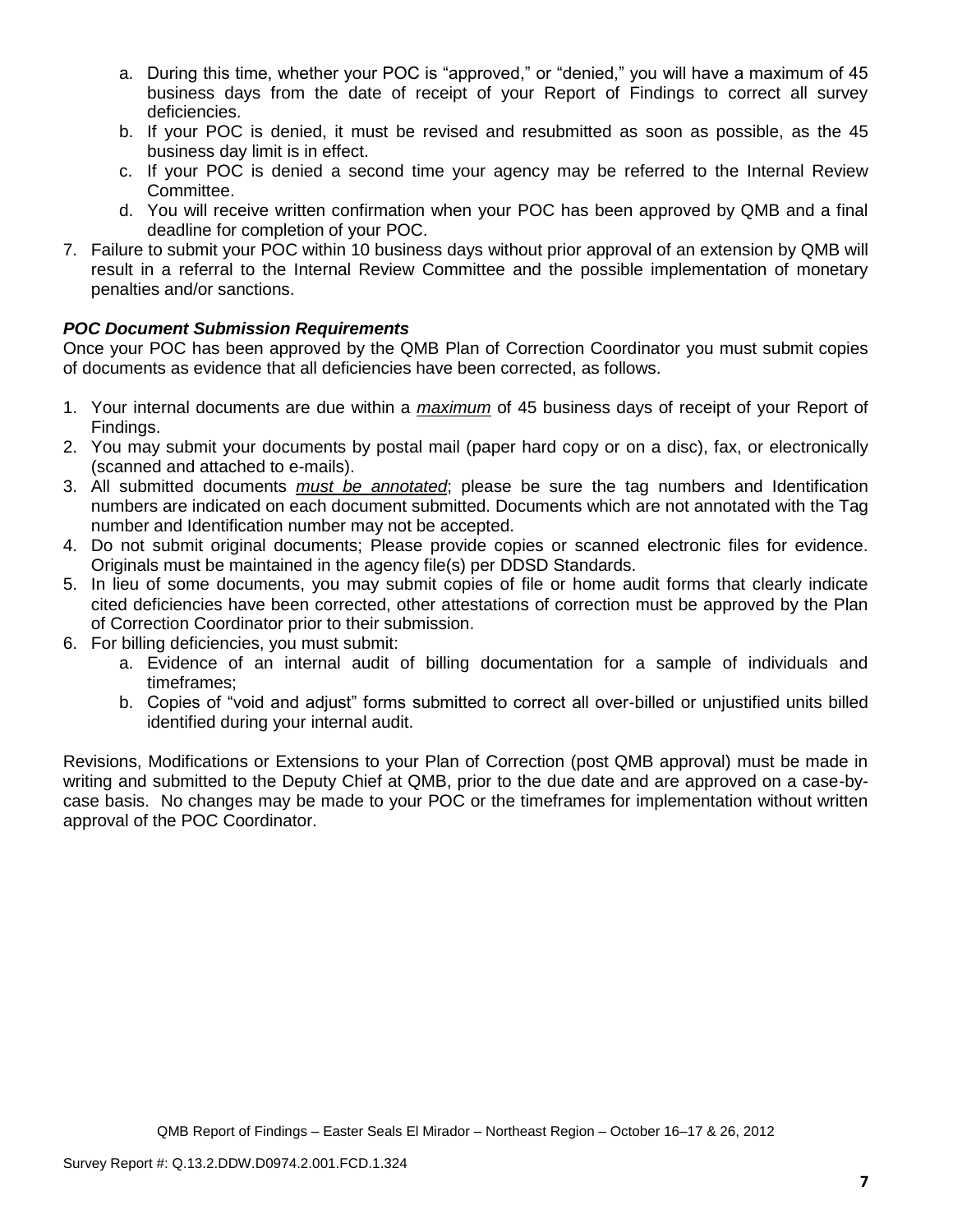# **Department of Health, Division of Health Improvement QMB Determination of Compliance Process**

The Division of Health Improvement, Quality Management Bureau (QMB) surveys compliance of the Developmental Disabilities Waiver (DDW) standards and state and federal regulations. QMB has grouped the CMS assurances into five Service Domains: Level of Care; Plan of Care; Qualified Providers; Health, Welfare and Safety; and Administrative Oversight (note that Administrative Oversight listed in this document is not the same as the CMS assurance of Administrative Authority. Used in this context it is related to the agency's operational policies and procedures, Quality Management system and Medicaid billing and reimbursement process.)

The QMB Determination of Compliance process is based on the provider's compliance or noncompliance with standards and regulations identified in the QMB Report of Findings. All deficiencies (non-compliance with standards and regulations) are identified and cited as either a Standard level deficiency or a Condition of Participation level deficiency in the QMB Reports of Findings. All deficiencies require corrective action when non-compliance is identified.

Within the QMB Service Domains there are fundamental regulations, standards, or policies with which a provider must be in essential compliance in order to ensure the health and welfare of individuals served known as Conditions of Participation (CoPs).

The Determination of Compliance for each service type is based on a provider's compliance with CoPs in three (3) Service Domains.

Case Management Services:

- Level of Care
- Plan of Care
- Qualified Providers

Community Inclusion Supports/ Living Supports:

- Qualified Provider
- Plan of Care
- Health, Welfare & Safety

# **Conditions of Participation (CoPs)**

A CoP is an identified fundamental regulation, standard, or policy with which a provider must be in compliance in order to ensure the health and welfare of individuals served. CoPs are based on the Centers for Medicare and Medicaid Services, Home and Community-Based Waiver required assurances. A provider must be in compliance with CoPs to participate as a waiver provider.

QMB surveyors use professional judgment when reviewing the critical elements of each standard and regulation to determine when non-compliance with a standard level deficiency rises to the level of a CoP out of compliance. Only some deficiencies can rise to the level of a CoP. (See the next section for a list of CoPs.) The QMB survey team analyzes the relevant finding in terms of scope, actual harm or potential for harm, unique situations, patterns of performance, and other factors to determine if there is the potential for a negative outcome which would rise to the level of a CoP. A Standard level deficiency becomes a CoP out of compliance when the team's analysis establishes that there is an identified potential for significant harm or actual harm. It is then cited as a CoP out of compliance. If the deficiency does not rise to the level of a CoP out of compliance, it is cited as a Standard Level Deficiency.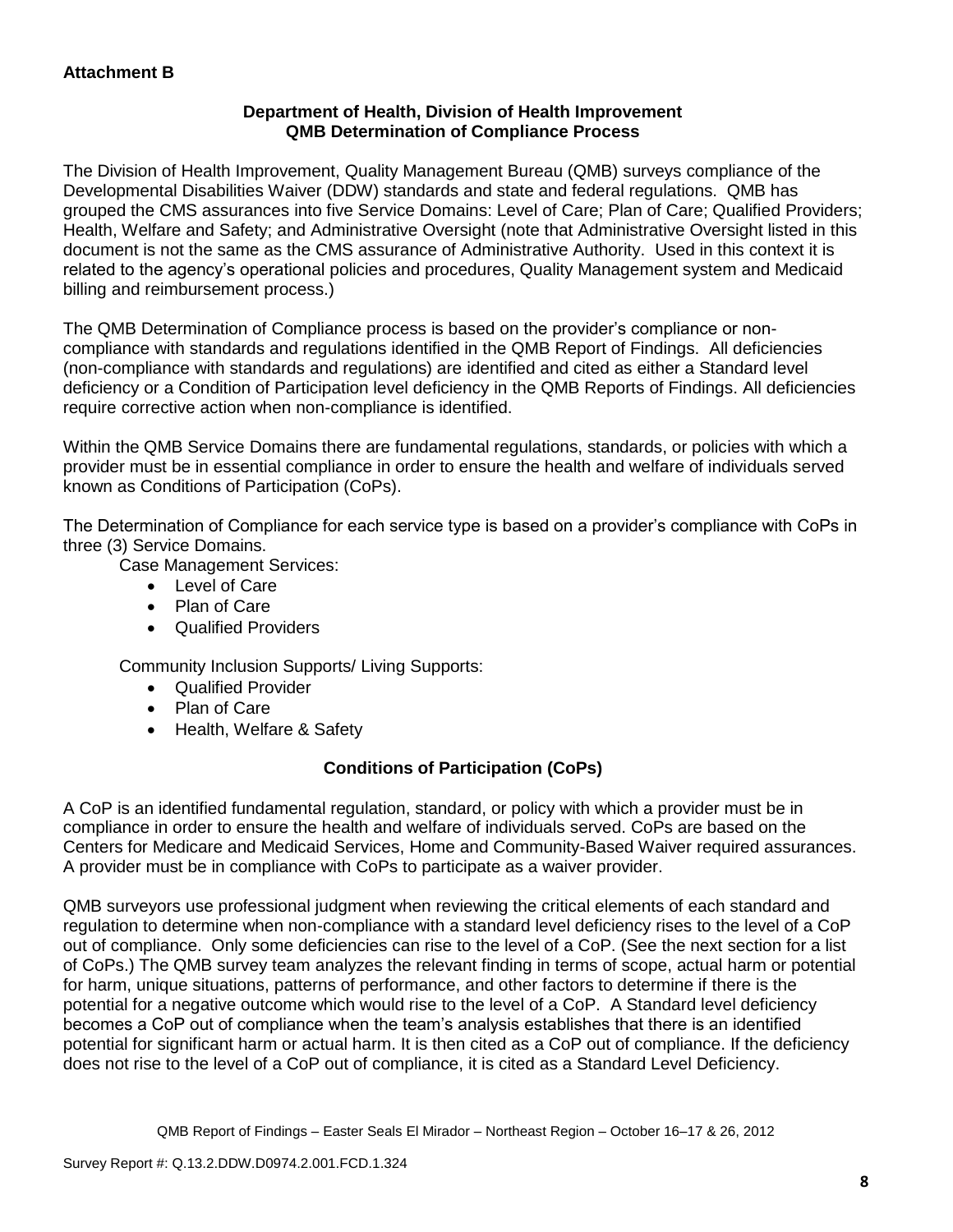The Division of Health Improvement (DHI) and the Developmental Disabilities Supports Division (DDSD) collaborated to revise the current Conditions of Participation (CoPs). There are seven Conditions of Participation in which providers must be in compliance.

# **CoPs and Service Domains for Case Management Supports are as follows:**

# **Service Domain: Level of Care**

Condition of Participation:

1. **Level of Care**: The Case Manager shall complete all required elements of the Long Term Care Assessment Abstract (LTCAA) to ensure ongoing eligibility for waiver services.

# **Service Domain: Plan of Care**

Condition of Participation:

2. **Individual Service Plan (ISP) Creation and Development**: Each individual shall have an ISP. The ISP shall be developed in accordance with DDSD regulations and standards and is updated at least annually or when warranted by changes in the individual's needs.

Condition of Participation:

3. **ISP Monitoring and Evaluation:** The Case Manager shall ensure the health and welfare of the individual through monitoring the implementation of ISP desired outcomes.

# **CoPs and Service Domain for ALL Service Providers is as follows:**

# **Service Domain: Qualified Providers**

Condition of Participation:

4. **Qualified Providers**: Agencies shall ensure support staff has completed criminal background screening and all mandated trainings as required by the DDSD.

# **CoPs and Service Domains for Living Supports and Inclusion Supports are as follows:**

### **Service Domain: Plan of Care**

Condition of Participation:

5. **ISP Implementation**: Services provided shall be consistent with the components of the ISP and implemented to achieve desired outcomes.

# **Service Domain: Health, Welfare & Safety**

Condition of Participation:

6. **Individual Health, Safety and Welfare: (Safety)** Individuals have the right to live and work in a safe environment.

Condition of Participation:

7. **Individual Health, Safety and Welfare (Healthcare Oversight)**: The provider shall support individuals to access needed healthcare services in a timely manner. Nursing, healthcare services and healthcare oversight shall be available and provided as needed to address individuals' health, safety and welfare.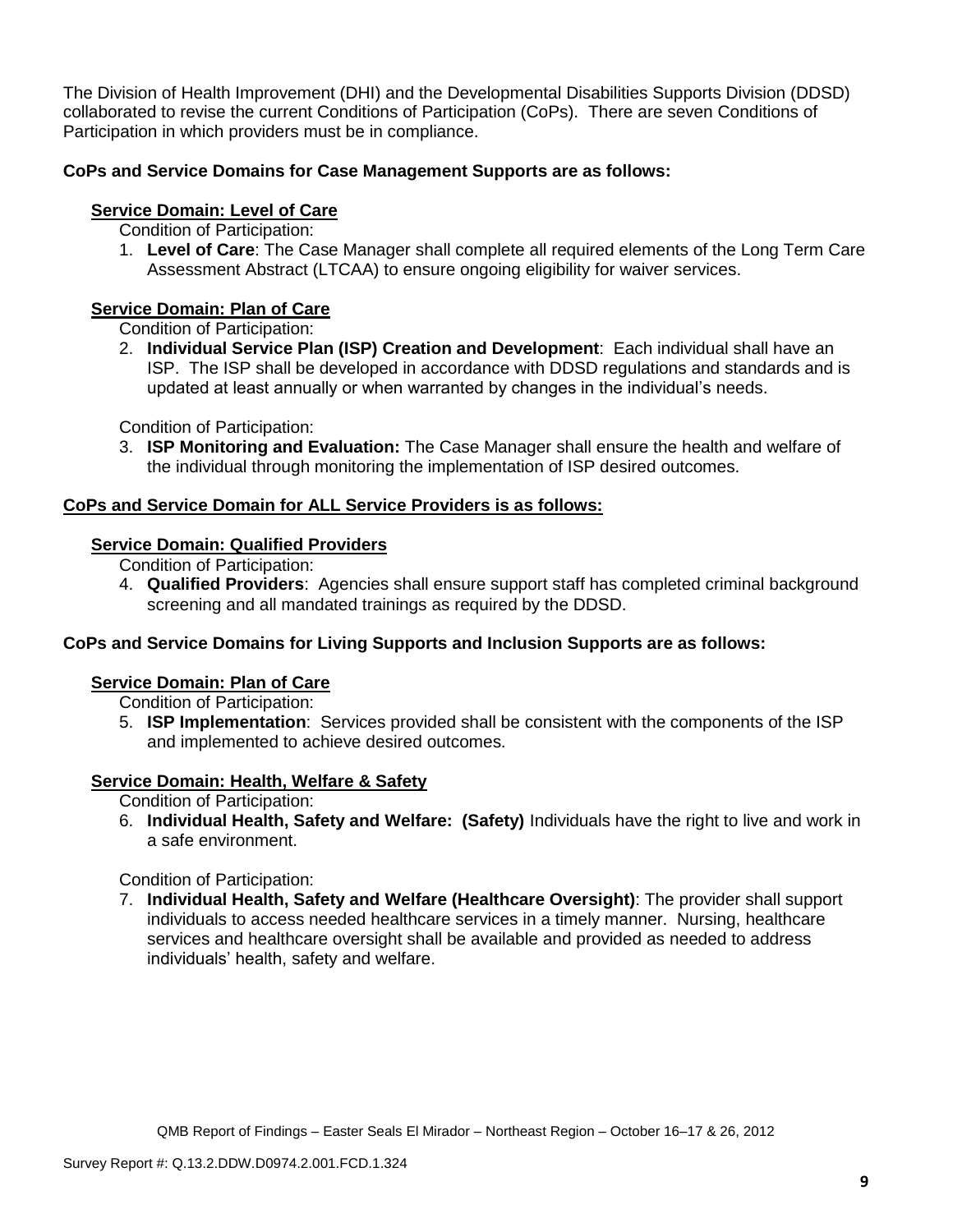## **QMB Determinations of Compliance**

### Compliance with Conditions of Participation

The QMB determination of *Compliance with Conditions of Participation* indicates that a provider is in compliance with all Conditions of Participation, (CoP). The agency has obtained a level of compliance such that there is a minimal potential for harm to individuals' health and safety. To qualify for a determination of Compliance with Conditions of Participation, the provider must be in compliance with all Conditions of Participation in all relevant Service Domains. The agency may also have Standard level deficiencies (deficiencies which are not at the condition level) out of compliance in any of the Service Domains.

### Partial-Compliance with Conditions of Participation

The QMB determination of *Partial-Compliance with Conditions of Participation* indicates that a provider is out of compliance with Conditions of Participation in one (1) to two (2) Service Domains. The agency may have one or more Condition level tags within a Service Domain. This partialcompliance, if not corrected, may result in a serious negative outcome or the potential for more than minimal harm to individuals' health and safety. The agency may also have Standard level deficiencies (deficiencies which are not at the condition level) in any of the Service Domains.

Providers receiving a repeat determination of Partial-Compliance for repeat deficiencies at the level of a Condition in any Service Domain may be referred by the Quality Management Bureau to the Internal Review Committee (IRC) for consideration of remedies and possible actions or sanctions.

## Non-Compliance with Conditions of Participation

The QMB determination of *Non-Compliance with Conditions of Participation* indicates a provider is significantly out of compliance with Conditions of Participation in multiple Service Domains. The agency may have one or more Condition level tags in each of 3 relevant Service Domains. This non-compliance, if not corrected, may result in a serious negative outcome or the potential for more than minimal harm to individuals' health and safety. The agency may also have Standard level deficiencies (deficiencies which are not at the condition level) in any of the Service Domains

Providers receiving a repeat determination of Non-Compliance will be referred by Quality Management Bureau to the Internal Review Committee (IRC) for consideration of remedies and possible actions or sanctions.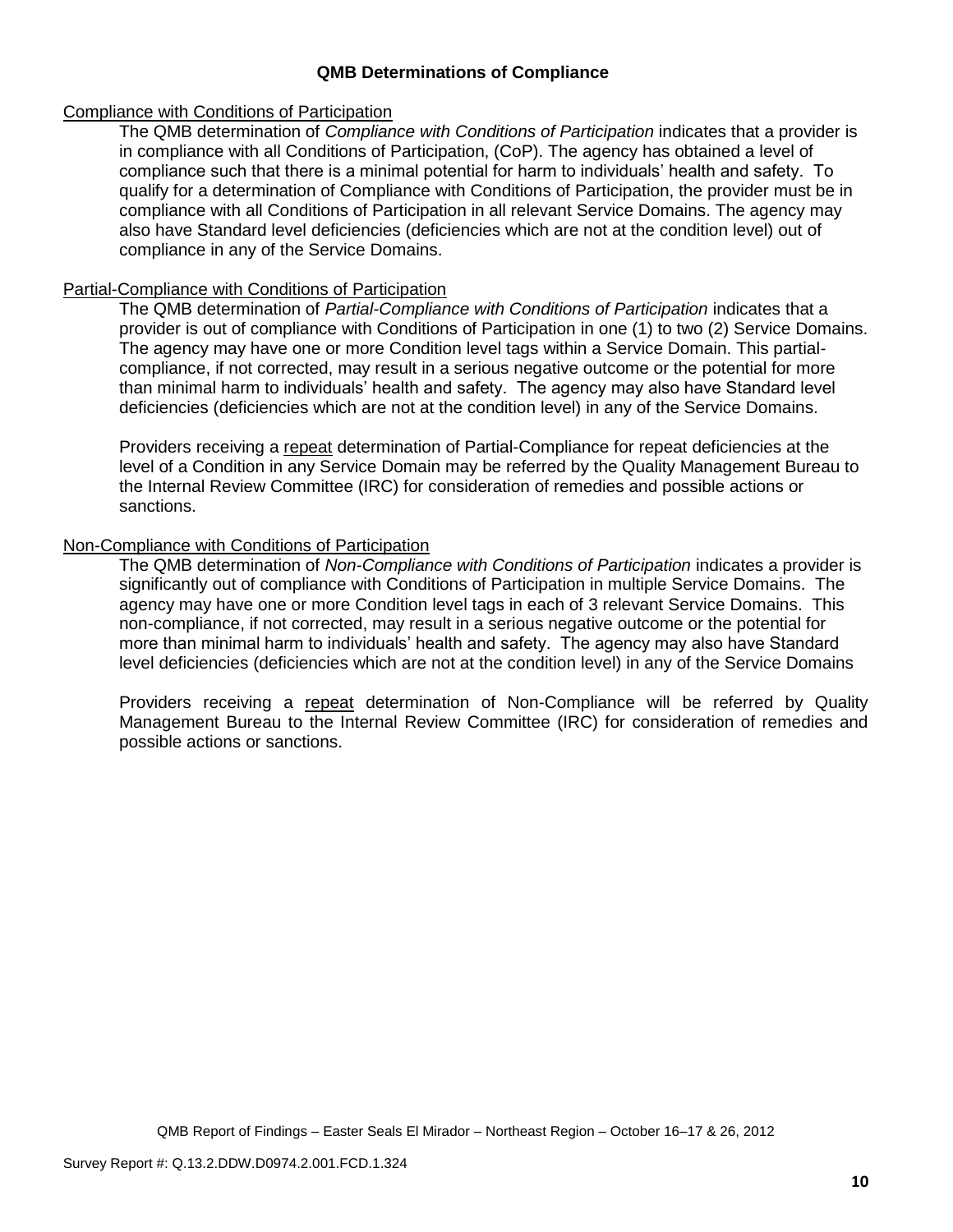## **Guidelines for the Provider Informal Reconsideration of Finding (IRF) Process**

# **Introduction:**

Throughout the QMB Survey process, surveyors are openly communicating with providers. Open communication means surveyors have clarified issues and/or requested missing information before completing the review through the use of the signed/dated "Document Request," or "administrative Needs," etc. forms. Regardless, there may still be instances where the provider disagrees with a specific finding. Providers may use the following process to informally dispute a finding.

# **Instructions:**

- 1. The Informal Reconsideration of the Finding (IRF) request must be in writing to the QMB Deputy Bureau Chief **within 10 business days** of receipt of the final Report of Findings.
- 2. The written request for an IRF *must* be completed on the QMB Request for Informal Reconsideration of Finding form available on the QMB website:<http://dhi.health.state.nm.us/qmb>
- 3. The written request for an IRF must specify in detail the request for reconsideration and why the finding is inaccurate.
- 4. The IRF request must include all supporting documentation or evidence.
- 5. If you have questions about the IRC process, email the IRF Chairperson, Scott Good at [scott.good@state.nm.us](mailto:scott.good@state.nm.us) for assistance.

# **The following limitations apply to the IRF process:**

- The request for an IRF and all supporting evidence must be received within 10 business days.
- Findings based on evidence requested during the survey and not provided may not be subject to reconsideration.
- The supporting documentation must be new evidence not previously reviewed or requested by the survey team.
- Providers must continue to complete their Plan of Correction during the IRF process
- Providers may not request an IRF to challenge the sampling methodology.
- Providers may not request an IRF based on disagreement with the nature of the standard or regulation.
- Providers may not request an IRF to challenge the team composition.
- Providers may not request an IRF to challenge the DHI/QMB determination of compliance or the length of their DDSD provider contract.

A Provider forfeits the right to an IRF if the request is not made within 10 business days of receiving the report and/or does not include all supporting documentation or evidence to show compliance with the standards and regulations.

The IRF Committee will review the request, the Provider will be notified in writing of the ruling; no face-toface meeting will be conducted.

When a Provider requests that a finding be reconsidered, it does not stop or delay the Plan of Correction process. **Providers must continue to complete the Plan of Correction, including the finding in dispute regardless of the IRF status.** If a finding is removed or modified, it will be noted and removed or modified from the Report of Findings. It should be noted that in some cases a Plan of Correction may be completed prior to the IRF process being completed. The provider will be notified in writing on the decisions of the IRF committee.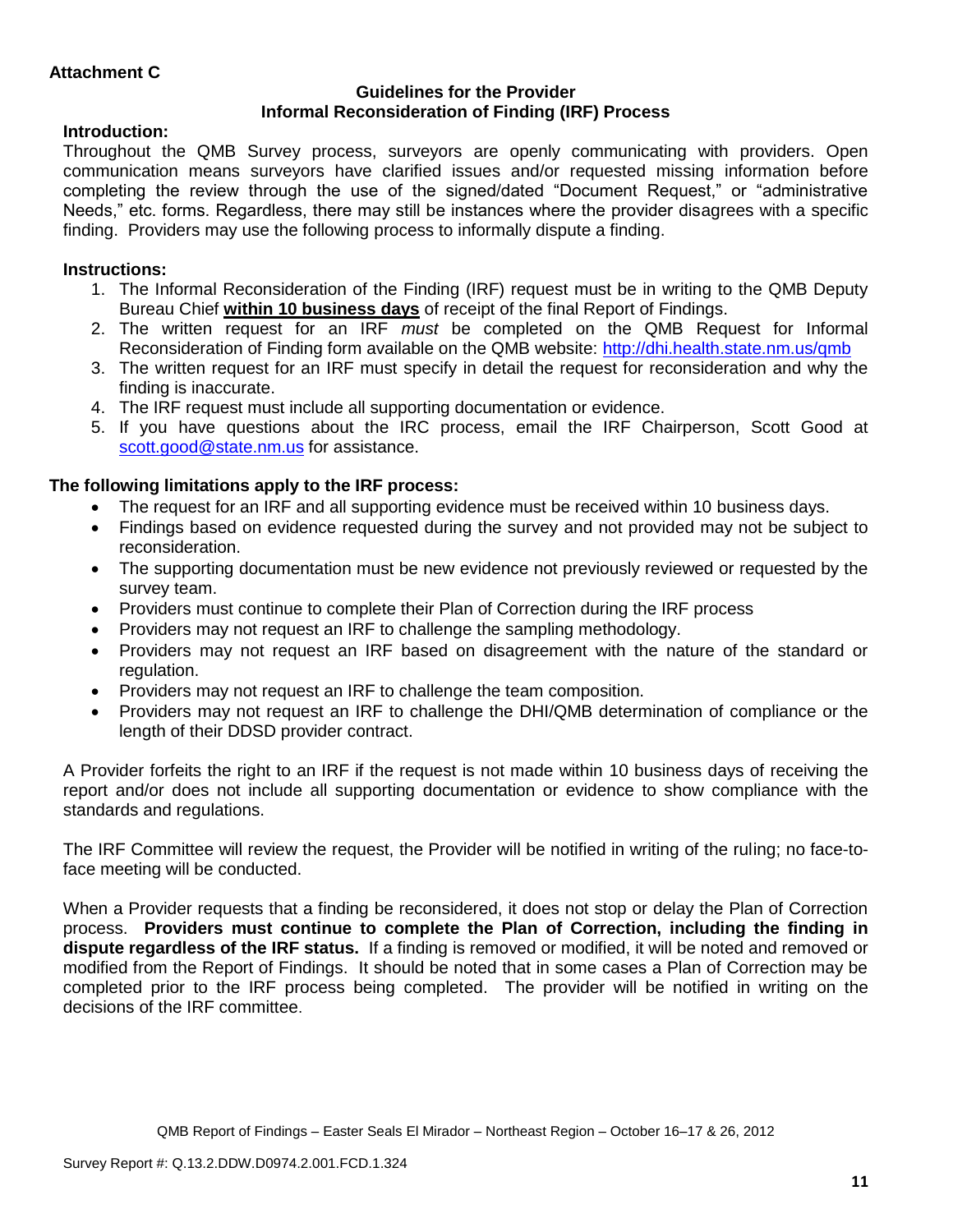| Agency:          | <b>Easter Seals El Mirador - Northeast Region</b>                                                                                     |
|------------------|---------------------------------------------------------------------------------------------------------------------------------------|
| Program:         | Developmental Disabilities Waiver & ICF/MR Health & Safety Checks                                                                     |
| Service:         | DDW Community Living (Supported Living & Independent Living) & DDW Community Inclusion (Adult<br>Habilitation & Supported Employment) |
| Monitoring Type: | <b>Focused Survey</b>                                                                                                                 |
| Date of Survey:  | October 16 - 17 & 26, 2012                                                                                                            |

| <b>Standard of Care</b>                                                                                                          | <b>Deficiencies</b>                               | <b>Agency Plan of Correction, On-going</b><br><b>QA/QI &amp; Responsible Party</b>                     | <b>Date</b><br><b>Due</b> |  |
|----------------------------------------------------------------------------------------------------------------------------------|---------------------------------------------------|--------------------------------------------------------------------------------------------------------|---------------------------|--|
| Service Domain - Service Plans: ISP Implementation - Services are delivered in accordance with the service plan, including type, |                                                   |                                                                                                        |                           |  |
| scope, amount, duration and frequency specified in the service plan.                                                             |                                                   |                                                                                                        |                           |  |
| Tag #1A32 & 6L14 ISP Implementation                                                                                              | <b>Condition of Participation Level</b>           |                                                                                                        |                           |  |
|                                                                                                                                  | <b>Deficiency</b>                                 |                                                                                                        |                           |  |
| NMAC 7.26.5.16.C and D Development of the                                                                                        | After an analysis of the evidence it has been     | <b>Provider:</b>                                                                                       |                           |  |
| ISP. Implementation of the ISP. The ISP shall                                                                                    | determined there is a significant potential for a | State your Plan of Correction for the                                                                  |                           |  |
| be implemented according to the timelines                                                                                        | negative outcome to occur.                        | deficiencies cited in this tag here: $\rightarrow$                                                     |                           |  |
| determined by the IDT and as specified in the<br>ISP for each stated desired outcomes and action                                 | Based on record review and interview, the         |                                                                                                        |                           |  |
| plan.                                                                                                                            | Agency failed to implement the ISP according to   |                                                                                                        |                           |  |
|                                                                                                                                  | the timelines determined by the IDT and as        |                                                                                                        |                           |  |
| C. The IDT shall review and discuss information                                                                                  | specified in the ISP for each stated outcome and  |                                                                                                        |                           |  |
| and recommendations with the individual, with                                                                                    | action plan for 1 of 3 individuals.               |                                                                                                        |                           |  |
| the goal of supporting the individual in attaining                                                                               |                                                   |                                                                                                        |                           |  |
| desired outcomes. The IDT develops an ISP                                                                                        | Per Individual's ISP and other collateral         |                                                                                                        |                           |  |
| based upon the individual's personal vision                                                                                      | documentation the following was found with        |                                                                                                        |                           |  |
| statement, strengths, needs, interests and                                                                                       | regards to the implementation of the ISP:         |                                                                                                        |                           |  |
| preferences. The ISP is a dynamic document,                                                                                      |                                                   | <b>Provider:</b>                                                                                       |                           |  |
| revised periodically, as needed, and amended to<br>reflect progress towards personal goals and                                   | <b>Administrative Files Reviewed:</b>             | <b>Enter your ongoing Quality Assurance/Quality</b><br>Improvement processes as it related to this tag |                           |  |
| achievements consistent with the individual's                                                                                    | Individual #3:                                    | number here: $\rightarrow$                                                                             |                           |  |
| future vision. This regulation is consistent with                                                                                | • As indicated by the documentation reviewed      |                                                                                                        |                           |  |
| standards established for individual plan                                                                                        | Individual #3 is to receive the following         |                                                                                                        |                           |  |
| development as set forth by the commission on                                                                                    | services from Easter Seals el Mirador:            |                                                                                                        |                           |  |
| the accreditation of rehabilitation facilities                                                                                   | Independent Living Services, Adult                |                                                                                                        |                           |  |
| (CARF) and/or other program accreditation                                                                                        | <b>Habilitation Services and Supported</b>        |                                                                                                        |                           |  |
| approved and adopted by the developmental                                                                                        | Employment Services. Individual #3 did not        |                                                                                                        |                           |  |
| disabilities division and the department of health.                                                                              | receive any of these stated services from         |                                                                                                        |                           |  |
| It is the policy of the developmental disabilities                                                                               | 10/8/2012 through 10/16/2012.                     |                                                                                                        |                           |  |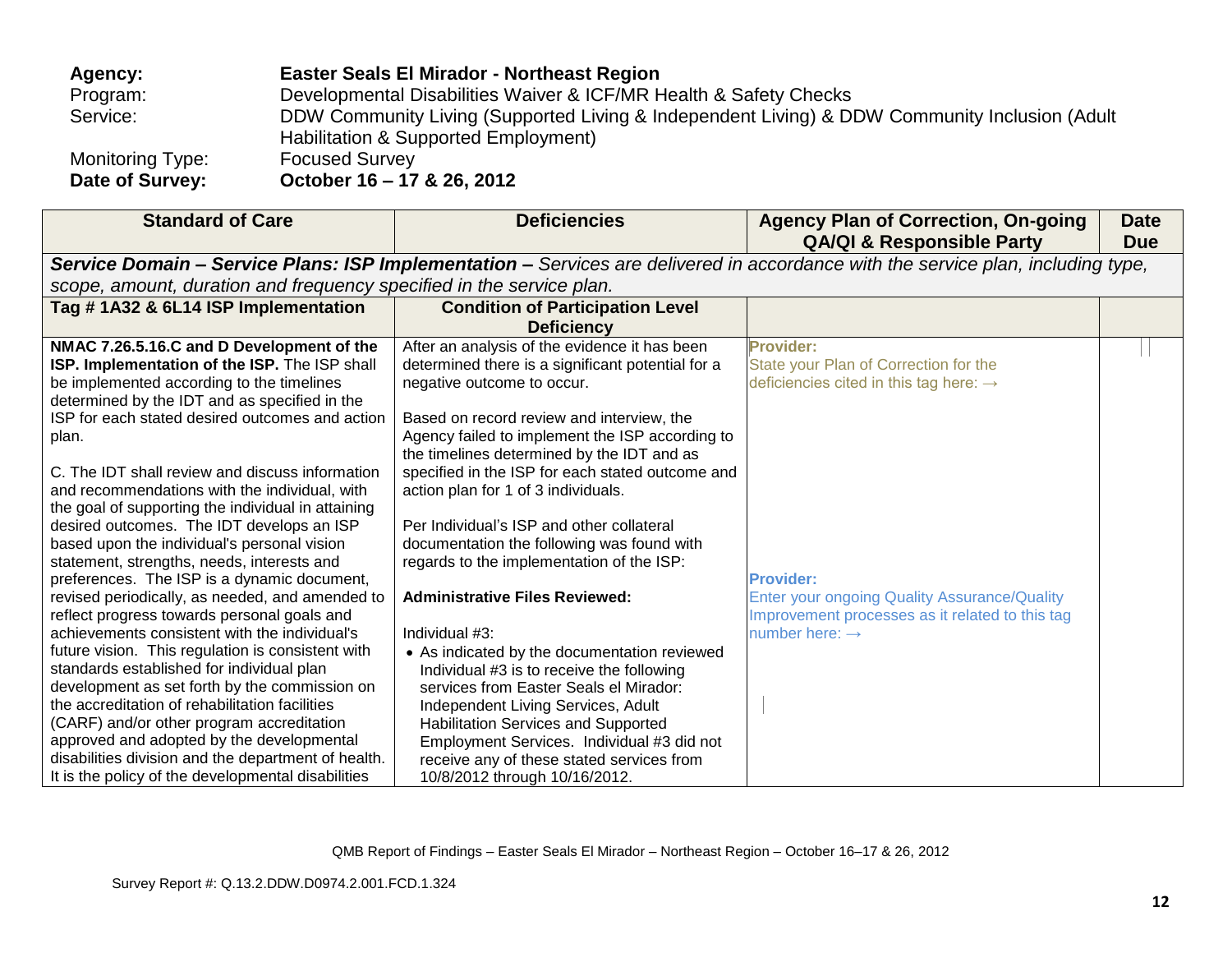| division (DDD), that to the extent permitted by    |                                                   |  |
|----------------------------------------------------|---------------------------------------------------|--|
| funding, each individual receive supports and      | When Agency personnel were asked why the          |  |
| services that will assist and encourage            | individual had not received services the          |  |
| independence and productivity in the community     | following was reported:                           |  |
| and attempt to prevent regression or loss of       | • #56 reported the individual did not have a      |  |
| current capabilities. Services and supports        | current budget in place therefore the agency      |  |
| include specialized and/or generic services,       | stopped services. Through further research        |  |
| training, education and/or treatment as            | and confirmation from Molina, Surveyors were      |  |
| determined by the IDT and documented in the        | able to determine Individual #3 did have a        |  |
| ISP.                                               | current budget effective 10/6/2012.               |  |
|                                                    | Therefore, the Individual should have had         |  |
| D. The intent is to provide choice and obtain      | services implemented during this time period.     |  |
| opportunities for individuals to live, work and    |                                                   |  |
| play with full participation in their communities. | No evidence was found indicating the agency       |  |
| The following principles provide direction and     | attempted to obtain the budget prior to           |  |
| purpose in planning for individuals with           | discontinuing services.                           |  |
| developmental disabilities.                        |                                                   |  |
| [05/03/94; 01/15/97; Recompiled 10/31/01]          | Per Individual's ISP the following was found with |  |
|                                                    | regards to the implementation of the ISP          |  |
|                                                    | Outcomes:                                         |  |
|                                                    | <b>Administrative Files Reviewed:</b>             |  |
|                                                    | <b>Independent Living Data Collection/Data</b>    |  |
|                                                    | Tracking/Progress with regards to ISP             |  |
|                                                    | <b>Outcomes:</b>                                  |  |
|                                                    |                                                   |  |
|                                                    | Individual #3                                     |  |
|                                                    | • None found for 10/8/2012 - 10/12/2012.          |  |
|                                                    |                                                   |  |
|                                                    | <b>Adult Habilitation Data Collection/Data</b>    |  |
|                                                    | Tracking/Progress with regards to ISP             |  |
|                                                    | Outcomes:                                         |  |
|                                                    | Individual #3                                     |  |
|                                                    | • None found for 10/8/2012 - 10/12/2012.          |  |
|                                                    |                                                   |  |
|                                                    | <b>Supported Employment Data Collection/Data</b>  |  |
|                                                    | Tracking/Progress with regards to ISP             |  |
|                                                    | <b>Outcomes:</b>                                  |  |
|                                                    |                                                   |  |
|                                                    | Individual #3                                     |  |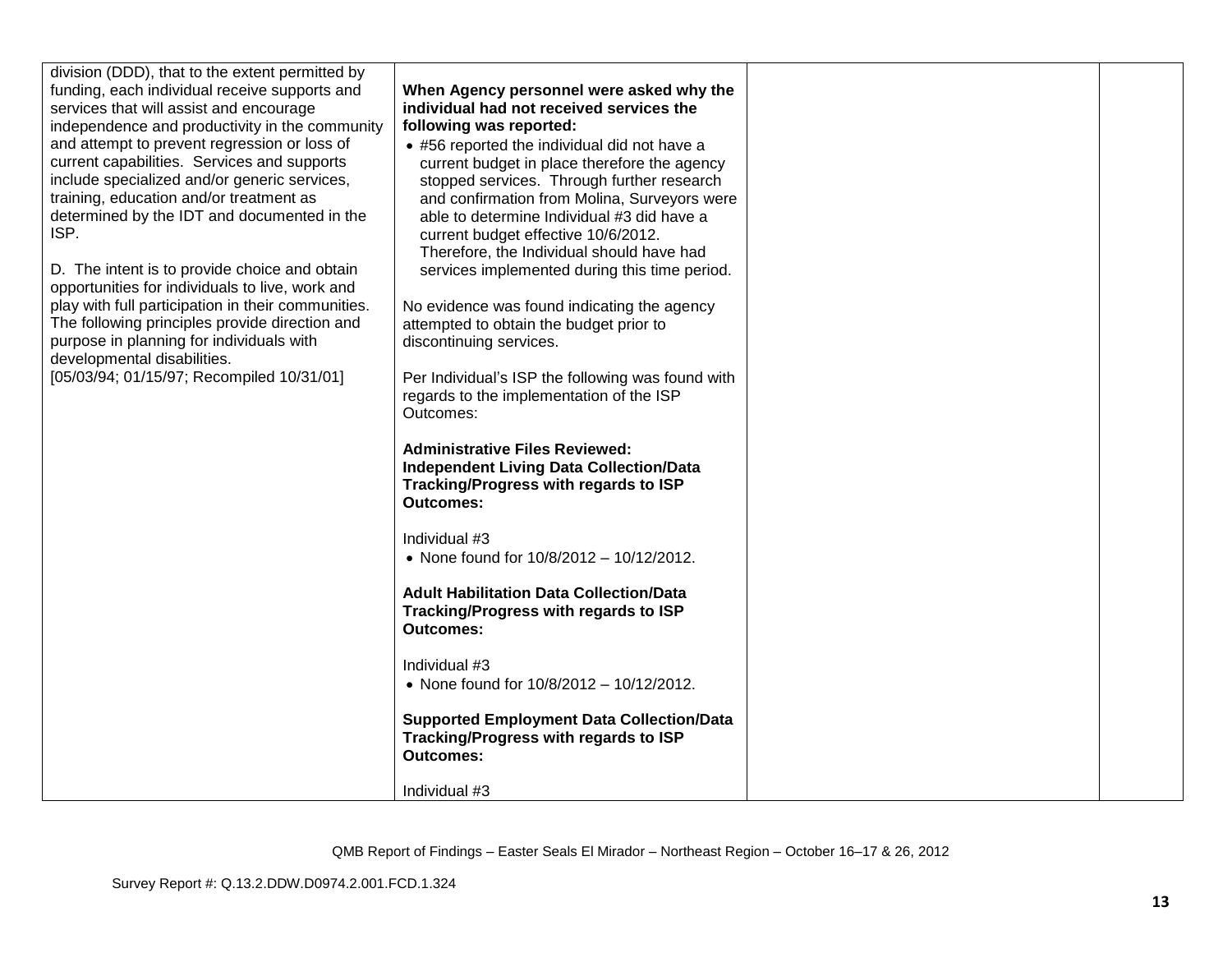|  | • None found for 10/8/2012 - 10/12/2012. |  |
|--|------------------------------------------|--|
|  |                                          |  |
|  |                                          |  |
|  |                                          |  |
|  |                                          |  |
|  |                                          |  |
|  |                                          |  |
|  |                                          |  |
|  |                                          |  |
|  |                                          |  |
|  |                                          |  |
|  |                                          |  |
|  |                                          |  |
|  |                                          |  |
|  |                                          |  |
|  |                                          |  |
|  |                                          |  |
|  |                                          |  |
|  |                                          |  |
|  |                                          |  |
|  |                                          |  |
|  |                                          |  |
|  |                                          |  |
|  |                                          |  |
|  |                                          |  |
|  |                                          |  |
|  |                                          |  |
|  |                                          |  |
|  |                                          |  |
|  |                                          |  |
|  |                                          |  |
|  |                                          |  |
|  |                                          |  |
|  |                                          |  |
|  |                                          |  |
|  |                                          |  |
|  |                                          |  |
|  |                                          |  |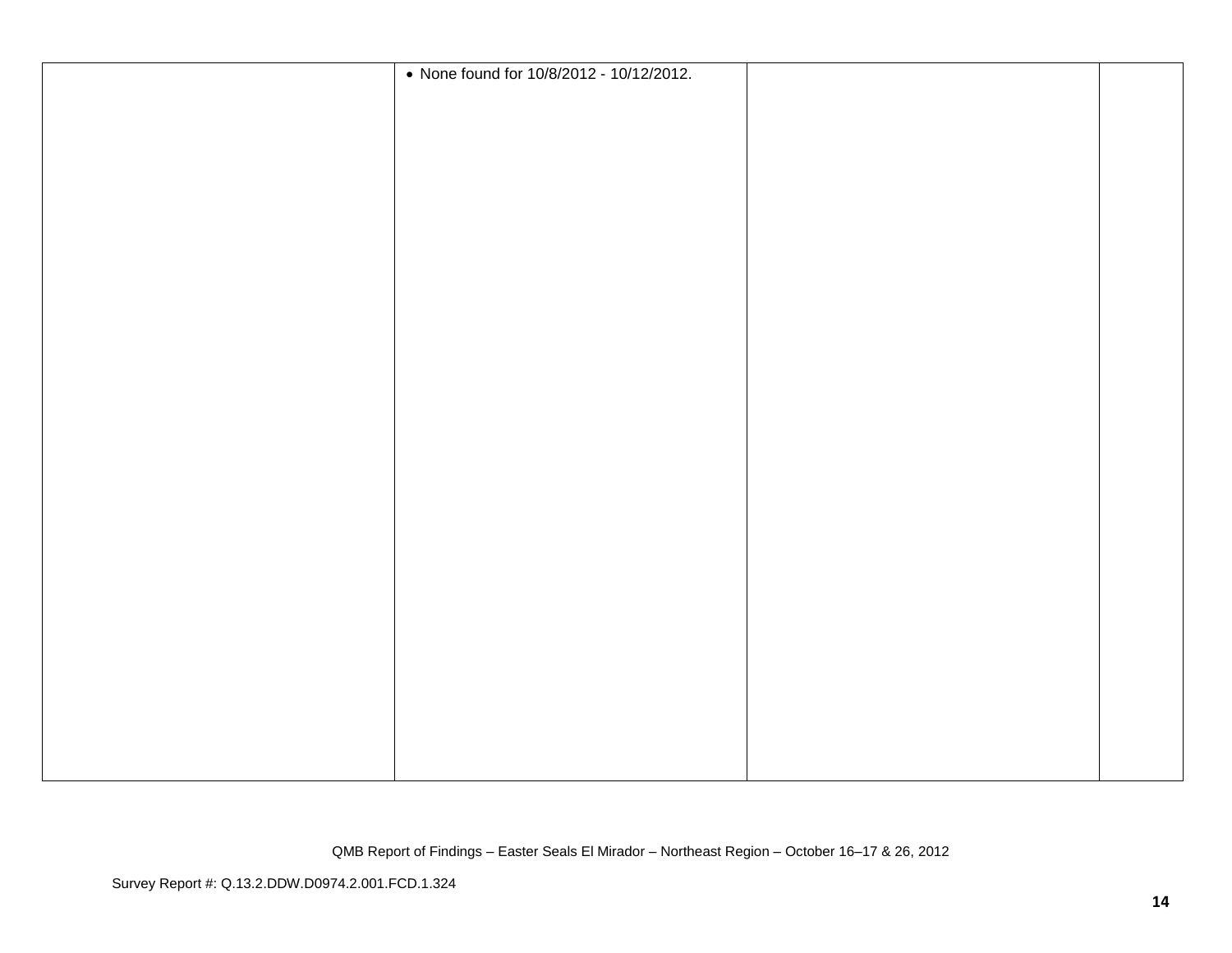|                                                                                                                                                       | Tag # 6L04 Community Living Scope of<br><b>Service</b>                                                                                                       | <b>Standard Level Deficiency</b>                                                                                                                                                         |                                                                                                                                      |  |
|-------------------------------------------------------------------------------------------------------------------------------------------------------|--------------------------------------------------------------------------------------------------------------------------------------------------------------|------------------------------------------------------------------------------------------------------------------------------------------------------------------------------------------|--------------------------------------------------------------------------------------------------------------------------------------|--|
| Developmental Disabilities (DD) Waiver Service<br>Standards effective 4/1/2007<br><b>CHAPTER 6. II. SCOPE OF COMMUNITY</b><br><b>LIVING SERVICES.</b> |                                                                                                                                                              | Based on interview, record review and<br>observation, the Agency failed to provide<br>Community Living Services within the Scope of<br>Service for 1 of 3 individuals.                   | <b>Provider:</b><br>State your Plan of Correction for the<br>deficiencies cited in this tag here: $\rightarrow$                      |  |
|                                                                                                                                                       | A. The scope of Community Living Services<br>includes, but is not limited to the following as<br>identified by the IDT:                                      | <b>Record Review found:</b><br>• The Agency failed to provide Independent<br>Living, Adult Habilitation & Supported                                                                      |                                                                                                                                      |  |
|                                                                                                                                                       | (1) Assist with money management, including<br>financial record keeping;                                                                                     | Employment Services from 10/8-16/2012.<br>Surveyors contacted Molina Utilization                                                                                                         |                                                                                                                                      |  |
| (2)                                                                                                                                                   | Assistance to attain and maintain safe and<br>sanitary living conditions that may include<br>general housekeeping, shopping, washing<br>and drying laundry;  | Review who then verified Individual #3 had an<br>approved budget starting 10/6/2012 through<br>10/5/2013; therefore services should have not<br>stopped for $10/8 - 10/16/2012$ .        | <b>Provider:</b>                                                                                                                     |  |
| (3)                                                                                                                                                   | Assistance to maintain activities of daily<br>living such as bathing, eating, meal<br>preparation, dressing, and individual<br>hygiene;                      | Observation of Individual #3 services found<br>the Agency failed to provide the following:<br>Assistance to access recreational and<br>(6)                                               | <b>Enter your ongoing Quality Assurance/Quality</b><br>Improvement processes as it related to this tag<br>number here: $\rightarrow$ |  |
| (4)                                                                                                                                                   | Assistance with mobility and orientation in<br>community integration, access and<br>utilization of natural supports                                          | leisure activities from 10/8-16/2012<br>Implementation of the ISP Therapy, Speech<br>(8)<br>Language Pathology, Positive Behavioral                                                      |                                                                                                                                      |  |
| (5)                                                                                                                                                   | Assistance in developing and maintaining<br>social, spiritual and individual relationships,<br>to include the development of generic and                     | Supports, Health Care, and Crisis<br>Prevention/Interventions Plans from 10/8 -<br>16/2012.                                                                                              |                                                                                                                                      |  |
| (6)                                                                                                                                                   | natural supports of his or her choosing;<br>Assistance to access recreational and<br>leisure activities;                                                     | (10) Provide or arrange for transportation for,<br>but not limited to, Community Inclusion,<br>leisure and recreation activities, medical,<br>dental, and therapy appointments from 10/8 |                                                                                                                                      |  |
| (7)                                                                                                                                                   | Assistance in access to training and<br>educational opportunities on self-advocacy<br>and sexuality;                                                         | $-16/2012.$<br>When Agency personnel were asked why the                                                                                                                                  |                                                                                                                                      |  |
| (8)                                                                                                                                                   | Implementation of the ISP Therapy, Meal-<br>time, Positive Behavioral Supports, Health<br>Care, and Crisis Prevention/Interventions<br>Plans, if applicable; | individual had not received services the<br>following was reported:<br>• #56 reported the individual did not have a<br>current budget in place therefore the                             |                                                                                                                                      |  |
| (9)                                                                                                                                                   | Assistance in developing health                                                                                                                              | agency stopped services.                                                                                                                                                                 |                                                                                                                                      |  |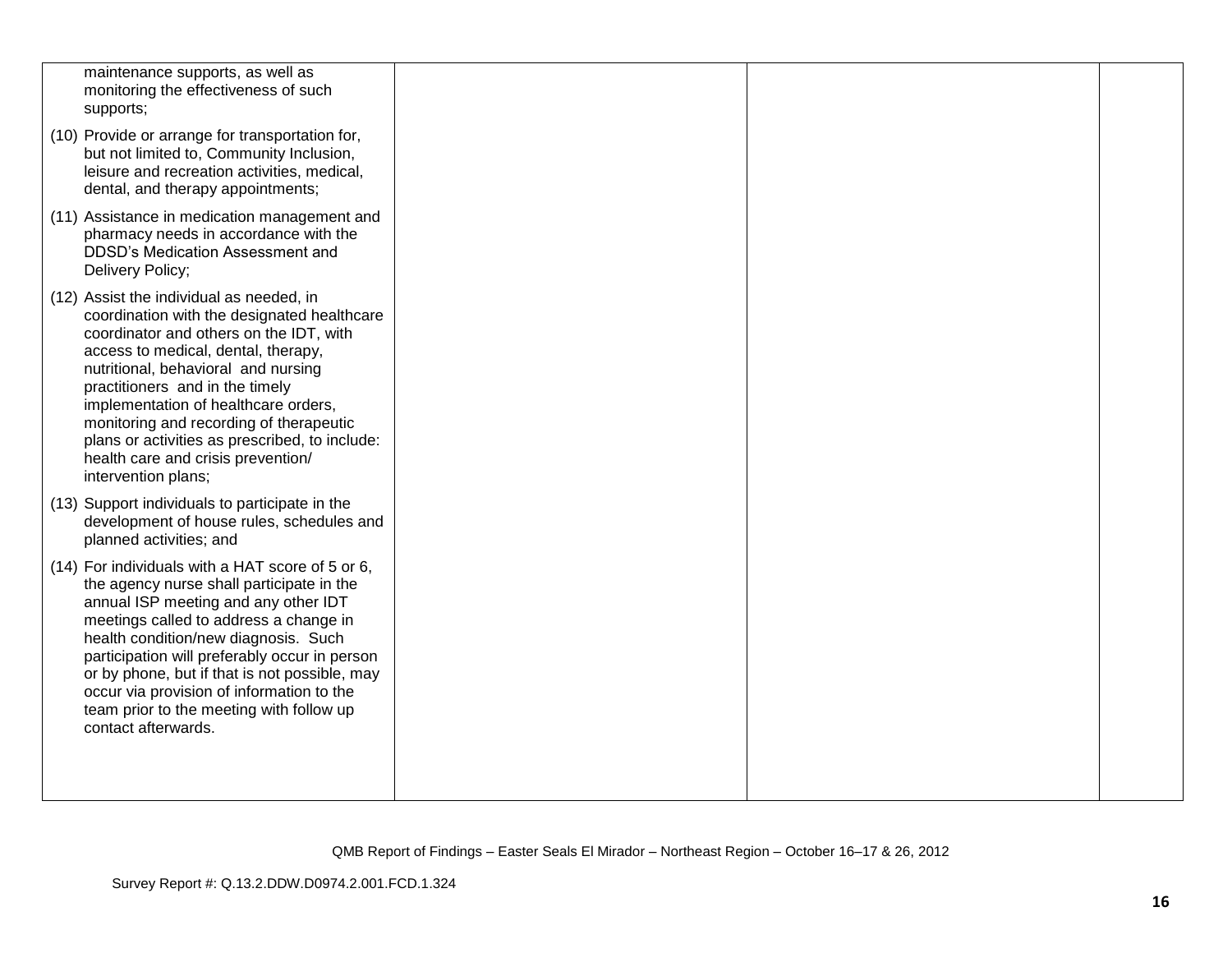| <b>Standard of Care</b>                                                           | <b>Deficiencies</b>                             | <b>Agency Plan of Correction, On-going</b>                                                                                                | <b>Date</b> |
|-----------------------------------------------------------------------------------|-------------------------------------------------|-------------------------------------------------------------------------------------------------------------------------------------------|-------------|
|                                                                                   |                                                 | <b>QA/QI &amp; Responsible Party</b>                                                                                                      | <b>Due</b>  |
|                                                                                   |                                                 | Service Domain - Qualified Providers - The State monitors non-licensed/non-certified providers to assure adherence to waiver              |             |
|                                                                                   |                                                 | requirements. The State implements its policies and procedures for verifying that provider training is conducted in accordance with State |             |
| requirements and the approved waiver.                                             |                                                 |                                                                                                                                           |             |
| Tag #1A26 Consolidated On-line                                                    | <b>Standard Level Deficiency</b>                |                                                                                                                                           |             |
| <b>Registry/Employee Abuse Registry</b>                                           |                                                 |                                                                                                                                           |             |
| NMAC 7.1.12.8 REGISTRY ESTABLISHED;                                               | Based on record review, the Agency failed to    | Provider:                                                                                                                                 |             |
| PROVIDER INQUIRY REQUIRED: Upon the                                               | maintain documentation in the employee's        | State your Plan of Correction for the                                                                                                     |             |
| effective date of this rule, the department has                                   | personnel records that evidenced inquiry to the | deficiencies cited in this tag here: $\rightarrow$                                                                                        |             |
| established and maintains an accurate and                                         | Employee Abuse Registry prior to employment     |                                                                                                                                           |             |
| complete electronic registry that contains the                                    | for 1 of 15 Agency Personnel.                   |                                                                                                                                           |             |
| name, date of birth, address, social security                                     |                                                 |                                                                                                                                           |             |
| number, and other appropriate identifying                                         | The following Agency Personnel records          |                                                                                                                                           |             |
| information of all persons who, while employed                                    | contained evidence that indicated the           |                                                                                                                                           |             |
| by a provider, have been determined by the                                        | <b>Employee Abuse Registry was completed</b>    |                                                                                                                                           |             |
| department, as a result of an investigation of a                                  | after hire:                                     |                                                                                                                                           |             |
| complaint, to have engaged in a substantiated                                     |                                                 |                                                                                                                                           |             |
| registry-referred incident of abuse, neglect or                                   | <b>Direct Support Personnel (DSP):</b>          |                                                                                                                                           |             |
| exploitation of a person receiving care or                                        |                                                 |                                                                                                                                           |             |
| services from a provider. Additions and updates                                   | $*$ #40 - Date of hire 06/20/2007, completed    | <b>Provider:</b>                                                                                                                          |             |
| to the registry shall be posted no later than two                                 | 08/24/2007.                                     | <b>Enter your ongoing Quality Assurance/Quality</b>                                                                                       |             |
| (2) business days following receipt. Only                                         |                                                 | Improvement processes as it related to this tag                                                                                           |             |
| department staff designated by the custodian                                      |                                                 | number here: $\rightarrow$                                                                                                                |             |
| may access, maintain and update the data in the                                   |                                                 |                                                                                                                                           |             |
| registry.                                                                         |                                                 |                                                                                                                                           |             |
| Provider requirement to inquire of<br>registry. A provider, prior to employing or |                                                 |                                                                                                                                           |             |
| contracting with an employee, shall inquire of                                    |                                                 |                                                                                                                                           |             |
| the registry whether the individual under                                         |                                                 |                                                                                                                                           |             |
| consideration for employment or contracting is                                    |                                                 |                                                                                                                                           |             |
| listed on the registry.                                                           |                                                 |                                                                                                                                           |             |
| Prohibited employment. A provider<br>В.                                           |                                                 |                                                                                                                                           |             |
| may not employ or contract with an individual to                                  |                                                 |                                                                                                                                           |             |
| be an employee if the individual is listed on the                                 |                                                 |                                                                                                                                           |             |
| registry as having a substantiated registry-                                      |                                                 |                                                                                                                                           |             |
| referred incident of abuse, neglect or                                            |                                                 |                                                                                                                                           |             |
| exploitation of a person receiving care or                                        |                                                 |                                                                                                                                           |             |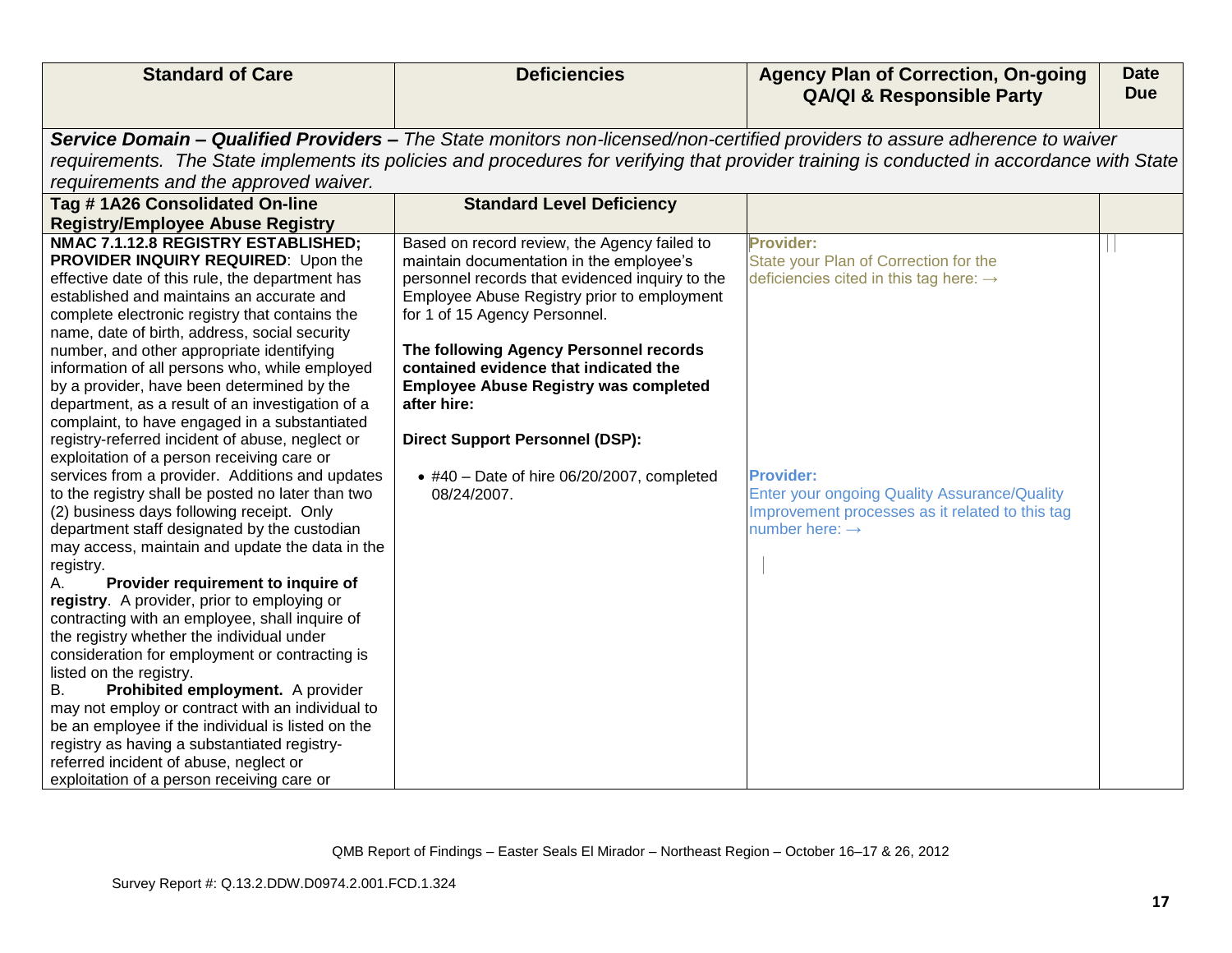| services from a provider.                          |  |  |
|----------------------------------------------------|--|--|
| Documentation of inquiry to registry.<br>D.        |  |  |
| The provider shall maintain documentation in the   |  |  |
| employee's personnel or employment records         |  |  |
| that evidences the fact that the provider made     |  |  |
| an inquiry to the registry concerning that         |  |  |
| employee prior to employment. Such                 |  |  |
| documentation must include evidence, based on      |  |  |
| the response to such inquiry received from the     |  |  |
| custodian by the provider, that the employee       |  |  |
| was not listed on the registry as having a         |  |  |
| substantiated registry-referred incident of abuse, |  |  |
| neglect or exploitation.                           |  |  |
| Documentation for other staff. With<br>Е.          |  |  |
| respect to all employed or contracted individuals  |  |  |
| providing direct care who are licensed health      |  |  |
| care professionals or certified nurse aides, the   |  |  |
| provider shall maintain documentation reflecting   |  |  |
| the individual's current licensure as a health     |  |  |
| care professional or current certification as a    |  |  |
| nurse aide.                                        |  |  |
| F.,<br><b>Consequences of noncompliance.</b>       |  |  |
| The department or other governmental agency        |  |  |
| having regulatory enforcement authority over a     |  |  |
| provider may sanction a provider in accordance     |  |  |
| with applicable law if the provider fails to make  |  |  |
| an appropriate and timely inquiry of the registry, |  |  |
| or fails to maintain evidence of such inquiry, in  |  |  |
| connection with the hiring or contracting of an    |  |  |
| employee; or for employing or contracting any      |  |  |
| person to work as an employee who is listed on     |  |  |
| the registry. Such sanctions may include a         |  |  |
| directed plan of correction, civil monetary        |  |  |
| penalty not to exceed five thousand dollars        |  |  |
| (\$5000) per instance, or termination or non-      |  |  |
| renewal of any contract with the department or     |  |  |
| other governmental agency.                         |  |  |
|                                                    |  |  |
| Developmental Disabilities (DD) Waiver Service     |  |  |
| Standards effective 4/1/2007                       |  |  |
| <b>Chapter 1.IV. General Provider</b>              |  |  |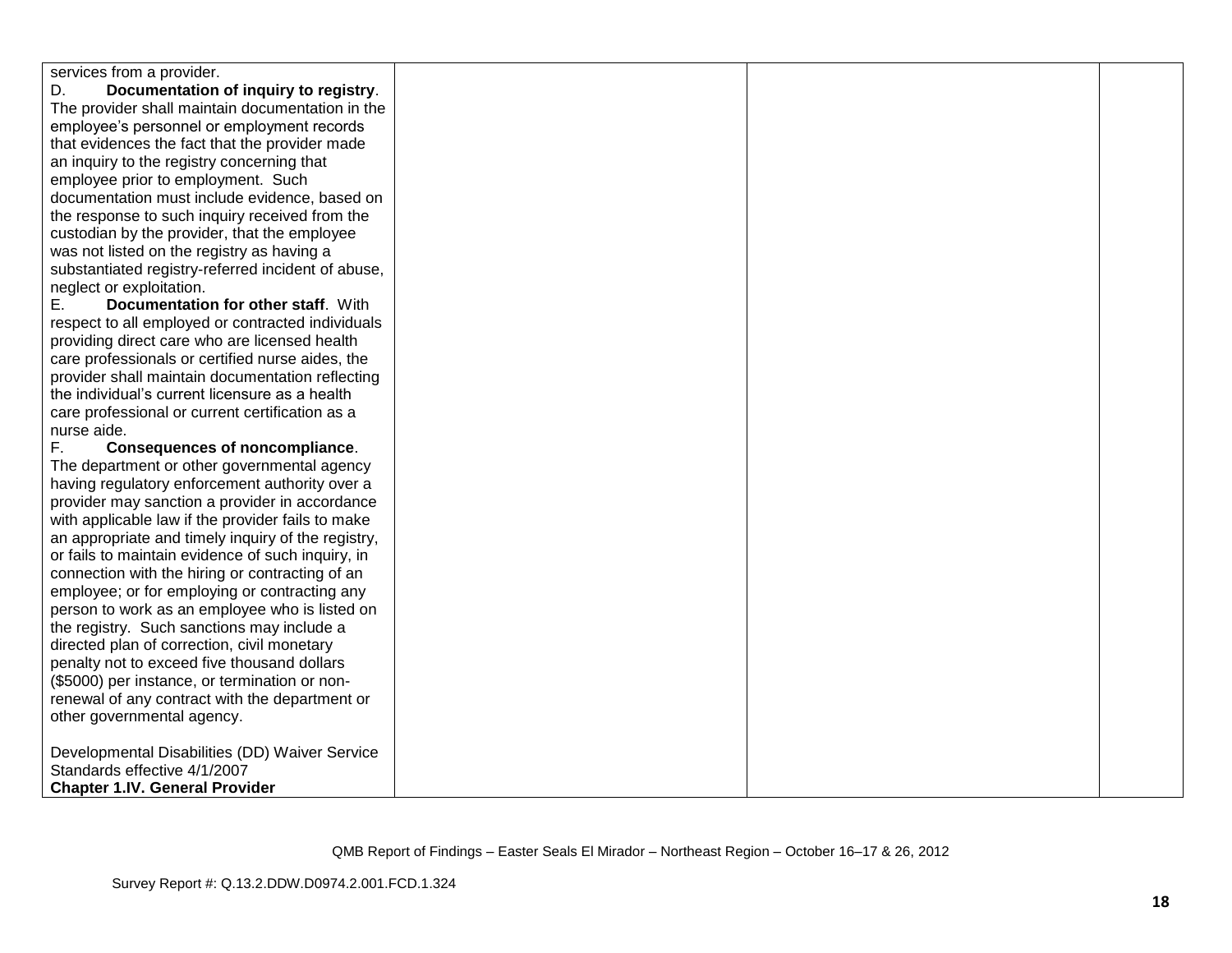| Requirements. D. Criminal History               |  |  |
|-------------------------------------------------|--|--|
| Screening: All personnel shall be screened by   |  |  |
| the Provider Agency in regard to the employee's |  |  |
| qualifications, references, and employment      |  |  |
| history, prior to employment. All Provider      |  |  |
| Agencies shall comply with the Criminal Records |  |  |
| Screening for Caregivers 7.1.12 NMAC and        |  |  |
| Employee Abuse Registry 7.1.12 NMAC as          |  |  |
| required by the Department of Health, Division  |  |  |
| of Health Improvement.                          |  |  |
|                                                 |  |  |
|                                                 |  |  |
|                                                 |  |  |
|                                                 |  |  |
|                                                 |  |  |
|                                                 |  |  |
|                                                 |  |  |
|                                                 |  |  |
|                                                 |  |  |
|                                                 |  |  |
|                                                 |  |  |
|                                                 |  |  |
|                                                 |  |  |
|                                                 |  |  |
|                                                 |  |  |
|                                                 |  |  |
|                                                 |  |  |
|                                                 |  |  |
|                                                 |  |  |
|                                                 |  |  |
|                                                 |  |  |
|                                                 |  |  |
|                                                 |  |  |
|                                                 |  |  |
|                                                 |  |  |
|                                                 |  |  |
|                                                 |  |  |
|                                                 |  |  |
|                                                 |  |  |
|                                                 |  |  |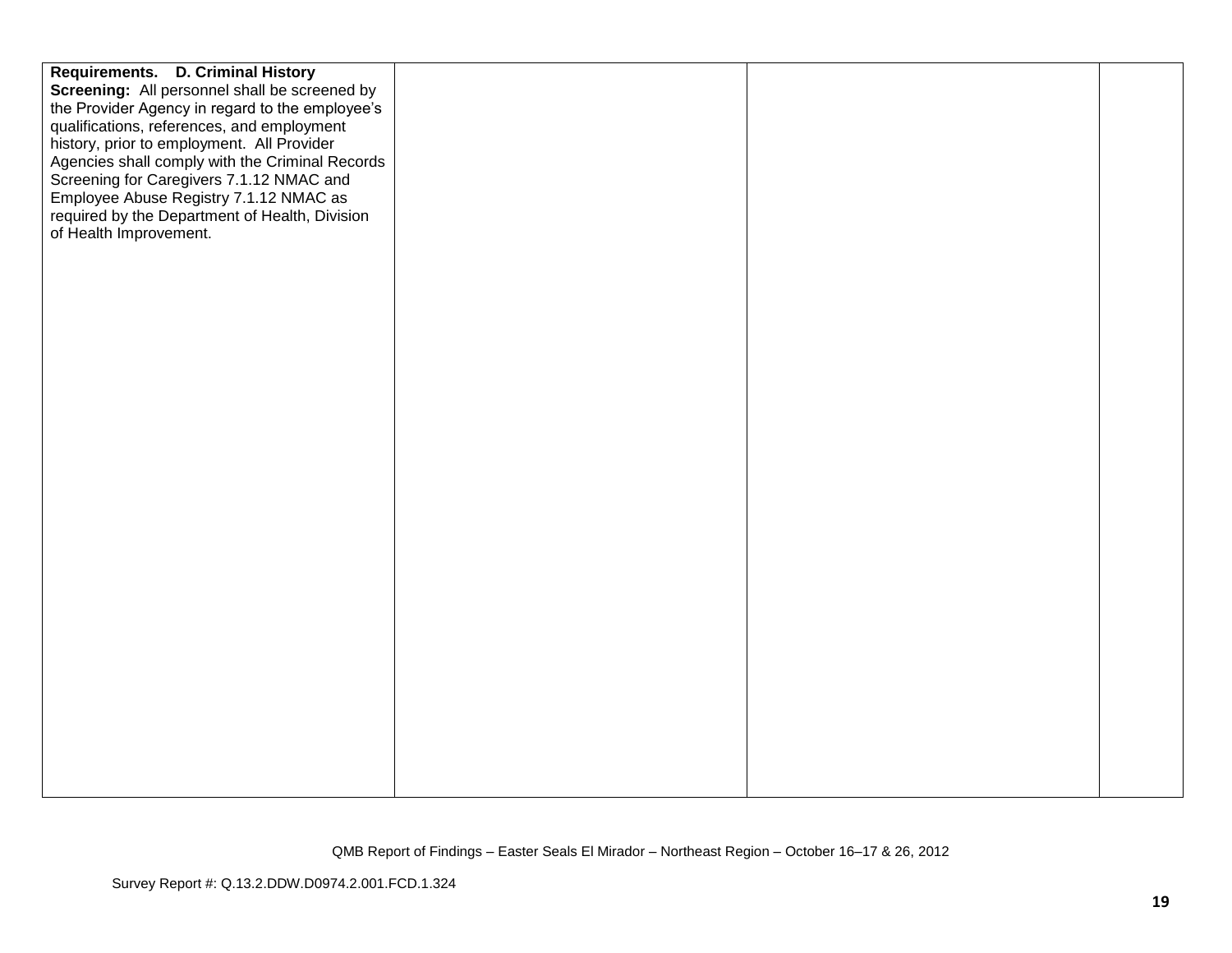| Service Domain - Health Safety and Welfare - The state, on an ongoing basis, identifies, addresses and seeks to prevent<br>occurrences of abuse, neglect and exploitation. Individuals shall be afforded their basic human rights. The provider supports<br>individuals to access needed healthcare services in a timely manner.<br><b>Standard Level Deficiency</b><br>Tag # 1A03 CQI System<br>Developmental Disabilities (DD) Waiver<br>Based on record review, the Agency failed to<br>Provider:<br>Service Standards effective 4/1/2007<br>implement their Continuous Quality<br>State your Plan of Correction for the<br><b>CHAPTER 1 I. PROVIDER AGENCY</b><br>Management System as required by standard.<br>deficiencies cited in this tag here: $\rightarrow$<br><b>ENROLLMENT PROCESS</b><br>I. Continuous Quality Management System:<br>• Review of the findings found during the on-<br>Prior to approval or renewal of a DD Waiver<br>site survey (October 16-17, 2012) and as<br>Provider Agreement, the Provider Agency is<br>reflected in this report of findings the Agency<br>required to submit in writing the current<br>had deficiencies at the Condition of<br>Continuous Quality Improvement Plan to the<br>Participation level noted, which indicates the<br>DOH for approval. In addition, on an annual<br>CQI plan provided by Agency was not being<br>basis DD Waiver Provider Agencies shall<br>used to fully or successfully identify and<br>develop or update and implement the<br>improve systems within the agency.<br>Continuous Quality Improvement Plan. The<br><b>Provider:</b><br>CQI Plan shall be used to 1) discover<br><b>Enter your ongoing Quality Assurance/Quality</b><br>CQI failed to ensure:<br>strengths and challenges of the provider<br>Improvement processes as it related to this tag<br>number here: $\rightarrow$<br>agency, as well as strengths, and barriers<br>(1) Individual access to needed services<br>individuals experience in receiving the quality,<br>and supports; | <b>Standard of Care</b>                       | <b>Deficiencies</b> | <b>Agency Plan of Correction, On-going</b><br><b>QA/QI &amp; Responsible Party</b> | <b>Date</b><br><b>Due</b> |  |
|------------------------------------------------------------------------------------------------------------------------------------------------------------------------------------------------------------------------------------------------------------------------------------------------------------------------------------------------------------------------------------------------------------------------------------------------------------------------------------------------------------------------------------------------------------------------------------------------------------------------------------------------------------------------------------------------------------------------------------------------------------------------------------------------------------------------------------------------------------------------------------------------------------------------------------------------------------------------------------------------------------------------------------------------------------------------------------------------------------------------------------------------------------------------------------------------------------------------------------------------------------------------------------------------------------------------------------------------------------------------------------------------------------------------------------------------------------------------------------------------------------------------------------------------------------------------------------------------------------------------------------------------------------------------------------------------------------------------------------------------------------------------------------------------------------------------------------------------------------------------------------------------------------------------------------------------------------------------------------------------------------------------------------------|-----------------------------------------------|---------------------|------------------------------------------------------------------------------------|---------------------------|--|
|                                                                                                                                                                                                                                                                                                                                                                                                                                                                                                                                                                                                                                                                                                                                                                                                                                                                                                                                                                                                                                                                                                                                                                                                                                                                                                                                                                                                                                                                                                                                                                                                                                                                                                                                                                                                                                                                                                                                                                                                                                          |                                               |                     |                                                                                    |                           |  |
|                                                                                                                                                                                                                                                                                                                                                                                                                                                                                                                                                                                                                                                                                                                                                                                                                                                                                                                                                                                                                                                                                                                                                                                                                                                                                                                                                                                                                                                                                                                                                                                                                                                                                                                                                                                                                                                                                                                                                                                                                                          |                                               |                     |                                                                                    |                           |  |
|                                                                                                                                                                                                                                                                                                                                                                                                                                                                                                                                                                                                                                                                                                                                                                                                                                                                                                                                                                                                                                                                                                                                                                                                                                                                                                                                                                                                                                                                                                                                                                                                                                                                                                                                                                                                                                                                                                                                                                                                                                          |                                               |                     |                                                                                    |                           |  |
|                                                                                                                                                                                                                                                                                                                                                                                                                                                                                                                                                                                                                                                                                                                                                                                                                                                                                                                                                                                                                                                                                                                                                                                                                                                                                                                                                                                                                                                                                                                                                                                                                                                                                                                                                                                                                                                                                                                                                                                                                                          |                                               |                     |                                                                                    |                           |  |
| he or she desires; 2) build on strengths and<br>Effectiveness and timeliness of<br>(2)<br>remediate individual and provider level issues<br>implementation of Individualized<br>to improve the provider's service provision<br>Service Plans;<br>over time. At a minimum the CQI Plan shall<br>address how the agency will collect, analyze,<br>act on data and evaluate results related to:<br>Individual access to needed services and<br>(1)<br>supports;<br>Effectiveness and timeliness of<br>(2)<br>implementation of Individualized Service<br>Plans:<br>Trends in achievement of individual<br>(3)<br>outcomes in the Individual Service Plans;<br>Trends in medication and medical<br>(4)<br>incidents leading to adverse health                                                                                                                                                                                                                                                                                                                                                                                                                                                                                                                                                                                                                                                                                                                                                                                                                                                                                                                                                                                                                                                                                                                                                                                                                                                                                                | quantity, and meaningfulness of services that |                     |                                                                                    |                           |  |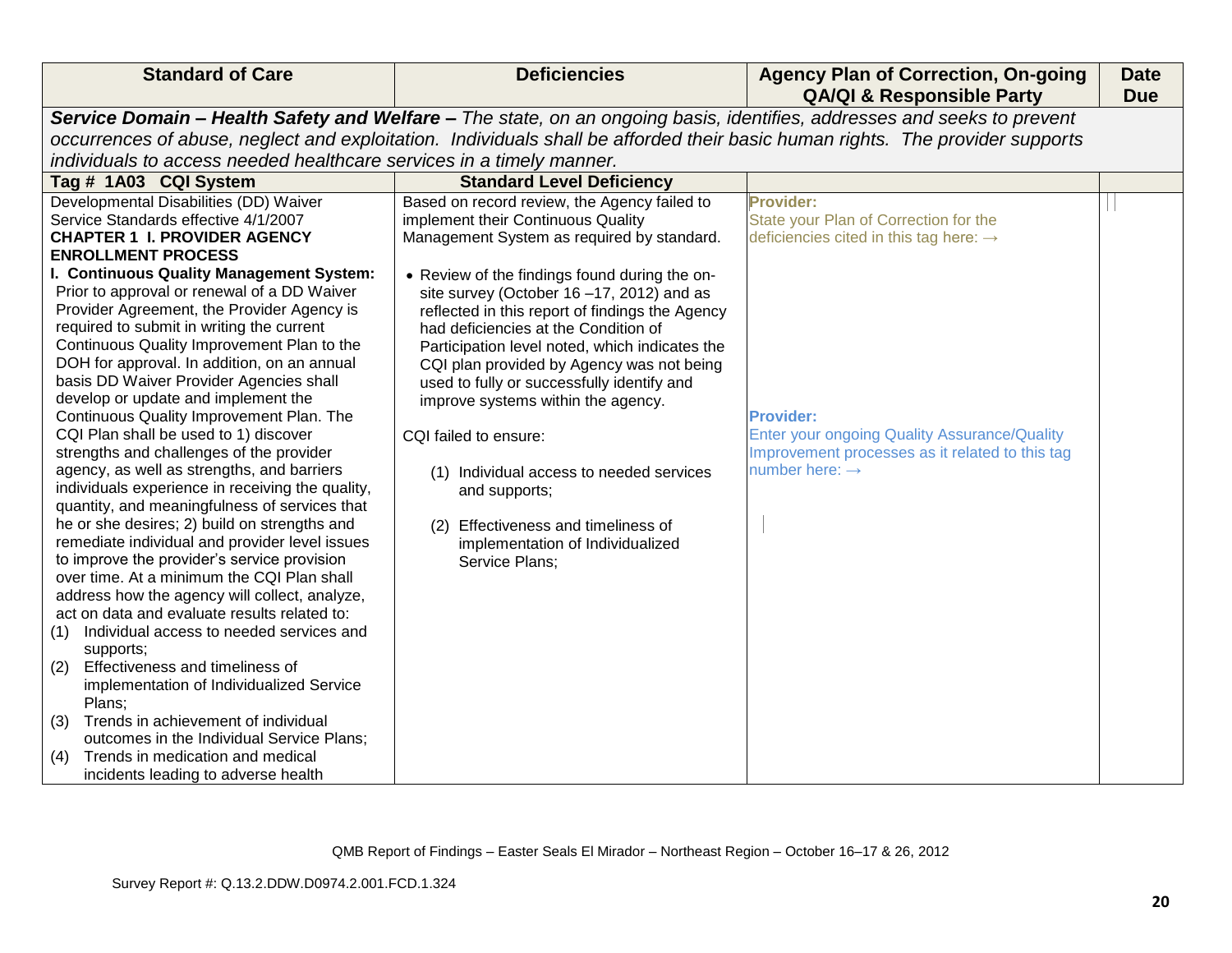| events:                                                                                   |  |  |
|-------------------------------------------------------------------------------------------|--|--|
| Trends in the adequacy of planning and<br>(5)                                             |  |  |
| coordination of healthcare supports at                                                    |  |  |
| both supervisory and direct support levels;                                               |  |  |
| Quality and completeness documentation;<br>(6)                                            |  |  |
| and                                                                                       |  |  |
| Trends in individual and guardian<br>(7)<br>satisfaction.                                 |  |  |
|                                                                                           |  |  |
| 7.1.13.9 INCIDENT MANAGEMENT SYSTEM                                                       |  |  |
| <b>REPORTING REQUIREMENTS FOR</b>                                                         |  |  |
| <b>COMMUNITY BASED SERVICE</b>                                                            |  |  |
| <b>PROVIDERS:</b>                                                                         |  |  |
| E. Quality Improvement System for                                                         |  |  |
| <b>Community Based Service Providers: The</b>                                             |  |  |
| community based service provider shall                                                    |  |  |
| establish and implement a quality improvement                                             |  |  |
| system for reviewing alleged complaints and                                               |  |  |
| incidents. The incident management system                                                 |  |  |
| shall include written documentation of                                                    |  |  |
| corrective actions taken. The community based                                             |  |  |
| service provider shall maintain documented                                                |  |  |
| evidence that all alleged violations are                                                  |  |  |
| thoroughly investigated, and shall take all                                               |  |  |
| reasonable steps to prevent further incidents.                                            |  |  |
| The community based service provider shall                                                |  |  |
| provide the following internal monitoring and<br>facilitating quality improvement system: |  |  |
|                                                                                           |  |  |
| community based service providers<br>(1)                                                  |  |  |
| funded through the long-term services                                                     |  |  |
| division to provide waiver services shall                                                 |  |  |
| have current incident management policy                                                   |  |  |
| and procedures in place, which comply                                                     |  |  |
| with the department's current                                                             |  |  |
| requirements;                                                                             |  |  |
| community based service providers<br>(2)                                                  |  |  |
| providing developmental disabilities                                                      |  |  |
| services must have a designated incident                                                  |  |  |
| management coordinator in place;                                                          |  |  |
| community based service providers<br>(4)                                                  |  |  |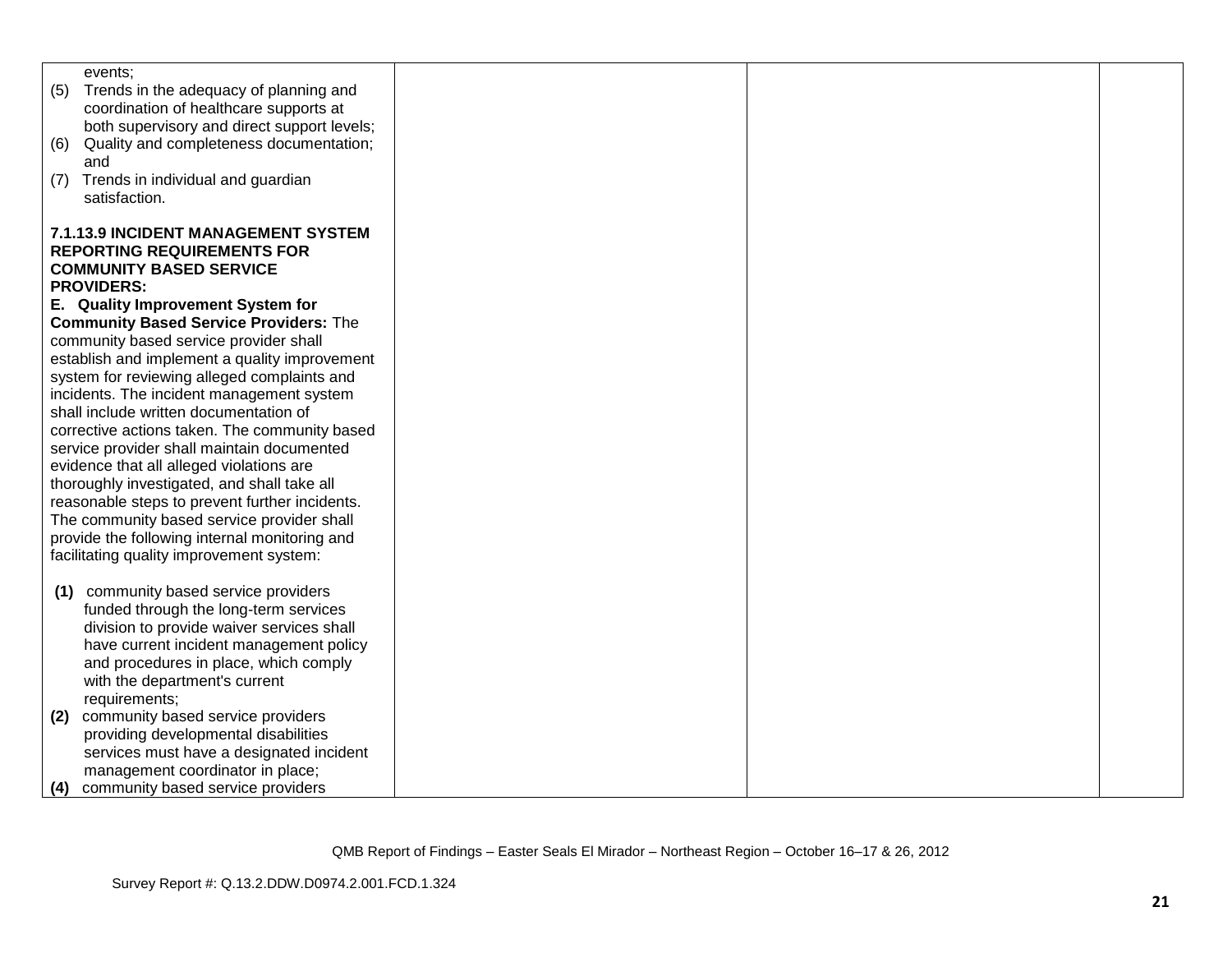| providing developmental disabilities<br>services must have an incident<br>management committee to address<br>internal and external incident reports for<br>the purpose of looking at internal root<br>causes and to take action on identified<br>trends or issues. |  |  |
|--------------------------------------------------------------------------------------------------------------------------------------------------------------------------------------------------------------------------------------------------------------------|--|--|
|                                                                                                                                                                                                                                                                    |  |  |
|                                                                                                                                                                                                                                                                    |  |  |
|                                                                                                                                                                                                                                                                    |  |  |
|                                                                                                                                                                                                                                                                    |  |  |
|                                                                                                                                                                                                                                                                    |  |  |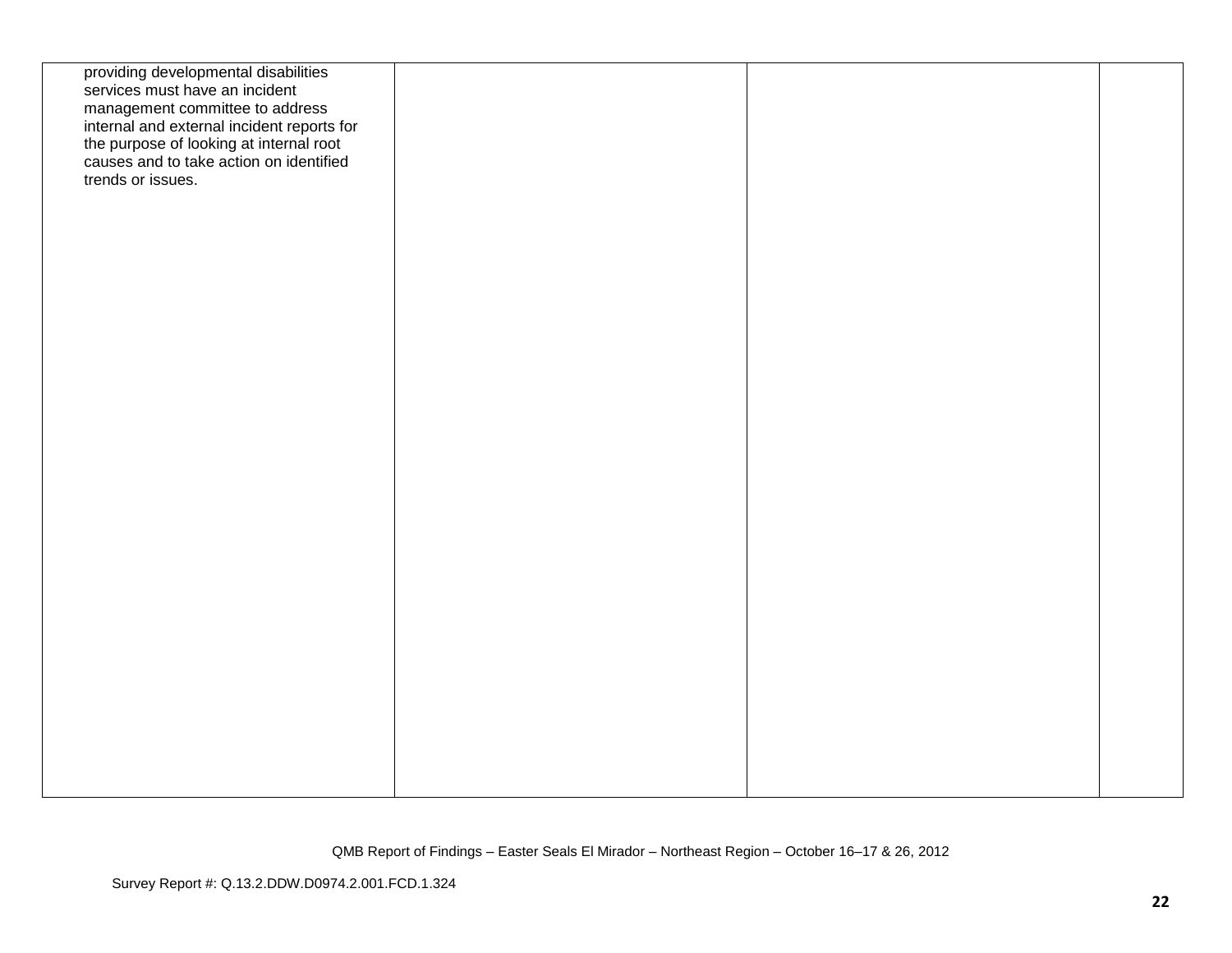| Tag #1A05 General Requirements                                                                                                                                                                                                                                                                                                                                                                                                                                                                                                                                                                                                                                                                                                                                                                                                                                                                                                                                                                                                                   | <b>Standard Level Deficiency</b>                                                                                                                                                                                                                                                                                                                                                                                                                                                                                                                                                                                                                              |                                                                                                                                                                                                                                                                      |  |
|--------------------------------------------------------------------------------------------------------------------------------------------------------------------------------------------------------------------------------------------------------------------------------------------------------------------------------------------------------------------------------------------------------------------------------------------------------------------------------------------------------------------------------------------------------------------------------------------------------------------------------------------------------------------------------------------------------------------------------------------------------------------------------------------------------------------------------------------------------------------------------------------------------------------------------------------------------------------------------------------------------------------------------------------------|---------------------------------------------------------------------------------------------------------------------------------------------------------------------------------------------------------------------------------------------------------------------------------------------------------------------------------------------------------------------------------------------------------------------------------------------------------------------------------------------------------------------------------------------------------------------------------------------------------------------------------------------------------------|----------------------------------------------------------------------------------------------------------------------------------------------------------------------------------------------------------------------------------------------------------------------|--|
| Developmental Disabilities (DD) Waiver<br>Service Standards effective 4/1/2007<br><b>CHAPTER 1 II. PROVIDER AGENCY</b><br><b>REQUIREMENTS:</b> The objective of these<br>standards is to establish Provider Agency<br>policy, procedure and reporting requirements<br>for DD Medicaid Waiver program. These<br>requirements apply to all such Provider Agency<br>staff, whether directly employed or<br>subcontracting with the Provider Agency.<br>Additional Provider Agency requirements and<br>personnel qualifications may be applicable for<br>specific service standards.<br><b>General Requirements:</b><br>А.<br>(2) The Provider Agency is required to develop<br>and implement written policies and procedures<br>that maintain and protect the physical and<br>mental health of individuals and which comply<br>with all DDSD policies and procedures and all<br>relevant New Mexico State statutes, rules and<br>standards. These policies and procedures shall<br>be reviewed at least every three years and<br>updated as needed. | Based on record review, the Agency failed to<br>develop, implement and/or update written<br>policies and procedures that comply with all<br>DDSD policies and procedures.<br>Review of Agency policies & procedures found<br>the following:<br>The following policies and procedures<br>showed no evidence of being reviewed every<br>three years or being updated as needed:<br>• "Assurance of Human Rights Policy &<br>Procedure" - Last reviewed May 2008<br>"Notification of Participant Emergency Policy<br>$\bullet$<br>& Procedure" - Last reviewed May 2008.<br>• "Participants Finances Policy & Procedure" -<br>Last reviewed "May 2007/May 2008." | <b>Provider:</b><br>State your Plan of Correction for the<br>deficiencies cited in this tag here: $\rightarrow$<br><b>Provider:</b><br>Enter your ongoing Quality Assurance/Quality<br>Improvement processes as it related to this tag<br>number here: $\rightarrow$ |  |
|                                                                                                                                                                                                                                                                                                                                                                                                                                                                                                                                                                                                                                                                                                                                                                                                                                                                                                                                                                                                                                                  |                                                                                                                                                                                                                                                                                                                                                                                                                                                                                                                                                                                                                                                               |                                                                                                                                                                                                                                                                      |  |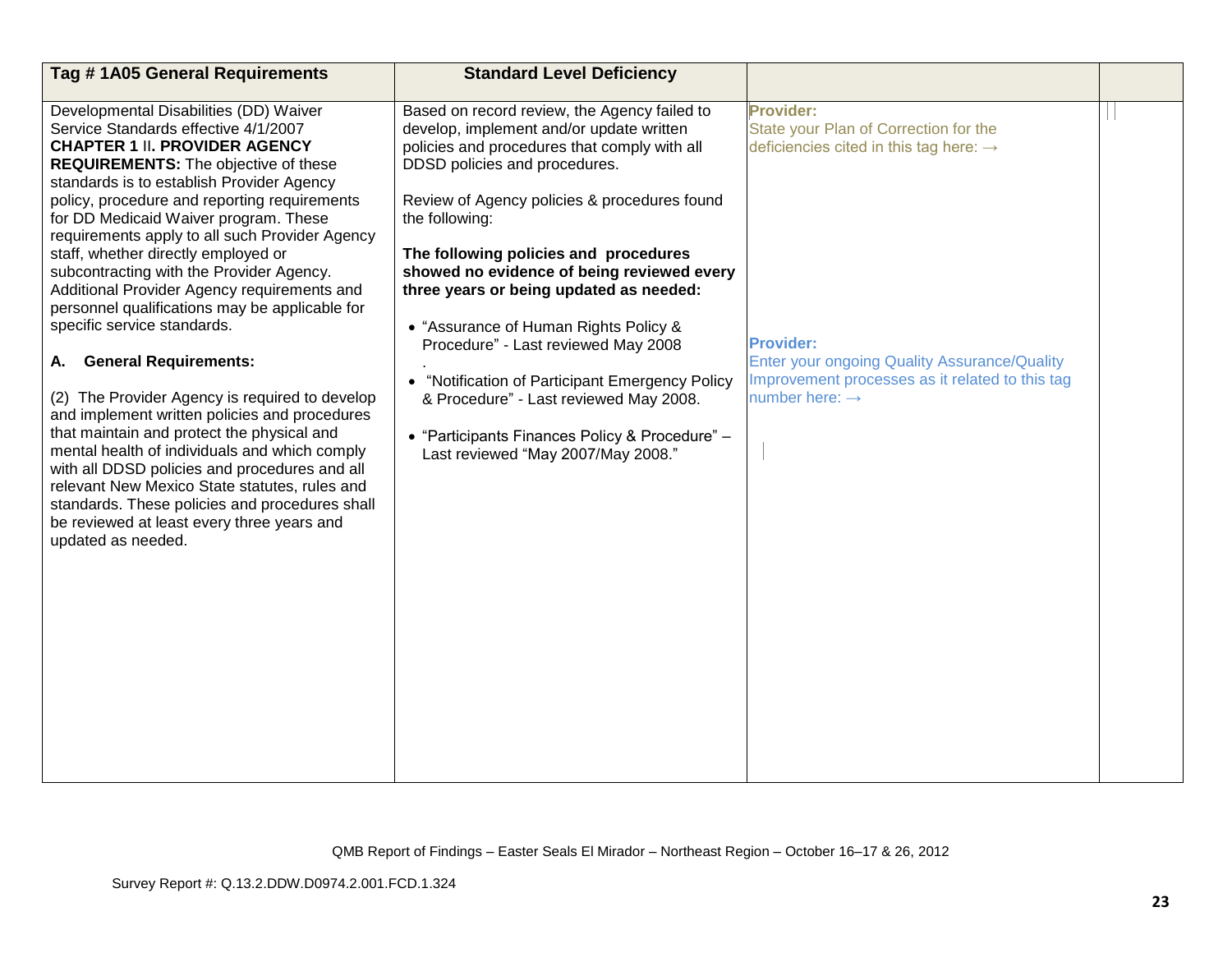| Tag # 1A09.1 Medication Delivery -               | <b>Standard Level Deficiency</b>              |                                                     |  |
|--------------------------------------------------|-----------------------------------------------|-----------------------------------------------------|--|
| <b>PRN Medication</b>                            |                                               |                                                     |  |
| Developmental Disabilities (DD) Waiver           | Based on record review, the Agency failed to  | <b>Provider:</b>                                    |  |
| Service Standards effective 4/1/2007             | maintain PRN Medication Administration        | State your Plan of Correction for the               |  |
| <b>CHAPTER 1 II. PROVIDER AGENCY</b>             | Records which contained all elements required | deficiencies cited in this tag here: $\rightarrow$  |  |
| <b>REQUIREMENTS:</b> The objective of these      | by standard for 1 of 3 Individuals.           |                                                     |  |
| standards is to establish Provider Agency        |                                               |                                                     |  |
| policy, procedure and reporting requirements     | Individual #2                                 |                                                     |  |
| for DD Medicaid Waiver program. These            | October 2012                                  |                                                     |  |
| requirements apply to all such Provider Agency   | No effectiveness was noted on the             |                                                     |  |
| staff, whether directly employed or              | Medication Administration Record for the      |                                                     |  |
| subcontracting with the Provider Agency.         | following PRN medication:                     |                                                     |  |
| Additional Provider Agency requirements and      | • Albuterol 0.083 - PRN - 10/11/2012 (given   |                                                     |  |
| personnel qualifications may be applicable for   | 1 time)                                       |                                                     |  |
| specific service standards.                      |                                               |                                                     |  |
| E. Medication Delivery: Provider Agencies        | Medication Administration Records did not     | <b>Provider:</b>                                    |  |
| that provide Community Living, Community         | contain the exact amount to be used in a 24   | <b>Enter your ongoing Quality Assurance/Quality</b> |  |
| Inclusion or Private Duty Nursing services shall | hour period:                                  | Improvement processes as it related to this tag     |  |
| have written policies and procedures regarding   | • Olanzapine 2.5mg (PRN)                      | number here: $\rightarrow$                          |  |
| medication(s) delivery and tracking and          |                                               |                                                     |  |
| reporting of medication errors in accordance     |                                               |                                                     |  |
| with DDSD Medication Assessment and              |                                               |                                                     |  |
| Delivery Policy and Procedures, the Board of     |                                               |                                                     |  |
| Nursing Rules and Board of Pharmacy              |                                               |                                                     |  |
| standards and regulations.                       |                                               |                                                     |  |
|                                                  |                                               |                                                     |  |
| (2) When required by the DDSD Medication         |                                               |                                                     |  |
| Assessment and Delivery Policy, Medication       |                                               |                                                     |  |
| Administration Records (MAR) shall be            |                                               |                                                     |  |
| maintained and include:                          |                                               |                                                     |  |
| (a) The name of the individual, a                |                                               |                                                     |  |
| transcription of the physician's written or      |                                               |                                                     |  |
| licensed health care provider's                  |                                               |                                                     |  |
| prescription including the brand and             |                                               |                                                     |  |
| generic name of the medication,                  |                                               |                                                     |  |
| diagnosis for which the medication is            |                                               |                                                     |  |
| prescribed;                                      |                                               |                                                     |  |
| (b) Prescribed dosage, frequency and             |                                               |                                                     |  |
| method/route of administration, times            |                                               |                                                     |  |
| and dates of administration;                     |                                               |                                                     |  |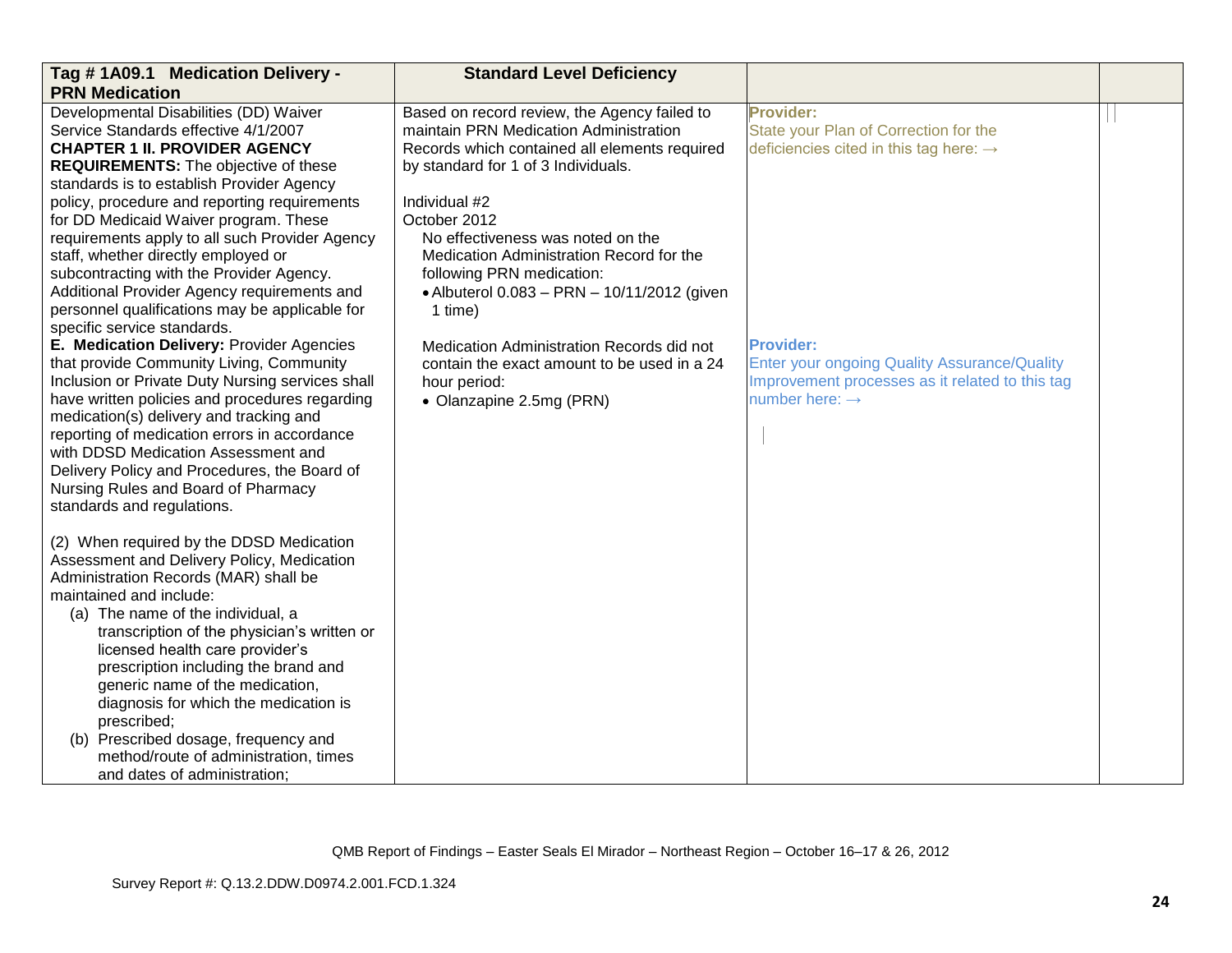|            | (c) Initials of the individual administering or                               |  |  |
|------------|-------------------------------------------------------------------------------|--|--|
|            | assisting with the medication;                                                |  |  |
|            | (d) Explanation of any medication                                             |  |  |
|            | irregularity;                                                                 |  |  |
|            | (e) Documentation of any allergic reaction                                    |  |  |
|            | or adverse medication effect; and                                             |  |  |
|            |                                                                               |  |  |
| (f)        | For PRN medication, an explanation for<br>the use of the PRN medication shall |  |  |
|            |                                                                               |  |  |
|            | include observable signs/symptoms or                                          |  |  |
|            | circumstances in which the medication                                         |  |  |
|            | is to be used, and documentation of                                           |  |  |
|            | effectiveness of PRN medication                                               |  |  |
|            | administered.                                                                 |  |  |
|            |                                                                               |  |  |
|            | (3) The Provider Agency shall also maintain a                                 |  |  |
|            | signature page that designates the full name                                  |  |  |
|            | that corresponds to each initial used to                                      |  |  |
|            | document administered or assisted delivery of                                 |  |  |
| each dose; |                                                                               |  |  |
|            |                                                                               |  |  |
|            | (4) MARs are not required for individuals                                     |  |  |
|            | participating in Independent Living who self-                                 |  |  |
|            | administer their own medications;                                             |  |  |
|            |                                                                               |  |  |
|            | (5) Information from the prescribing pharmacy                                 |  |  |
|            | regarding medications shall be kept in the                                    |  |  |
|            | home and community inclusion service                                          |  |  |
|            | locations and shall include the expected                                      |  |  |
|            | desired outcomes of administrating the                                        |  |  |
|            | medication, signs and symptoms of adverse                                     |  |  |
|            | events and interactions with other medications;                               |  |  |
|            |                                                                               |  |  |
|            | NMAC 16.19.11.8 MINIMUM STANDARDS:                                            |  |  |
|            | A. MINIMUM STANDARDS FOR THE                                                  |  |  |
|            | DISTRIBUTION, STORAGE, HANDLING AND                                           |  |  |
|            | <b>RECORD KEEPING OF DRUGS:</b>                                               |  |  |
|            | (d) The facility shall have a Medication                                      |  |  |
|            | Administration Record (MAR) documenting                                       |  |  |
|            | medication administered to residents,                                         |  |  |
|            | including over-the-counter medications.                                       |  |  |
|            | This documentation shall include:                                             |  |  |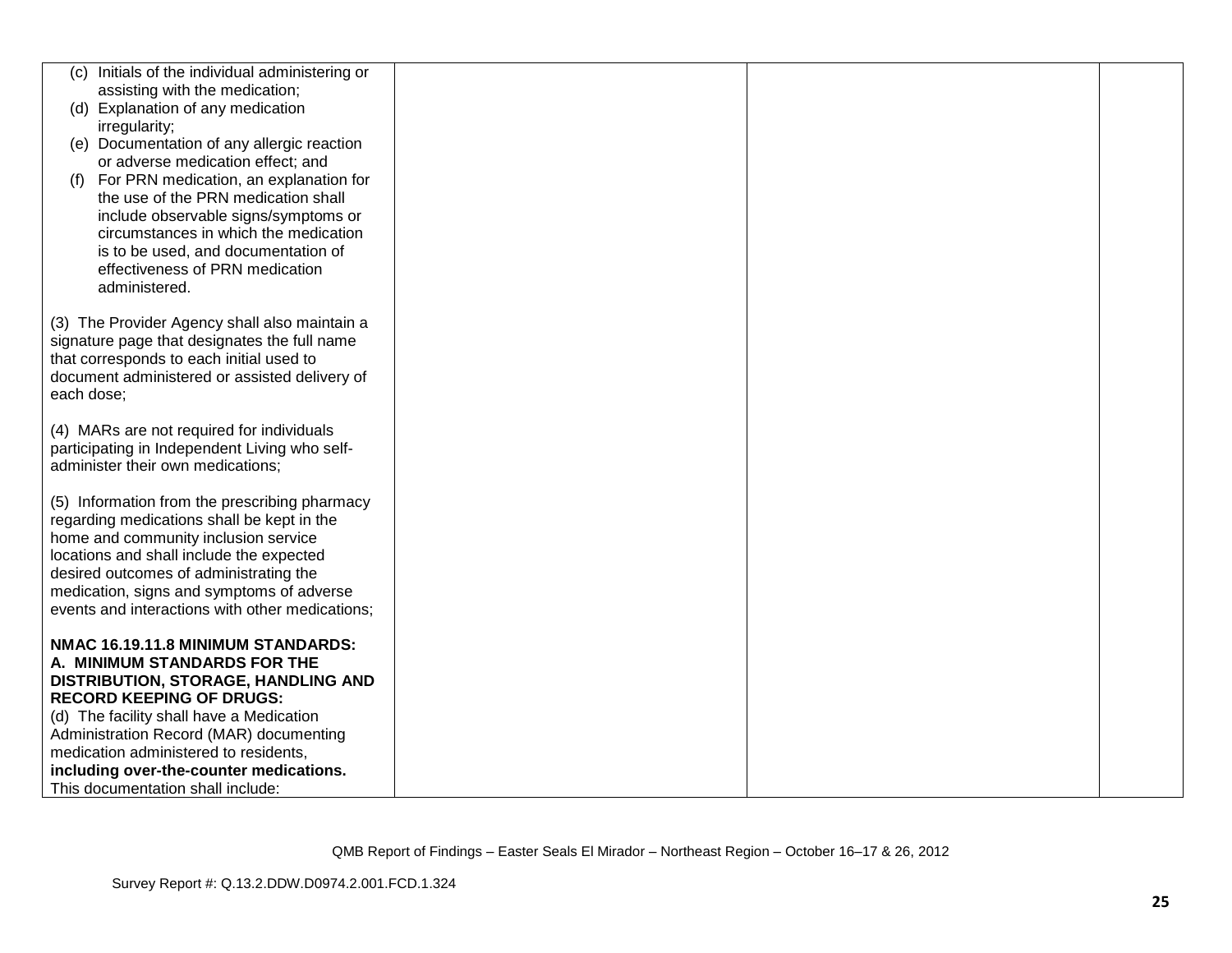| Name of resident;<br>(i)                               |  |  |
|--------------------------------------------------------|--|--|
| Date given;<br>(ii)                                    |  |  |
| Drug product name;<br>(iii)                            |  |  |
| Dosage and form;<br>(iv)                               |  |  |
| Strength of drug;<br>(v)                               |  |  |
| (vi) Route of administration;                          |  |  |
| (vii) How often medication is to be taken;             |  |  |
|                                                        |  |  |
| (viii) Time taken and staff initials;                  |  |  |
| (ix) Dates when the medication is                      |  |  |
| discontinued or changed;                               |  |  |
| The name and initials of all staff<br>(x)              |  |  |
| administering medications.                             |  |  |
|                                                        |  |  |
| <b>Model Custodial Procedure Manual</b>                |  |  |
| <b>D. Administration of Drugs</b>                      |  |  |
| Unless otherwise stated by practitioner,               |  |  |
| patients will not be allowed to administer their       |  |  |
| own medications.                                       |  |  |
| Document the practitioner's order authorizing          |  |  |
| the self-administration of medications.                |  |  |
|                                                        |  |  |
|                                                        |  |  |
| All PRN (As needed) medications shall have             |  |  |
| complete detail instructions regarding the             |  |  |
| administering of the medication. This shall            |  |  |
| include:                                               |  |  |
| $\triangleright$ symptoms that indicate the use of the |  |  |
| medication,                                            |  |  |
| exact dosage to be used, and<br>➤                      |  |  |
| the exact amount to be used in a 24<br>➤               |  |  |
| hour period.                                           |  |  |
|                                                        |  |  |
| <b>Department of Health</b>                            |  |  |
| <b>Developmental Disabilities Supports</b>             |  |  |
| <b>Division (DDSD) Medication Assessment</b>           |  |  |
| and Delivery Policy - Eff. November 1, 2006            |  |  |
| <b>F. PRN Medication</b>                               |  |  |
| 3. Prior to self-administration, self-                 |  |  |
| administration with physical assist or assisting       |  |  |
|                                                        |  |  |
| with delivery of PRN medications, the direct           |  |  |
| support staff must contact the agency nurse to         |  |  |
| describe observed symptoms and thus assure             |  |  |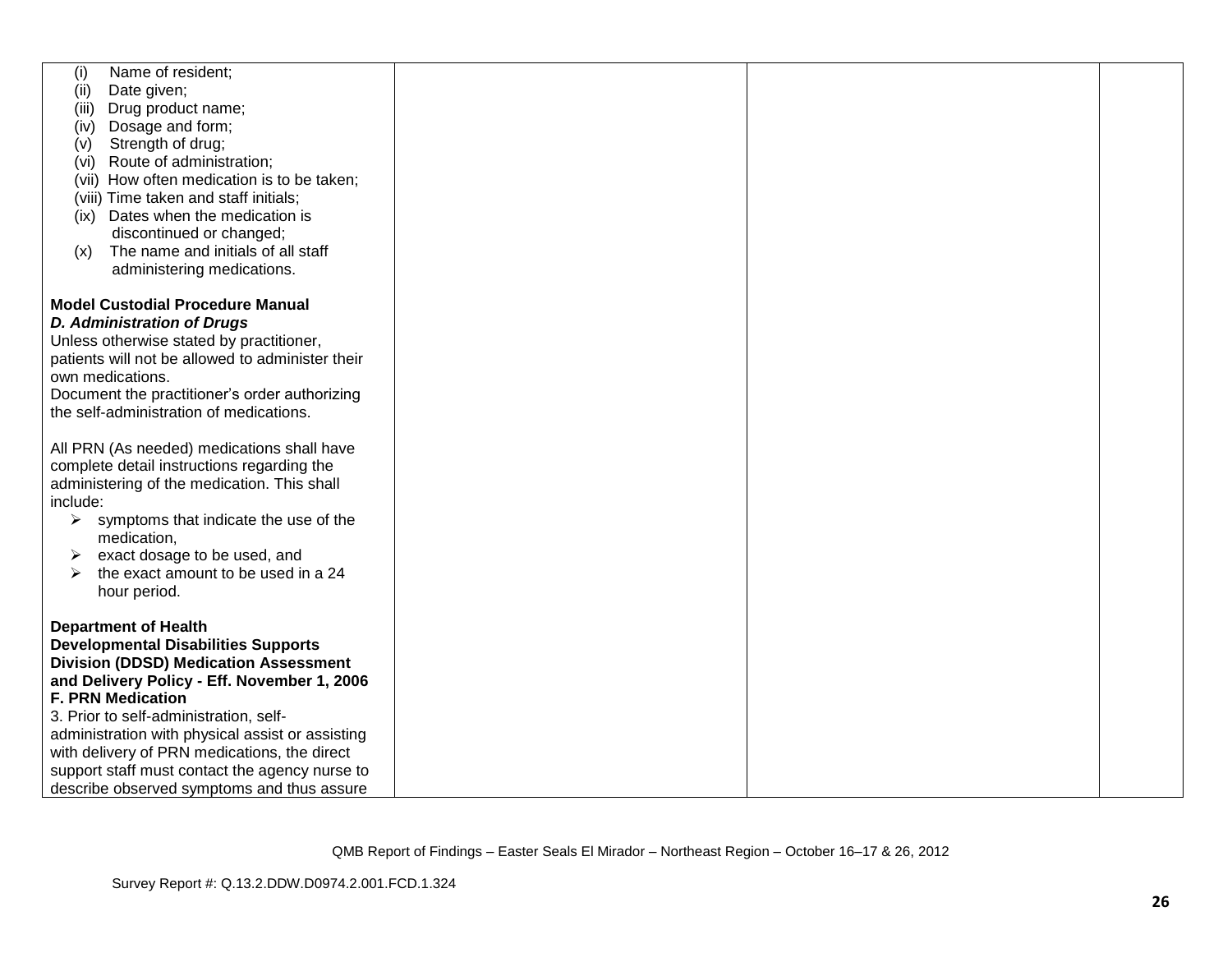| that the PRN medication is being used               |  |  |
|-----------------------------------------------------|--|--|
| according to instructions given by the ordering     |  |  |
| PCP. In cases of fever, respiratory distress        |  |  |
|                                                     |  |  |
| (including coughing), severe pain, vomiting,        |  |  |
| diarrhea, change in responsiveness/level of         |  |  |
| consciousness, the nurse must strongly              |  |  |
| consider the need to conduct a face-to-face         |  |  |
| assessment to assure that the PRN does not          |  |  |
| mask a condition better treated by seeking          |  |  |
| medical attention. This does not apply to home      |  |  |
| based/family living settings where the provider     |  |  |
| is related by affinity or by consanguinity to the   |  |  |
| individual.                                         |  |  |
|                                                     |  |  |
| 4. The agency nurse shall review the utilization    |  |  |
| of PRN medications routinely. Frequent or           |  |  |
| escalating use of PRN medications must be           |  |  |
| reported to the PCP and discussed by the            |  |  |
| Interdisciplinary for changes to the overall        |  |  |
| support plan (see Section H of this policy).        |  |  |
|                                                     |  |  |
| H. Agency Nurse Monitoring                          |  |  |
| 1. Regardless of the level of assistance with       |  |  |
| medication delivery that is required by the         |  |  |
| individual or the route through which the           |  |  |
| medication is delivered, the agency nurses          |  |  |
| must monitor the individual's response to the       |  |  |
| effects of their routine and PRN medications.       |  |  |
| The frequency and type of monitoring must be        |  |  |
| based on the nurse's assessment of the              |  |  |
| individual and consideration of the individual's    |  |  |
| diagnoses, health status, stability, utilization of |  |  |
| PRN medications and level of support required       |  |  |
| by the individual's condition and the skill level   |  |  |
| and needs of the direct care staff. Nursing         |  |  |
| monitoring should be based on prudent nursing       |  |  |
| practice and should support the safety and          |  |  |
| independence of the individual in the               |  |  |
| community setting. The health care plan shall       |  |  |
| reflect the planned monitoring of the               |  |  |
| individual's response to medication.                |  |  |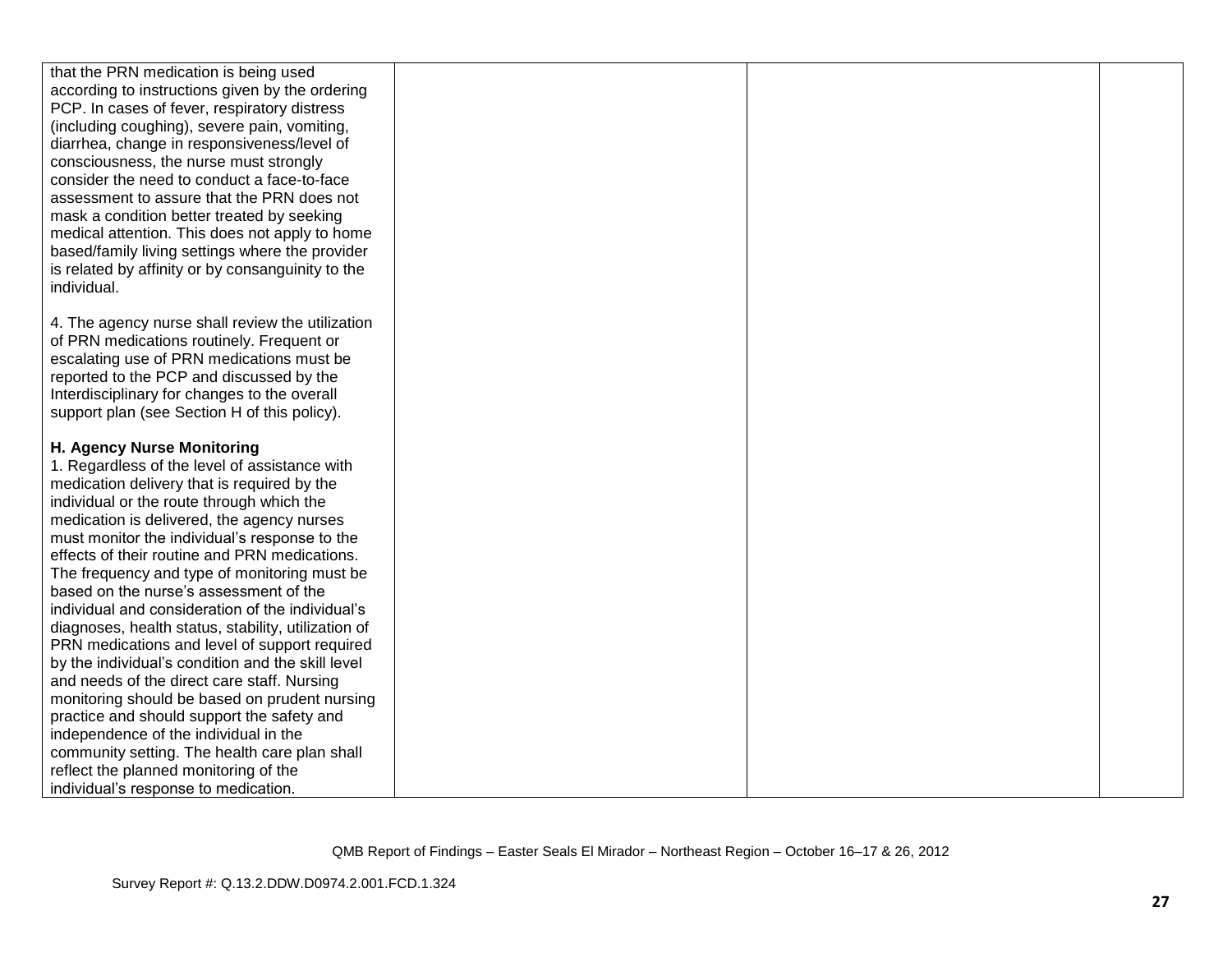| <b>Department of Health Developmental</b><br><b>Disabilities Supports Division (DDSD) -</b><br><b>Procedure Title:</b><br><b>Medication Assessment and Delivery</b><br>Procedure Eff Date: November 1, 2006<br>C. 3. Prior to delivery of the PRN, direct<br>support staff must contact the agency nurse to<br>describe observed symptoms and thus assure<br>that the PRN is being used according to<br>instructions given by the ordering PCP. In<br>cases of fever, respiratory distress (including<br>coughing), severe pain, vomiting, diarrhea,<br>change in responsiveness/level of<br>consciousness, the nurse must strongly<br>consider the need to conduct a face-to-face<br>assessment to assure that the PRN does not<br>mask a condition better treated by seeking<br>medical attention. (References: Psychotropic<br>Medication Use Policy, Section D, page 5 Use<br>of PRN Psychotropic Medications; and, Human<br>Rights Committee Requirements Policy,<br>Section B, page 4 Interventions Requiring<br>Review and Approval - Use of PRN<br>Medications). |  |  |
|--------------------------------------------------------------------------------------------------------------------------------------------------------------------------------------------------------------------------------------------------------------------------------------------------------------------------------------------------------------------------------------------------------------------------------------------------------------------------------------------------------------------------------------------------------------------------------------------------------------------------------------------------------------------------------------------------------------------------------------------------------------------------------------------------------------------------------------------------------------------------------------------------------------------------------------------------------------------------------------------------------------------------------------------------------------------------|--|--|
| a. Document conversation with nurse including<br>all reported signs and symptoms, advice given<br>and action taken by staff.                                                                                                                                                                                                                                                                                                                                                                                                                                                                                                                                                                                                                                                                                                                                                                                                                                                                                                                                             |  |  |
| 4. Document on the MAR each time a PRN<br>medication is used and describe its effect on<br>the individual (e.g., temperature down, vomiting<br>lessened, anxiety increased, the condition is<br>the same, improved, or worsened, etc.).                                                                                                                                                                                                                                                                                                                                                                                                                                                                                                                                                                                                                                                                                                                                                                                                                                  |  |  |
|                                                                                                                                                                                                                                                                                                                                                                                                                                                                                                                                                                                                                                                                                                                                                                                                                                                                                                                                                                                                                                                                          |  |  |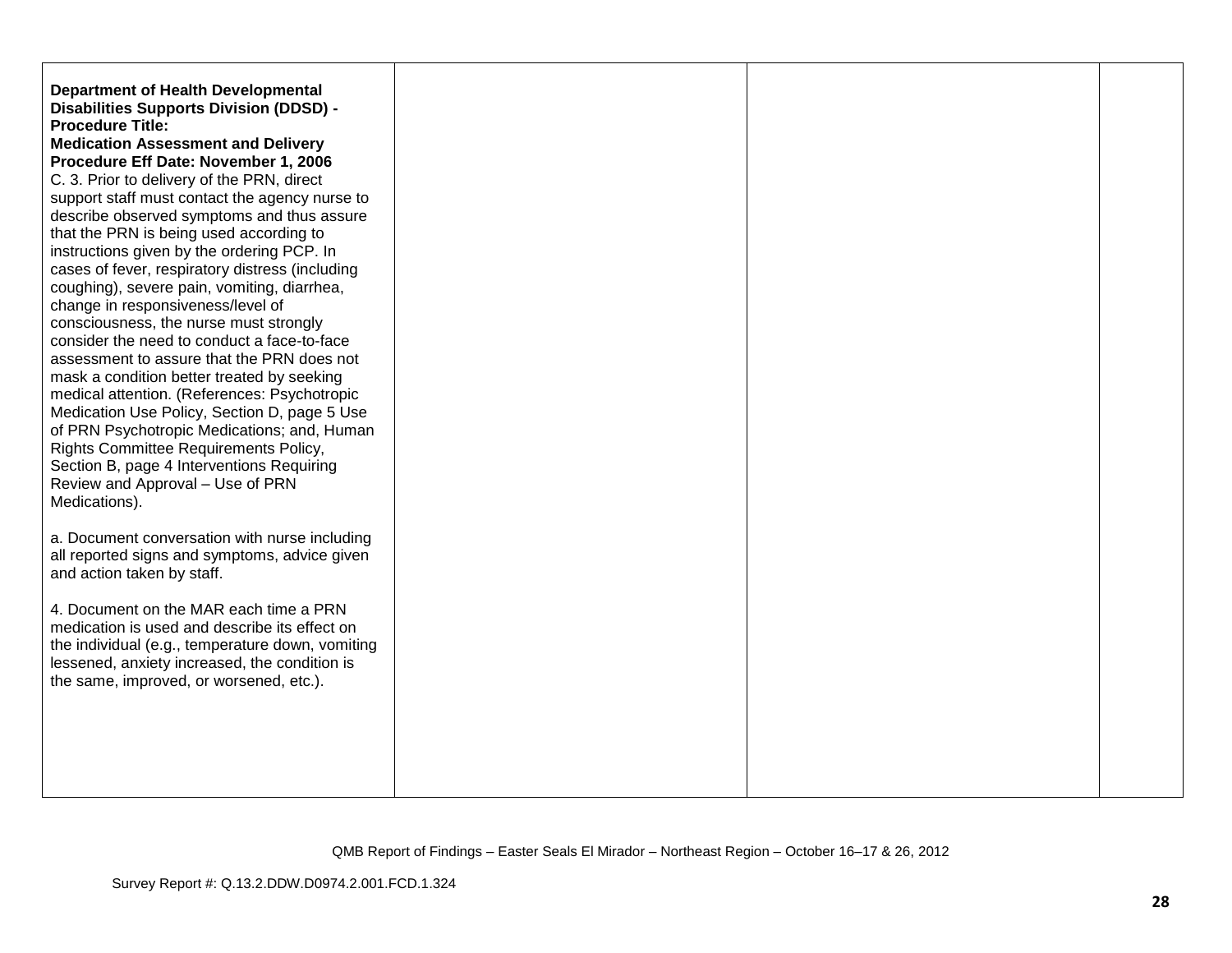| Tag #1A27.2 Duty to Report - IR Filed                                                | <b>Standard Level Deficiency</b>                 |                                                    |  |
|--------------------------------------------------------------------------------------|--------------------------------------------------|----------------------------------------------------|--|
| During On-Site and/or IR Not Reported                                                |                                                  |                                                    |  |
| by Provider                                                                          |                                                  |                                                    |  |
| 7.1.13.9 INCIDENT MANAGEMENT SYSTEM                                                  | Based on record review, observation and          | <b>Provider:</b>                                   |  |
| <b>REPORTING REQUIREMENTS FOR</b>                                                    | interview, the Agency failed to report suspected | State your Plan of Correction for the              |  |
| <b>COMMUNITY BASED SERVICE</b>                                                       | abuse, neglect, or misappropriation of property, | deficiencies cited in this tag here: $\rightarrow$ |  |
| <b>PROVIDERS:</b>                                                                    | unexpected and natural/expected deaths; or       |                                                    |  |
| A. Duty To Report:                                                                   | other reportable incidents to the Division of    |                                                    |  |
| (1) All community based service providers shall                                      | Health Improvement for 1 of 3 Individuals.       |                                                    |  |
| immediately report abuse, neglect or                                                 |                                                  |                                                    |  |
| misappropriation of property to the adult                                            | During the on-site survey October 16 - 17,       |                                                    |  |
| protective services division.                                                        | 2012, Surveyors observed the following:          |                                                    |  |
| (2) All community based service providers shall                                      |                                                  |                                                    |  |
| report to the division within twenty four (24)                                       | • During the on-site home visit on 10/17/2012,   |                                                    |  |
| hours : abuse, neglect, or misappropriation of                                       | as Surveyors were inquiring about the            |                                                    |  |
| property, unexpected and natural/expected                                            | services for Individual #3, the Individual's     |                                                    |  |
| deaths; and other reportable incidents                                               | guardian reported the following to Surveyors;    | <b>Provider:</b>                                   |  |
| to include:                                                                          | They (Individual and guardian) were told by      | Enter your ongoing Quality Assurance/Quality       |  |
| (a) an environmental hazardous condition,                                            | Service Coordinator #56 that the individual      | Improvement processes as it related to this tag    |  |
| which creates an immediate threat to life or                                         | had to, "stay home because she is over           | number here: $\rightarrow$                         |  |
| health; or                                                                           | budget." The guardian additionally reported,     |                                                    |  |
| (b) admission to a hospital or psychiatric facility                                  | the individual is not eating, appears sad and    |                                                    |  |
| or the provision of emergency services that                                          | wants to go to Adult Habilitation.               |                                                    |  |
| results in medical care which is unanticipated                                       |                                                  |                                                    |  |
| or unscheduled for the consumer and which                                            | During the Agency record review the              |                                                    |  |
| would not routinely be provided by a                                                 | following was confirmed:                         |                                                    |  |
| community based service provider.                                                    | • The Agency failed to provide Independent       |                                                    |  |
| (3) All community based service providers shall                                      | Living, Adult Habilitation & Supported           |                                                    |  |
| ensure that the reporter with direct knowledge                                       | Employment Services from 10/8-16/2012.           |                                                    |  |
| of an incident has immediate access to the                                           | Surveyors contacted Molina Utilization           |                                                    |  |
| division incident report form to allow the                                           | Review who then verified Individual #3 had an    |                                                    |  |
| reporter to respond to, report, and document                                         | approved budget starting 10/6/2012 through       |                                                    |  |
| incidents in a timely and accurate manner.                                           | 10/5/2013; therefore services should have not    |                                                    |  |
| <b>B. Notification:</b>                                                              | stopped for 10/8-10/16/2012.                     |                                                    |  |
|                                                                                      |                                                  |                                                    |  |
| (1) Incident Reporting: Any consumer,                                                | As a result of what was observed and             |                                                    |  |
| employee, family member or legal guardian<br>may report an incident independently or | reported the following incident(s) was           |                                                    |  |
| through the community based service provider                                         | reported:                                        |                                                    |  |
|                                                                                      |                                                  |                                                    |  |
| to the division by telephone call, written                                           | Individual #3                                    |                                                    |  |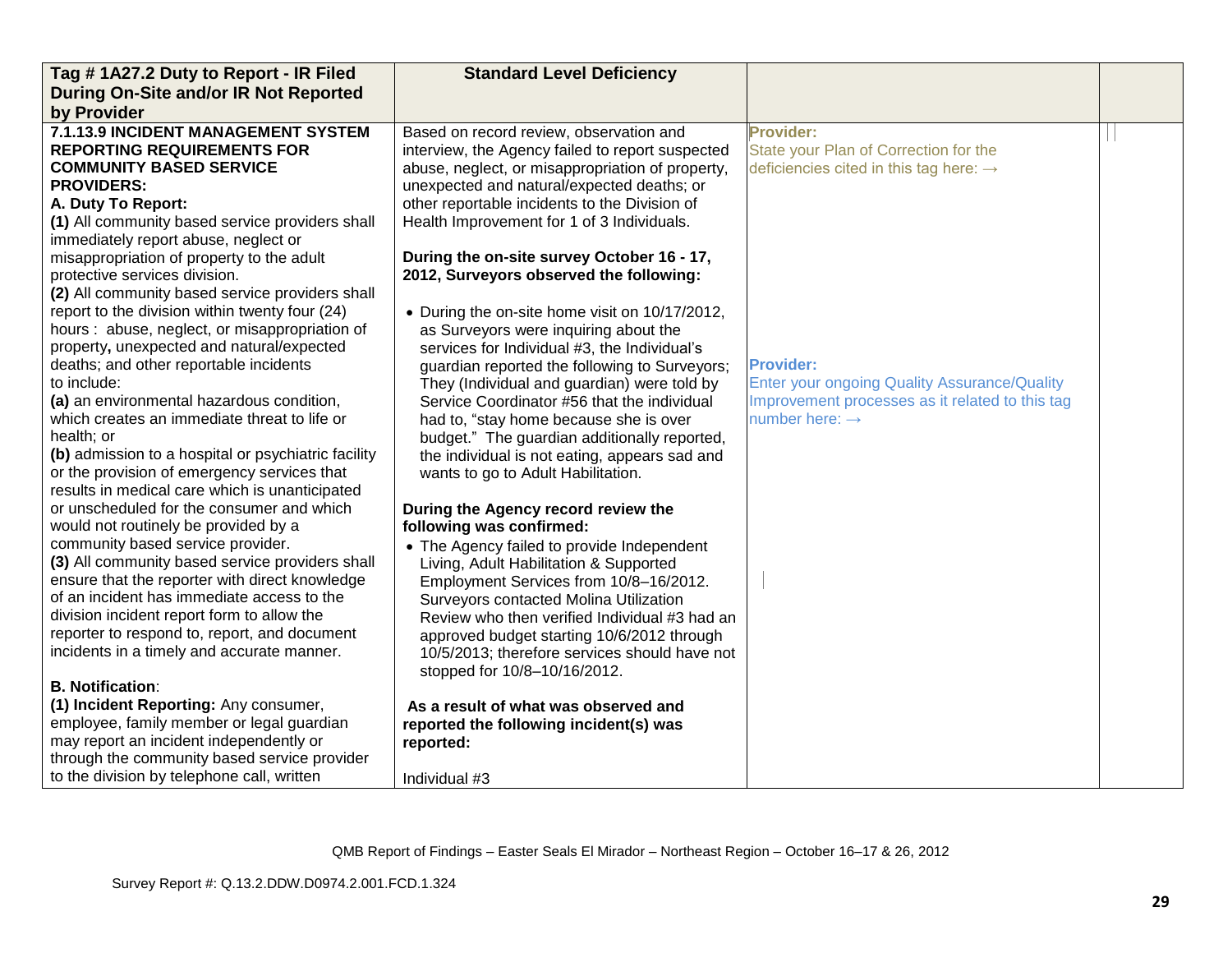| correspondence or other forms of<br>communication utilizing the division's incident            | • A State Incident Report for Neglect was filed<br>on October 17, 2012. |  |
|------------------------------------------------------------------------------------------------|-------------------------------------------------------------------------|--|
| report form. The incident report form and<br>instructions for the completion and filing are    |                                                                         |  |
| available at the division's website;<br>http://dhi.health.state.nm.us/elibrary/ironline/ir.p   |                                                                         |  |
| hp or may be obtained from the department by                                                   |                                                                         |  |
| calling the toll free number.                                                                  |                                                                         |  |
| (2) Division Incident Report Form and                                                          |                                                                         |  |
| <b>Notification by Community Based Service</b><br>Providers: The community based service       |                                                                         |  |
| provider shall report incidents utilizing the                                                  |                                                                         |  |
| division's incident report form consistent with<br>the requirements of the division's incident |                                                                         |  |
| management system guide. The community                                                         |                                                                         |  |
| based service provider shall ensure all incident                                               |                                                                         |  |
| report forms alleging abuse, neglect or<br>misappropriation of consumer property               |                                                                         |  |
| submitted by a reporter with direct knowledge                                                  |                                                                         |  |
| of an incident are completed on the division's<br>incident report form and received by the     |                                                                         |  |
| division within twenty-four (24) hours of an                                                   |                                                                         |  |
| incident or allegation of an incident or the next                                              |                                                                         |  |
| business day if the incident occurs on a<br>weekend or a holiday. The community based          |                                                                         |  |
| service provider shall ensure that the reporter                                                |                                                                         |  |
| with the most direct knowledge of the incident<br>prepares the incident report form.           |                                                                         |  |
|                                                                                                |                                                                         |  |
|                                                                                                |                                                                         |  |
|                                                                                                |                                                                         |  |
|                                                                                                |                                                                         |  |
|                                                                                                |                                                                         |  |
|                                                                                                |                                                                         |  |
|                                                                                                |                                                                         |  |
|                                                                                                |                                                                         |  |
|                                                                                                |                                                                         |  |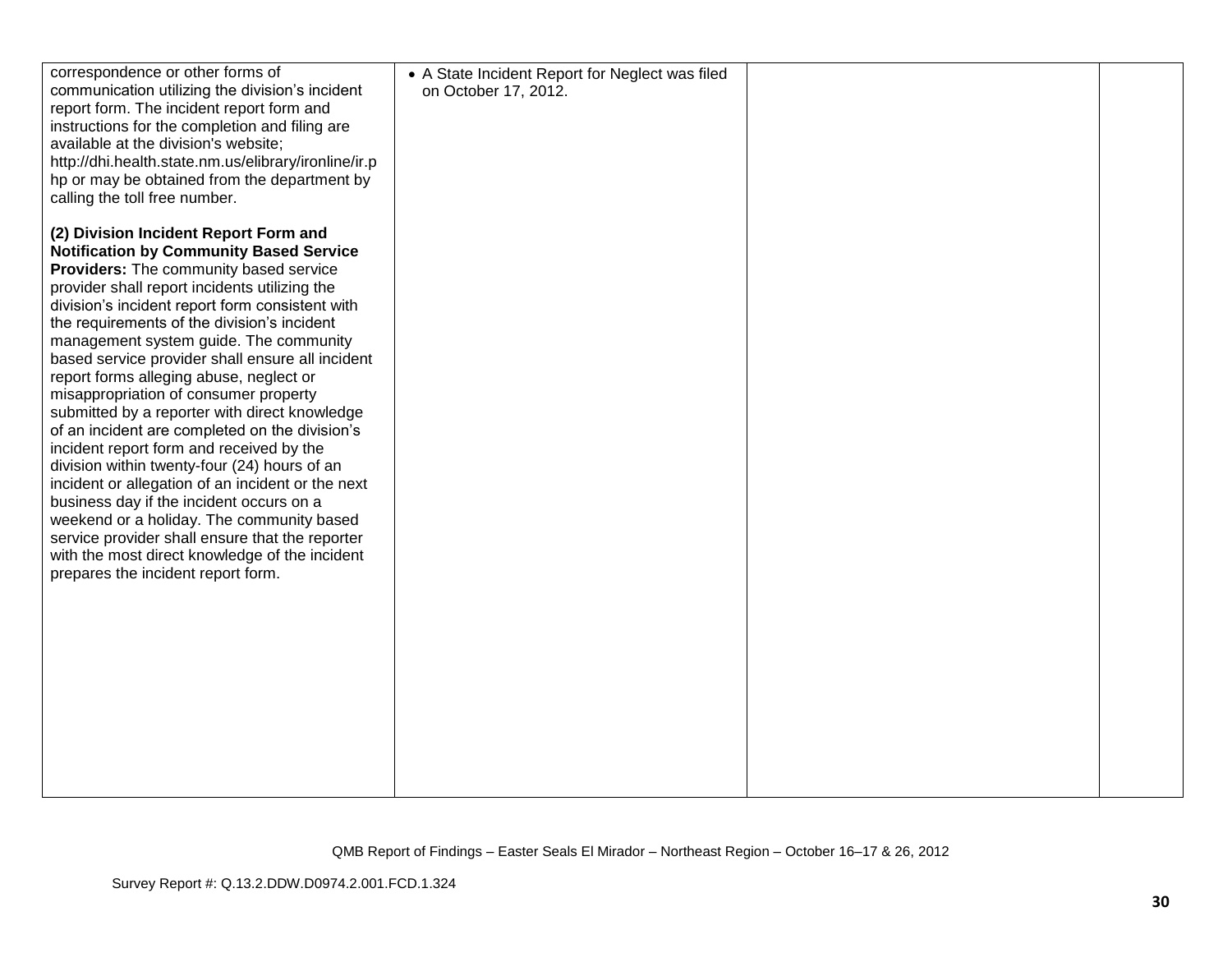|                | Tag #1A33 Board of Pharmacy - Med               | <b>Standard Level Deficiency</b>              |                                                     |  |
|----------------|-------------------------------------------------|-----------------------------------------------|-----------------------------------------------------|--|
|                | <b>Storage</b>                                  |                                               |                                                     |  |
|                | <b>New Mexico Board of Pharmacy Model</b>       | Based on record review and observation, the   | <b>Provider:</b>                                    |  |
|                | <b>Custodial Drug Procedures Manual</b>         | Agency failed to ensure proper storage of     | State your Plan of Correction for the               |  |
|                | E. Medication Storage:                          | medication for 1 of 3 individuals.            | deficiencies cited in this tag here: $\rightarrow$  |  |
| 1 <sub>1</sub> | Prescription drugs will be stored in a          |                                               |                                                     |  |
|                | locked cabinet and the key will be in the       | Observation included:                         |                                                     |  |
|                | care of the administrator or designee.          |                                               |                                                     |  |
|                | 2. Drugs to be taken by mouth will be           | Individual #2                                 |                                                     |  |
|                | separate from all other dosage forms.           | • Azithromycin 200mg/5ml expired 09/2012.     |                                                     |  |
|                | 3. A locked compartment will be available in    | Expired medication was not kept separate      |                                                     |  |
|                | the refrigerator for those items labeled        | from other medications as required by Board   |                                                     |  |
|                | "Keep in Refrigerator." The temperature         | of Pharmacy Procedures.                       |                                                     |  |
|                | will be kept in the 36°F - 46°F range. An       |                                               |                                                     |  |
|                | accurate thermometer will be kept in the        | • Azithromycin 250mg expired 11/2011. Expired |                                                     |  |
|                | refrigerator to verify temperature.             | medication was not kept separate from other   | <b>Provider:</b>                                    |  |
| 4.             | Separate compartments are required for          | medications as required by Board of           | <b>Enter your ongoing Quality Assurance/Quality</b> |  |
|                | each resident's medication.                     | Pharmacy Procedures.                          | Improvement processes as it related to this tag     |  |
|                | 5. All medication will be stored according to   |                                               | number here: $\rightarrow$                          |  |
|                | their individual requirement or in the          |                                               |                                                     |  |
|                | absence of temperature and humidity             |                                               |                                                     |  |
|                | requirements, controlled room temperature       |                                               |                                                     |  |
|                | (68-77°F) and protected from light.             |                                               |                                                     |  |
|                | Storage requirements are in effect 24           |                                               |                                                     |  |
|                | hours a day.                                    |                                               |                                                     |  |
| 6.             | Medication no longer in use, unwanted,          |                                               |                                                     |  |
|                | outdated, or adulterated will be placed in a    |                                               |                                                     |  |
|                | quarantine area in the locked medication        |                                               |                                                     |  |
|                | cabinet and held for destruction by the         |                                               |                                                     |  |
|                | consultant pharmacist.                          |                                               |                                                     |  |
|                |                                                 |                                               |                                                     |  |
|                | 8. References                                   |                                               |                                                     |  |
|                | A. Adequate drug references shall be available  |                                               |                                                     |  |
|                | for facility staff                              |                                               |                                                     |  |
|                |                                                 |                                               |                                                     |  |
|                | H. Controlled Substances (Perpetual Count       |                                               |                                                     |  |
|                | <b>Requirement)</b>                             |                                               |                                                     |  |
|                | 1. Separate accountability or proof-of-use      |                                               |                                                     |  |
|                | sheets shall be maintained, for each controlled |                                               |                                                     |  |
|                | substance,                                      |                                               |                                                     |  |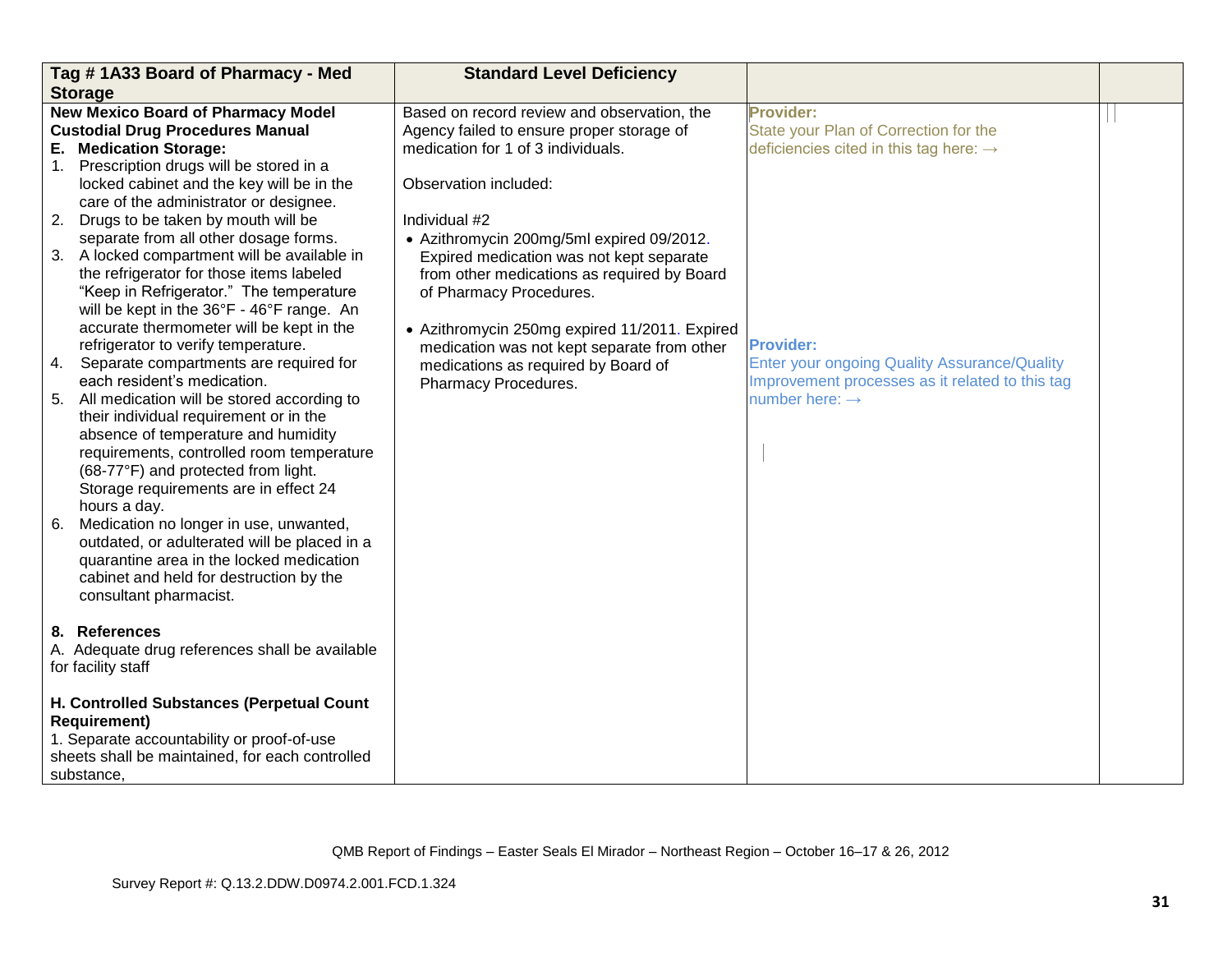| indicating the following information:             |  |  |
|---------------------------------------------------|--|--|
| a. date                                           |  |  |
| b. time administered                              |  |  |
| c. name of patient                                |  |  |
| d. dose                                           |  |  |
| e. practitioner's name                            |  |  |
| f. signature of person administering or assisting |  |  |
| with the administration the dose                  |  |  |
| g. balance of controlled substance remaining.     |  |  |
|                                                   |  |  |
|                                                   |  |  |
|                                                   |  |  |
|                                                   |  |  |
|                                                   |  |  |
|                                                   |  |  |
|                                                   |  |  |
|                                                   |  |  |
|                                                   |  |  |
|                                                   |  |  |
|                                                   |  |  |
|                                                   |  |  |
|                                                   |  |  |
|                                                   |  |  |
|                                                   |  |  |
|                                                   |  |  |
|                                                   |  |  |
|                                                   |  |  |
|                                                   |  |  |
|                                                   |  |  |
|                                                   |  |  |
|                                                   |  |  |
|                                                   |  |  |
|                                                   |  |  |
|                                                   |  |  |
|                                                   |  |  |
|                                                   |  |  |
|                                                   |  |  |
|                                                   |  |  |
|                                                   |  |  |
|                                                   |  |  |
|                                                   |  |  |
|                                                   |  |  |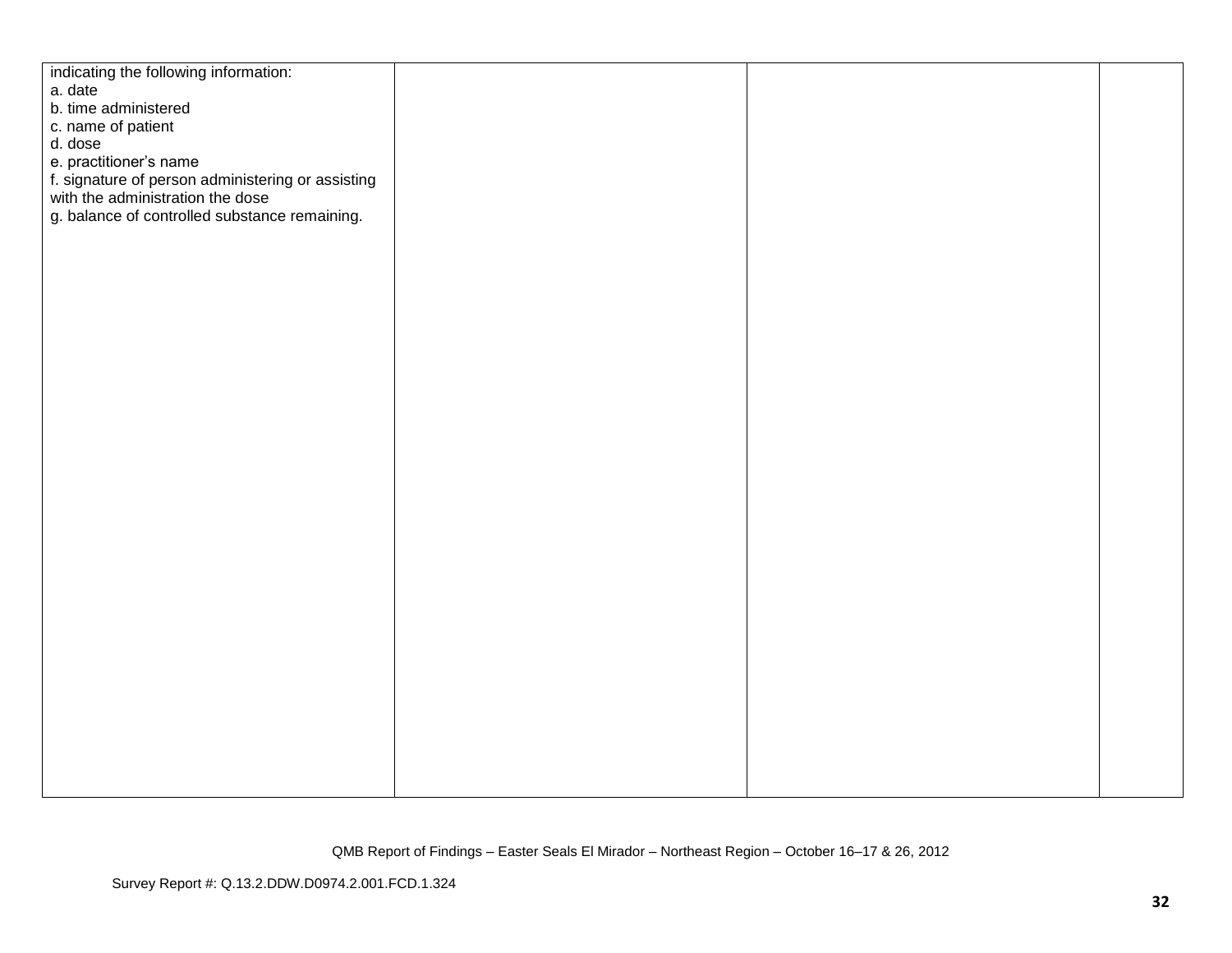| Tag # 6L25 Residential Health & Safety                                                                                                                                                                                                                                                                                                                                                                                                                                                                                                                                                                                                                                          | <b>Standard Level Deficiency</b>                                                                       |                                                     |  |
|---------------------------------------------------------------------------------------------------------------------------------------------------------------------------------------------------------------------------------------------------------------------------------------------------------------------------------------------------------------------------------------------------------------------------------------------------------------------------------------------------------------------------------------------------------------------------------------------------------------------------------------------------------------------------------|--------------------------------------------------------------------------------------------------------|-----------------------------------------------------|--|
| (Supported Living & Family Living)                                                                                                                                                                                                                                                                                                                                                                                                                                                                                                                                                                                                                                              |                                                                                                        |                                                     |  |
| Developmental Disabilities (DD) Waiver                                                                                                                                                                                                                                                                                                                                                                                                                                                                                                                                                                                                                                          | Based on observation, the Agency failed to                                                             | <b>Provider:</b>                                    |  |
| Service Standards effective 4/1/2007                                                                                                                                                                                                                                                                                                                                                                                                                                                                                                                                                                                                                                            | ensure that each individual's residence met all                                                        | State your Plan of Correction for the               |  |
| <b>CHAPTER 6. VIII. COMMUNITY LIVING</b>                                                                                                                                                                                                                                                                                                                                                                                                                                                                                                                                                                                                                                        | requirements within the standard for 1 of 3                                                            | deficiencies cited in this tag here: $\rightarrow$  |  |
| <b>SERVICE PROVIDER AGENCY</b>                                                                                                                                                                                                                                                                                                                                                                                                                                                                                                                                                                                                                                                  | Supported Living residences.                                                                           |                                                     |  |
| <b>REQUIREMENTS</b>                                                                                                                                                                                                                                                                                                                                                                                                                                                                                                                                                                                                                                                             |                                                                                                        |                                                     |  |
| L. Residence Requirements for Family                                                                                                                                                                                                                                                                                                                                                                                                                                                                                                                                                                                                                                            | The following items were not found, not                                                                |                                                     |  |
| <b>Living Services and Supported Living</b>                                                                                                                                                                                                                                                                                                                                                                                                                                                                                                                                                                                                                                     | functioning or incomplete:                                                                             |                                                     |  |
| <b>Services</b>                                                                                                                                                                                                                                                                                                                                                                                                                                                                                                                                                                                                                                                                 |                                                                                                        |                                                     |  |
| (1) Supported Living Services and Family<br>Living Services providers shall assure that                                                                                                                                                                                                                                                                                                                                                                                                                                                                                                                                                                                         | <b>Supported Living Requirements:</b>                                                                  |                                                     |  |
| each individual's residence has:                                                                                                                                                                                                                                                                                                                                                                                                                                                                                                                                                                                                                                                | • Accessible written procedures for the safe                                                           |                                                     |  |
| (a) Battery operated or electric smoke                                                                                                                                                                                                                                                                                                                                                                                                                                                                                                                                                                                                                                          | storage of all medications with dispensing                                                             |                                                     |  |
| detectors, heat sensors, or a sprinkler                                                                                                                                                                                                                                                                                                                                                                                                                                                                                                                                                                                                                                         | instructions for each individual that are                                                              |                                                     |  |
| system installed in the residence;                                                                                                                                                                                                                                                                                                                                                                                                                                                                                                                                                                                                                                              | consistent with the Assisting with Medication                                                          | <b>Provider:</b>                                    |  |
| (b) General-purpose first aid kit;                                                                                                                                                                                                                                                                                                                                                                                                                                                                                                                                                                                                                                              | Administration training or each individual's ISP                                                       | <b>Enter your ongoing Quality Assurance/Quality</b> |  |
| (c) When applicable due to an individual's                                                                                                                                                                                                                                                                                                                                                                                                                                                                                                                                                                                                                                      | (#1)                                                                                                   | Improvement processes as it related to this tag     |  |
| health status, a blood borne pathogens kit;                                                                                                                                                                                                                                                                                                                                                                                                                                                                                                                                                                                                                                     |                                                                                                        | number here: $\rightarrow$                          |  |
| (d) Accessible written procedures for                                                                                                                                                                                                                                                                                                                                                                                                                                                                                                                                                                                                                                           | • Accessible written procedures for emergency                                                          |                                                     |  |
| emergency evacuation e.g. fire and                                                                                                                                                                                                                                                                                                                                                                                                                                                                                                                                                                                                                                              | placement and relocation of individuals in the                                                         |                                                     |  |
| weather-related threats;                                                                                                                                                                                                                                                                                                                                                                                                                                                                                                                                                                                                                                                        | event of an emergency evacuation that makes                                                            |                                                     |  |
| (e) Accessible telephone numbers of poison                                                                                                                                                                                                                                                                                                                                                                                                                                                                                                                                                                                                                                      | the residence unsuitable for occupancy. The                                                            |                                                     |  |
| control centers located within the line of                                                                                                                                                                                                                                                                                                                                                                                                                                                                                                                                                                                                                                      | emergency evacuation procedures shall                                                                  |                                                     |  |
|                                                                                                                                                                                                                                                                                                                                                                                                                                                                                                                                                                                                                                                                                 |                                                                                                        |                                                     |  |
|                                                                                                                                                                                                                                                                                                                                                                                                                                                                                                                                                                                                                                                                                 |                                                                                                        |                                                     |  |
|                                                                                                                                                                                                                                                                                                                                                                                                                                                                                                                                                                                                                                                                                 |                                                                                                        |                                                     |  |
|                                                                                                                                                                                                                                                                                                                                                                                                                                                                                                                                                                                                                                                                                 |                                                                                                        |                                                     |  |
|                                                                                                                                                                                                                                                                                                                                                                                                                                                                                                                                                                                                                                                                                 |                                                                                                        |                                                     |  |
|                                                                                                                                                                                                                                                                                                                                                                                                                                                                                                                                                                                                                                                                                 |                                                                                                        |                                                     |  |
|                                                                                                                                                                                                                                                                                                                                                                                                                                                                                                                                                                                                                                                                                 |                                                                                                        |                                                     |  |
|                                                                                                                                                                                                                                                                                                                                                                                                                                                                                                                                                                                                                                                                                 |                                                                                                        |                                                     |  |
|                                                                                                                                                                                                                                                                                                                                                                                                                                                                                                                                                                                                                                                                                 |                                                                                                        |                                                     |  |
|                                                                                                                                                                                                                                                                                                                                                                                                                                                                                                                                                                                                                                                                                 |                                                                                                        |                                                     |  |
|                                                                                                                                                                                                                                                                                                                                                                                                                                                                                                                                                                                                                                                                                 |                                                                                                        |                                                     |  |
|                                                                                                                                                                                                                                                                                                                                                                                                                                                                                                                                                                                                                                                                                 |                                                                                                        |                                                     |  |
|                                                                                                                                                                                                                                                                                                                                                                                                                                                                                                                                                                                                                                                                                 |                                                                                                        |                                                     |  |
|                                                                                                                                                                                                                                                                                                                                                                                                                                                                                                                                                                                                                                                                                 |                                                                                                        |                                                     |  |
|                                                                                                                                                                                                                                                                                                                                                                                                                                                                                                                                                                                                                                                                                 |                                                                                                        |                                                     |  |
| sight of the telephone;<br>Accessible written documentation of actual<br>(f)<br>evacuation drills occurring at least three<br>(3) times a year. For Supported Living<br>evacuation drills shall occur at least once<br>a year during each shift;<br>(g) Accessible written procedures for the safe<br>storage of all medications with dispensing<br>instructions for each individual that are<br>consistent with the Assisting with<br>Medication Administration training or each<br>individual's ISP; and<br>(h) Accessible written procedures for<br>emergency placement and relocation of<br>individuals in the event of an emergency<br>evacuation that makes the residence | address, but are not limited to, fire, chemical<br>and/or hazardous waste spills, and flooding<br>(#1) |                                                     |  |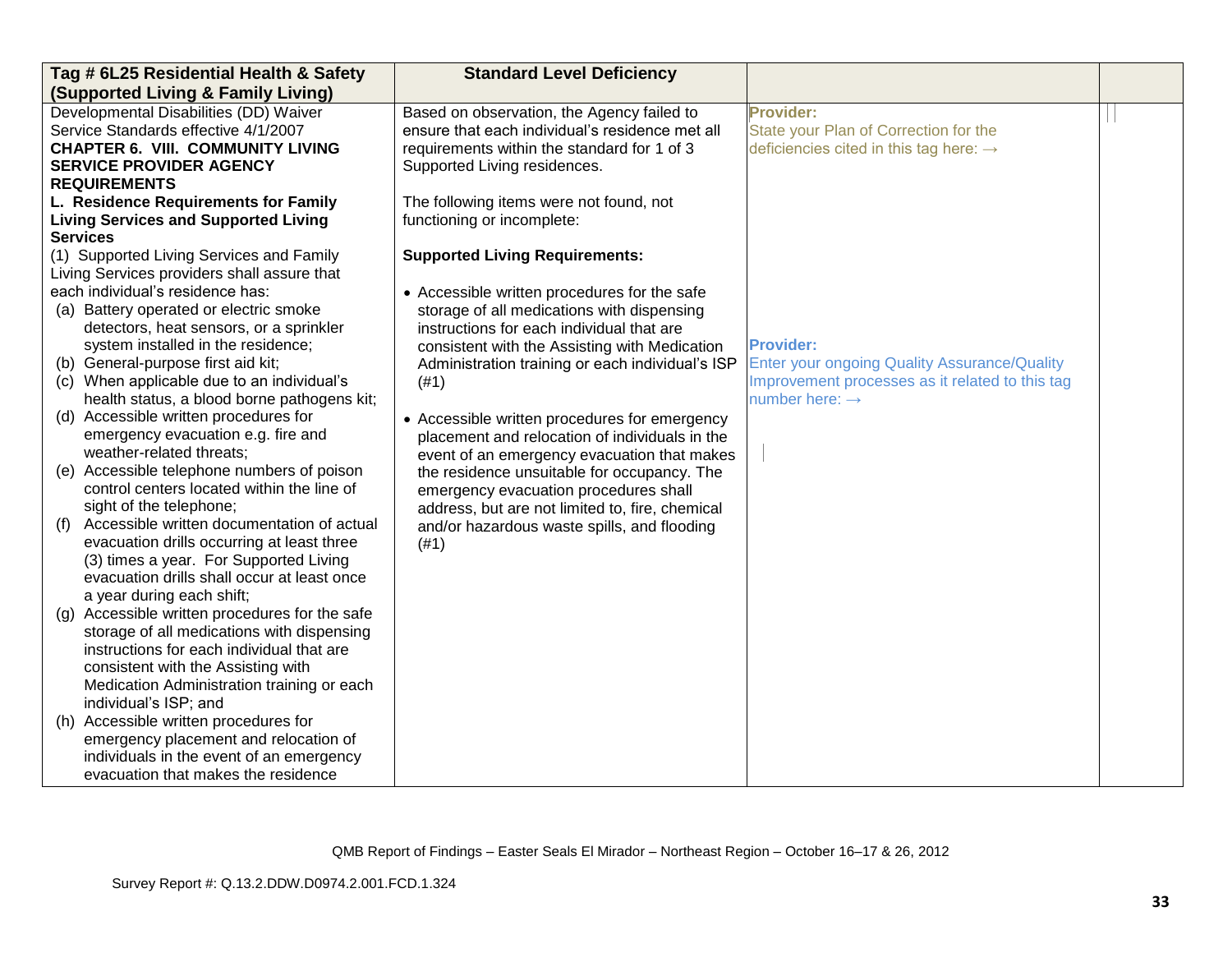| unsuitable for occupancy. The emergency<br>evacuation procedures shall address, but<br>are not limited to, fire, chemical and/or<br>hazardous waste spills, and flooding. |  |  |
|---------------------------------------------------------------------------------------------------------------------------------------------------------------------------|--|--|
|                                                                                                                                                                           |  |  |
|                                                                                                                                                                           |  |  |
|                                                                                                                                                                           |  |  |
|                                                                                                                                                                           |  |  |
|                                                                                                                                                                           |  |  |
|                                                                                                                                                                           |  |  |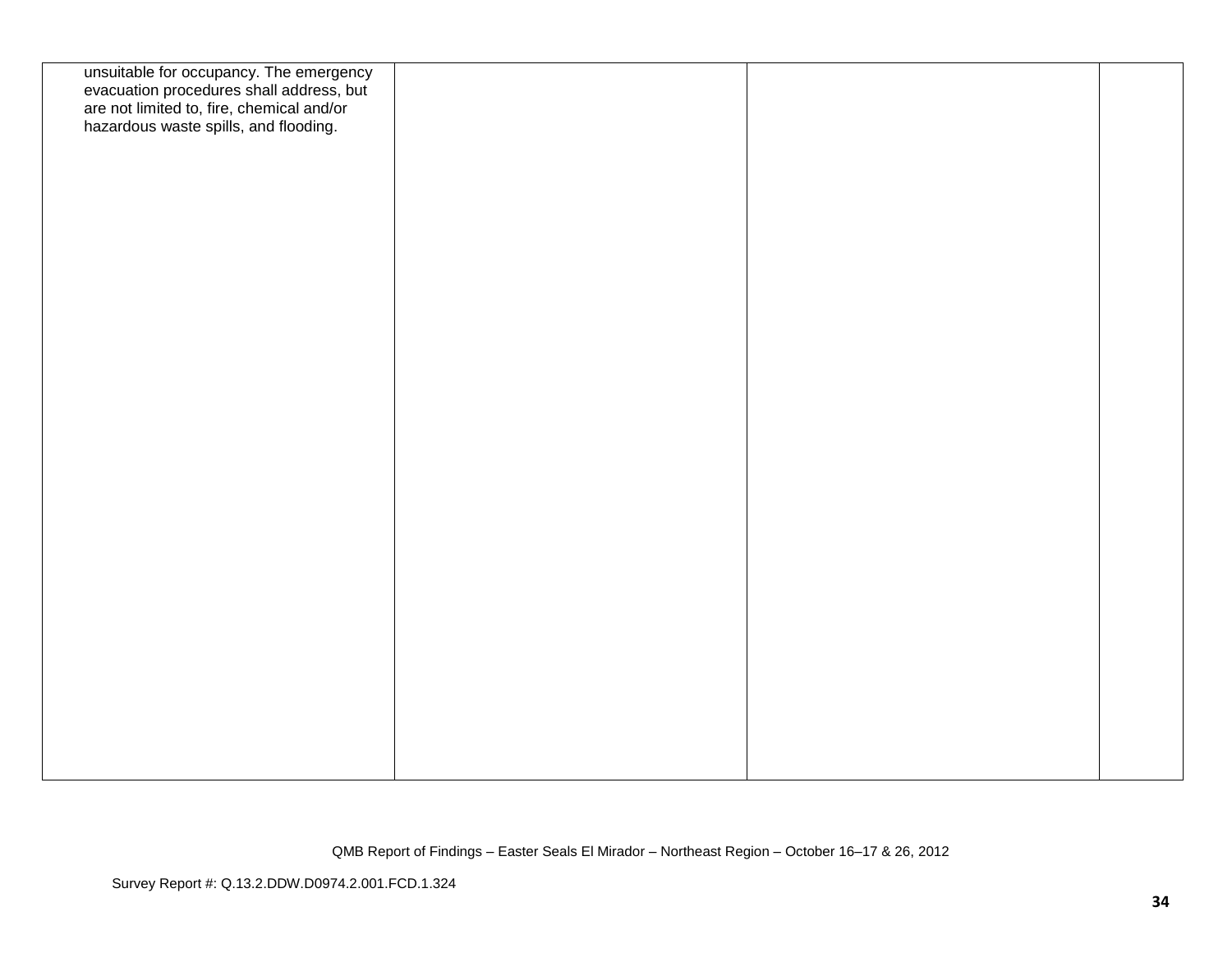| <b>Standard of Care</b>                                                                                                                                                                                                                                                                                                                                                                                                                                                                                                                                                                                                                                                                                                                                                                                                                                                                                                                                                                                                                                                                                                                   | <b>Deficiencies</b>                                                                                                                                                                                                                                                                                                                                                                                                                                                                                                                                                                                                                                                                                                                                                                                                                                                                                                                                                                              | <b>Agency Plan of Correction, On-going</b><br><b>QA/QI &amp; Responsible Party</b>                                                                       | <b>Date</b><br><b>Due</b> |  |
|-------------------------------------------------------------------------------------------------------------------------------------------------------------------------------------------------------------------------------------------------------------------------------------------------------------------------------------------------------------------------------------------------------------------------------------------------------------------------------------------------------------------------------------------------------------------------------------------------------------------------------------------------------------------------------------------------------------------------------------------------------------------------------------------------------------------------------------------------------------------------------------------------------------------------------------------------------------------------------------------------------------------------------------------------------------------------------------------------------------------------------------------|--------------------------------------------------------------------------------------------------------------------------------------------------------------------------------------------------------------------------------------------------------------------------------------------------------------------------------------------------------------------------------------------------------------------------------------------------------------------------------------------------------------------------------------------------------------------------------------------------------------------------------------------------------------------------------------------------------------------------------------------------------------------------------------------------------------------------------------------------------------------------------------------------------------------------------------------------------------------------------------------------|----------------------------------------------------------------------------------------------------------------------------------------------------------|---------------------------|--|
|                                                                                                                                                                                                                                                                                                                                                                                                                                                                                                                                                                                                                                                                                                                                                                                                                                                                                                                                                                                                                                                                                                                                           |                                                                                                                                                                                                                                                                                                                                                                                                                                                                                                                                                                                                                                                                                                                                                                                                                                                                                                                                                                                                  | Service Domain - Administrative Oversight: Medicaid Billing/Reimbursement - State financial oversight exists to assure that                              |                           |  |
|                                                                                                                                                                                                                                                                                                                                                                                                                                                                                                                                                                                                                                                                                                                                                                                                                                                                                                                                                                                                                                                                                                                                           | claims are coded and paid for in accordance with the reimbursement methodology specified in the approved waiver.                                                                                                                                                                                                                                                                                                                                                                                                                                                                                                                                                                                                                                                                                                                                                                                                                                                                                 |                                                                                                                                                          |                           |  |
| Tag # 6L28 Independent Living                                                                                                                                                                                                                                                                                                                                                                                                                                                                                                                                                                                                                                                                                                                                                                                                                                                                                                                                                                                                                                                                                                             | <b>Standard Level Deficiency</b>                                                                                                                                                                                                                                                                                                                                                                                                                                                                                                                                                                                                                                                                                                                                                                                                                                                                                                                                                                 |                                                                                                                                                          |                           |  |
| <b>Reimbursement</b>                                                                                                                                                                                                                                                                                                                                                                                                                                                                                                                                                                                                                                                                                                                                                                                                                                                                                                                                                                                                                                                                                                                      |                                                                                                                                                                                                                                                                                                                                                                                                                                                                                                                                                                                                                                                                                                                                                                                                                                                                                                                                                                                                  |                                                                                                                                                          |                           |  |
| Developmental Disabilities (DD) Waiver                                                                                                                                                                                                                                                                                                                                                                                                                                                                                                                                                                                                                                                                                                                                                                                                                                                                                                                                                                                                                                                                                                    | Based on record review, the Agency failed to                                                                                                                                                                                                                                                                                                                                                                                                                                                                                                                                                                                                                                                                                                                                                                                                                                                                                                                                                     | <b>Provider:</b>                                                                                                                                         |                           |  |
| Service Standards effective 4/1/2007                                                                                                                                                                                                                                                                                                                                                                                                                                                                                                                                                                                                                                                                                                                                                                                                                                                                                                                                                                                                                                                                                                      | provide written or electronic documentation as                                                                                                                                                                                                                                                                                                                                                                                                                                                                                                                                                                                                                                                                                                                                                                                                                                                                                                                                                   | State your Plan of Correction for the                                                                                                                    |                           |  |
| <b>CHAPTER 1 III. PROVIDER AGENCY</b>                                                                                                                                                                                                                                                                                                                                                                                                                                                                                                                                                                                                                                                                                                                                                                                                                                                                                                                                                                                                                                                                                                     | evidence for each unit billed for Independent                                                                                                                                                                                                                                                                                                                                                                                                                                                                                                                                                                                                                                                                                                                                                                                                                                                                                                                                                    | deficiencies cited in this tag here: $\rightarrow$                                                                                                       |                           |  |
| <b>DOCUMENTATION OF SERVICE DELIVERY</b>                                                                                                                                                                                                                                                                                                                                                                                                                                                                                                                                                                                                                                                                                                                                                                                                                                                                                                                                                                                                                                                                                                  | Living Services for 1 of 3 individuals.                                                                                                                                                                                                                                                                                                                                                                                                                                                                                                                                                                                                                                                                                                                                                                                                                                                                                                                                                          |                                                                                                                                                          |                           |  |
| <b>AND LOCATION</b><br><b>General: All Provider Agencies shall</b><br>А.<br>maintain all records necessary to fully<br>disclose the service, quality, quantity and<br>clinical necessity furnished to individuals<br>who are currently receiving services. The<br>Provider Agency records shall be<br>sufficiently detailed to substantiate the<br>date, time, individual name, servicing<br>Provider Agency, level of services, and<br>length of a session of service billed.<br><b>B.</b><br><b>Billable Units: The documentation of the</b><br>billable time spent with an individual shall<br>be kept on the written or electronic record<br>that is prepared prior to a request for<br>reimbursement from the HSD. For each<br>unit billed, the record shall contain the<br>following:<br>Date, start and end time of each service<br>(1)<br>encounter or other billable service interval;<br>(2)<br>A description of what occurred during the<br>encounter or service interval; and<br>The signature or authenticated name of<br>(3)<br>staff providing the service.<br>MAD-MR: 03-59 Eff 1/1/2004<br>8.314.1 BI RECORD KEEPING AND | Individual #3<br><b>July 2012</b><br>• The Agency billed 1 unit of Independent<br>Living (T2030 U1) from 7/1/2012 through<br>7/31/2012. Documentation did not contain<br>the required elements on $7/2$ , 3, 4, 5, 6, 9,<br>10, 11, 12, 13, 16, 17, 18, 19, 20, 23, 24,<br>25, 26 & 27, 2012. Documentation received<br>accounted for 0 units. One or more of the<br>following elements was not met:<br>$\triangleright$ The signature or authenticated name of<br>staff providing the service.<br>August 2012<br>• The Agency billed 1 unit of Independent<br>Living (T2030 U1) from 8/1/2012 through<br>8/31/2012. Documentation did not contain<br>the required elements on $8/1$ , $2$ , $3$ , $6$ , $7$ , $10$ ,<br>13, 14, 15, 16, 17, 20, 21, 22, 23, 24, 27,<br>28, 29, 30 & 31, 2012. Documentation<br>received accounted for 0 units. One or<br>more of the following elements was not met:<br>$\triangleright$ The signature or authenticated name of<br>staff providing the service. | <b>Provider:</b><br><b>Enter your ongoing Quality Assurance/Quality</b><br>Improvement processes as it related to this tag<br>number here: $\rightarrow$ |                           |  |
| <b>DOCUMENTATION REQUIREMENTS:</b>                                                                                                                                                                                                                                                                                                                                                                                                                                                                                                                                                                                                                                                                                                                                                                                                                                                                                                                                                                                                                                                                                                        | September 2012                                                                                                                                                                                                                                                                                                                                                                                                                                                                                                                                                                                                                                                                                                                                                                                                                                                                                                                                                                                   |                                                                                                                                                          |                           |  |
|                                                                                                                                                                                                                                                                                                                                                                                                                                                                                                                                                                                                                                                                                                                                                                                                                                                                                                                                                                                                                                                                                                                                           | • The Agency billed 1 unit of Independent                                                                                                                                                                                                                                                                                                                                                                                                                                                                                                                                                                                                                                                                                                                                                                                                                                                                                                                                                        |                                                                                                                                                          |                           |  |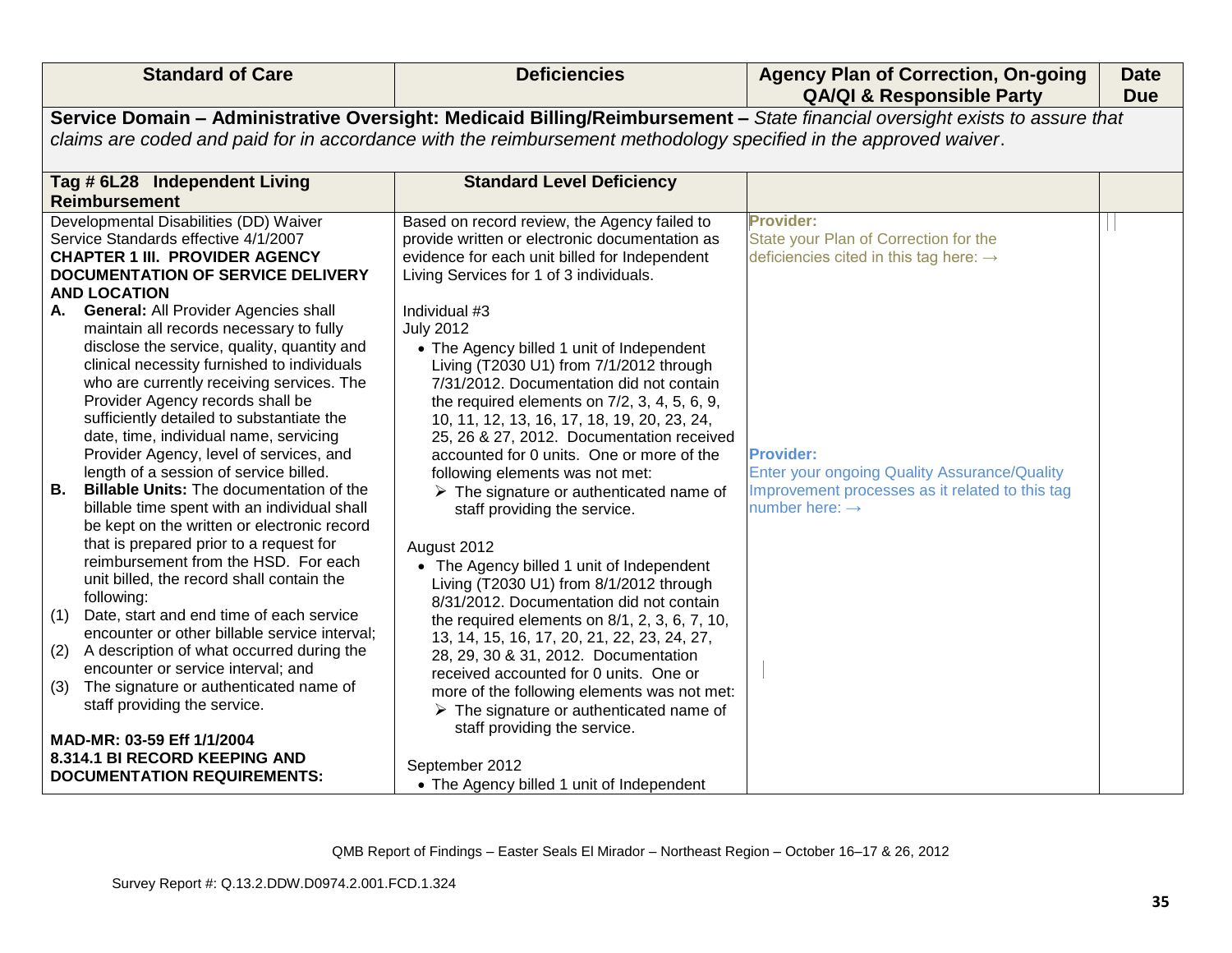| Providers must maintain all records necessary    | Living (T2030 - U1) from 9/1/2012 through               |  |
|--------------------------------------------------|---------------------------------------------------------|--|
| to fully disclose the extent of the services     | 9/28/2012. Documentation did not contain                |  |
| provided to the Medicaid recipient. Services     | the required elements on $9/4$ , 5, 6, 7, 10, 11,       |  |
| that have been billed to Medicaid, but are not   | 12, 13, 14, 17, 18, 20, 21, 24, 25, 26, 27 &            |  |
| substantiated in a treatment plan and/or patient | 28/2012. Documentation received                         |  |
| records for the recipient are subject to         | accounted for 0 units. One or more of the               |  |
| recoupment.                                      | following elements was not met:                         |  |
|                                                  | $\triangleright$ The signature or authenticated name of |  |
| Developmental Disabilities (DD) Waiver           | staff providing the service.                            |  |
| Service Standards effective 4/1/2007             |                                                         |  |
| <b>CHAPTER 6. IX. REIMBURSEMENT FOR</b>          |                                                         |  |
| <b>COMMUNITY LIVING SERVICES</b>                 |                                                         |  |
| D. Reimbursement for Independent Living          |                                                         |  |
|                                                  |                                                         |  |
| Services: The billable unit for Independent      |                                                         |  |
| Living Services is a monthly rate with a         |                                                         |  |
| maximum of 12 units a year. Independent          |                                                         |  |
| Living Services is reimbursed at two levels      |                                                         |  |
| based on the number of hours of service          |                                                         |  |
| needed by the individual as specified in the     |                                                         |  |
| ISP. An individual receiving at least 20 hours   |                                                         |  |
| but less than 100 hours of direct service per    |                                                         |  |
| month will be reimbursed at Level II rate. An    |                                                         |  |
| individual receiving 100 or more hours of direct |                                                         |  |
| service per month will be reimbursed at the      |                                                         |  |
| Level I rate.                                    |                                                         |  |
|                                                  |                                                         |  |
|                                                  |                                                         |  |
|                                                  |                                                         |  |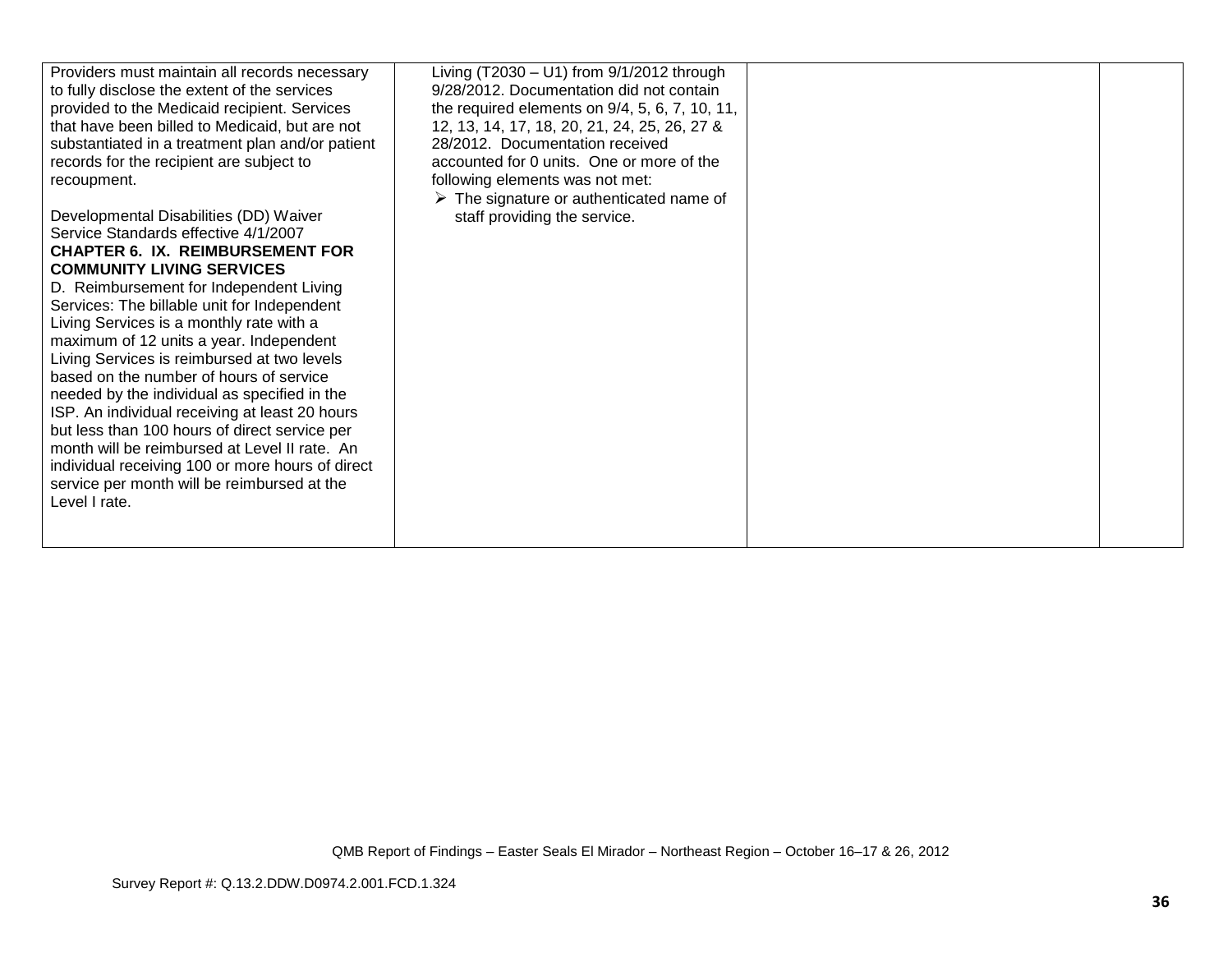### SUSANA MARTINEZ, GOVERNOR



BRAD McGRATH, INTERIM SECRETARY

Date: December 18, 2012

| To∶<br>Provider: | Patsy Romero, Chief Operating Officer<br>Easter Seals El Mirador |
|------------------|------------------------------------------------------------------|
| Address:         | 10 A Van Nu Po                                                   |
| State/Zip:       | Santa Fe, New Mexico 87508                                       |
| Daalami          | المممطان مالسما                                                  |

| Region:      | Northeast                                                                                                                             |
|--------------|---------------------------------------------------------------------------------------------------------------------------------------|
| Survey Date: | October 16 - 17 & 26, 2012                                                                                                            |
| Program:     | Developmental Disabilities Waiver & ICF/MR Health & Safety Checks                                                                     |
| Service:     | DDW Community Living (Supported Living & Independent Living) & DDW Community<br>Inclusion (Adult Habilitation & Supported Employment) |
| Survey Type: | Focused                                                                                                                               |

Dear Ms Romero;

Your request for a Reconsideration of Findings was received on December 4, 2012. Your request and the supporting evidence provided have been reviewed. Based on the review of applicable standards and regulations, review of the survey process and the evidence you provided, the following determinations have been made:

#### Regarding Tag # 1A27.2

Determination: The IRF committee is upholding the original finding in the report of findings. You are required to complete the remainder of your Plan of Correction as previously indicated. When this incident was discovered on 10/16/12 the survey team did inform Gary Maestes, Service Coordinator on the same day. Once a reportable incident is discovered, the QMB is required to report this to DHI/IMB; not refer it back to the provider.

#### Regarding Tag # 6L04

Determination: The IRF committee is upholding the original finding in the report of findings. You are required to complete the remainder of your Plan of Correction as previously indicated. No community living notes were supplied as part of the IRF.

#### Regarding Tag # 1A32/6L14

Determination: The IRF committee is modifying the original finding in the report of findings. You are required to complete the remainder of your Plan of Correction as previously indicated. Based on documentation supplied the citation will be modified to state the following:

Individual #3:

 As indicated by the documentation reviewed Individual #3 is to receive the following services from Easter Seals el Mirador: Independent Living Services, Adult Habilitation Services and Supported Employment Services. Individual #3 did not receive any of these stated services from 10/8/2012 through 10/12/2012. *(Rather than 10/8/12 through 10/16/12)*

This concludes the Informal Reconsideration of Finding process. The IRF process is separate and apart from the Informal Dispute Resolution process or the Medicaid Fair Hearing process when DOH sanctions are imposed on a provider.

Thank you. Respectfully

Scott Good, Deputy Bureau Chief/QMB Informal Reconsideration of Finding Committee Chair